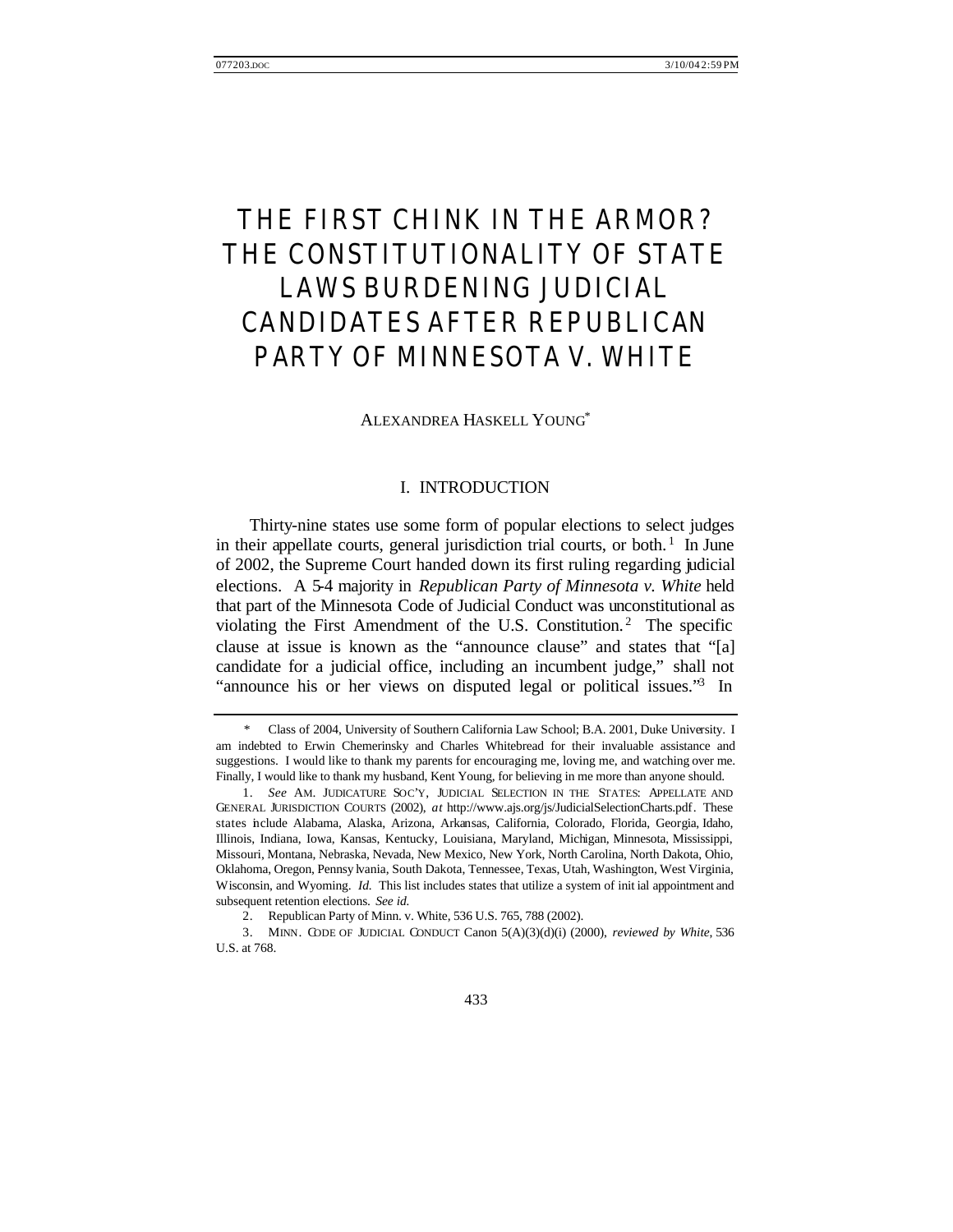*White*, a judicial candidate alleged that he was forced to refrain from announcing his views on disputed issues during a campaign because of this provision, in violation of the First Amendment.<sup>4</sup> A majority of the Supreme Court agreed and struck down Minnesota's announce clause as unconstitutional.<sup>5</sup>

The *White* decision has the potential to impact all thirty-nine states with elected judiciaries. Eight states besides Minnesota have or had the announce clause language as part of their judicial codes, and those states have either amended or most likely will need to amend their codes.<sup>6</sup> The announce clause, however, is not the only statutory provision restricting judicial candidates. The majority opinion in *White* was clear in noting that its holding applies only to the announce clause,<sup>7</sup> and the Court refused to grant certiorari to challenges of other state provisions affecting judicial speech.<sup>8</sup> Nevertheless, the decision has sent the other thirty states with elected judiciaries scrambling to their codebooks to determine how this decision will affect their statutes and future judicial elections. One thing seems to be certain: Litigation is sure to follow. This Note will explore the potential fallout from the *White* decision by analyzing facial<sup>p</sup> constitutional challenges to various state laws that limit the speech of candidates for judicial office.

This exploration is premised on the assertion that these laws are unique, even though they were enacted to protect the same interests, or use confusingly similar language. Thus, it is critical to examine each law separately, especially the two clauses closely related to the unconstitutional announce clause: the "pledges or promises clause" and the "commit clause." The assertion that the various restrictions on a judicial candidate's speech "may . . . rise or fall together" is incorrect, as each law has a unique history and distinct language.<sup>10</sup>

<sup>4.</sup> *White*, 536 U.S. at 770.

<sup>5.</sup> *Id.* at 788.

<sup>6.</sup> In addition to Minnesota, eight states retained a version of the announce clause after the American Bar Association ("ABA") revised the Model Code of Judicial Conduct in 1990: Arizona, Colorado, Iowa, Maryland, Mississippi, Missouri, New Mexico, and Pennsylvania.

<sup>7.</sup> *See White*, 536 U.S. at 770.

<sup>8.</sup> *See* Republican Party of Minn. v. Kelly, 534 U.S. 1054, 1054 (2001).

<sup>9.</sup> A facial challenge to a law challenges the law as it is written and asserts that under no circumstances is the law constitutional. A so-called as applied challenge to a law challenges the application of the law in a certain situation or in a certain manner.

<sup>10.</sup> *See* Katherine A. Moerke, *Must More Speech Be the Solution to Harmful Speech? Judicial Elections After* Republican Party of Minnesota v. White, 48 S.D. L. REV. 262, 290–91 (2003).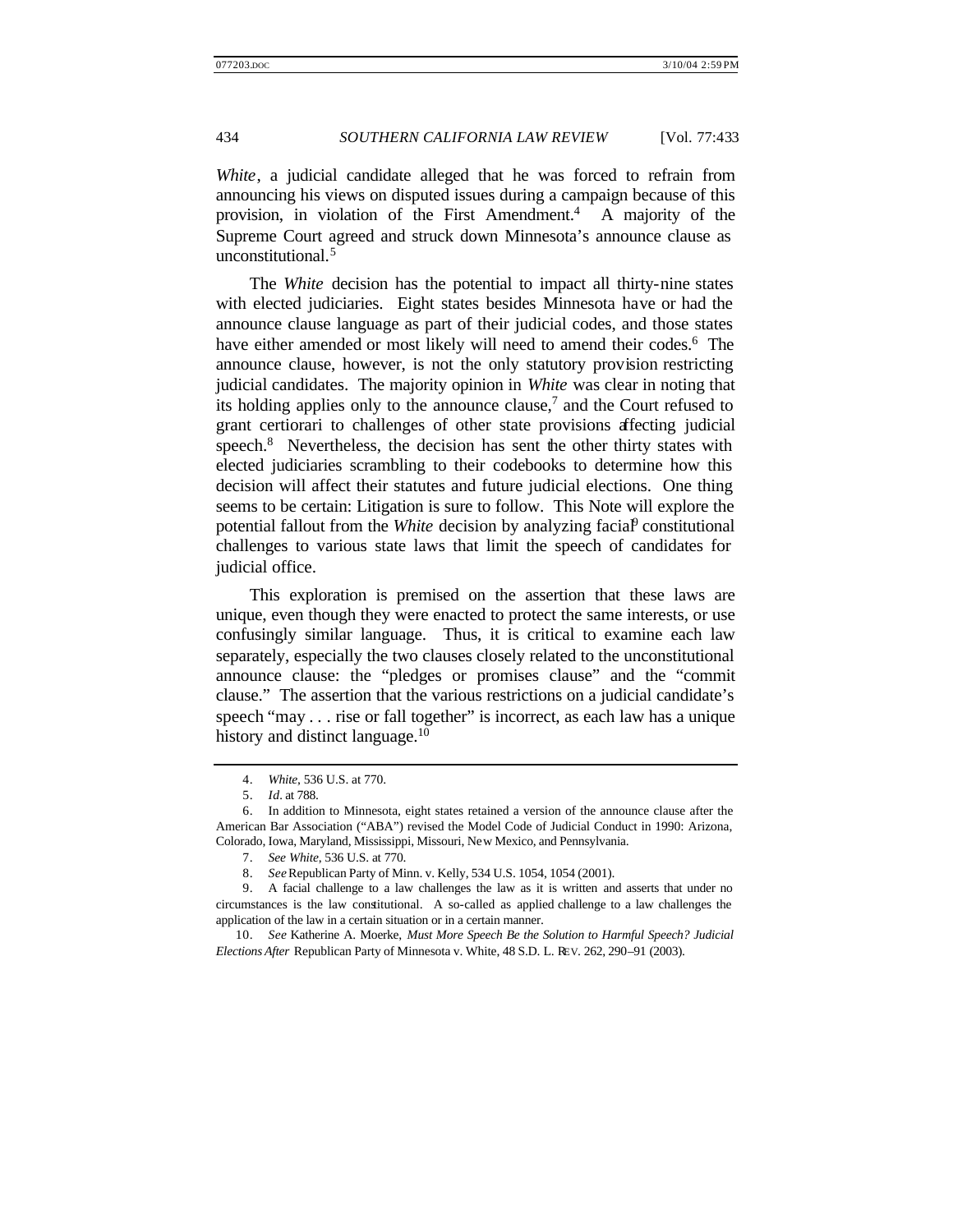Part II of this Note provides some background about statutes regarding judicial conduct, as well as a general analysis of such laws. Part III offers an explanation of the *White* decision and focuses on the majority's reasoning for holding that the announce clause violates the Constitution. Part IV examines the constitutionality of various state provisions that are more narrow than Minnesota's, yet still attempt to limit the same type of speech. Part V addresses the constitutional validity of the pledges or promises clause and the commit clause, and discusses a recent case before the Florida Supreme Court in which the court spoke to the constitutionality of these two clauses after *White*. Part VI looks at the challenge to provisions forbidding judicial candidates from announcing their affiliation with a political party during a campaign. Part VII examines the ban on the personal solicitation of campaign funds by judicial candidates, especially a post-*White* Eleventh Circuit case that extends the *White* holding to declare a provision of this sort unconstitutional.

Finally, this Note concludes that it is difficult to strike a balance between preserving the impartiality of courts and upholding the freedoms guaranteed by the Constitution. The *White* decision is the first chink in the armor of the judiciary: If the reasoning of *White* is carried through in full, there will be fewer restrictions left to insulate judicial elections from the typical partisanship and mud-slinging of most campaigns. After this decision, unreasonably broad provisions will not withstand strict scrutiny analysis. It is likely, however, that most of the important speech restrictions will be held constitutional as being a narrow means to the compelling end of preserving the integrity of the judiciary.

#### II. BACKGROUND AND CONSTITUTIONAL ANALYSIS

To appreciate the *White* decision and its implications, it is imperative to understand the history of provisions burdening judicial candidates in the United States. The American Bar Association ("ABA") adopted the first Canons of Judicial Ethics in 1924.<sup>11</sup> These Canons were unenforceable and were meant merely as a guide for judicial behavior.<sup>12</sup> In 1972, however, the ABA promulgated the Model Code of Judicial Conduct ("Model Code"), which, unlike its predecessor, specifies a mandatory and

<sup>11.</sup> *See White*, 536 U.S. at 786; PATRICK M. MCFADDEN, AM. JUDICATURE SOC'Y, ELECTING JUSTICE: THE LAW AND ETHICS OF JUDICIAL ELECTION CAMPAIGNS 86 (1990); Matthew J. O'Hara, Note, *Restriction of Judicial Election Candidates' Free Speech Rights After* Buckley*: A Compelling Constitutional Limitation?*, 70 CHI.-KENT L. REV. 197, 211 (1994).

<sup>12.</sup> *See* O'Hara, *supra* note 11, at 211.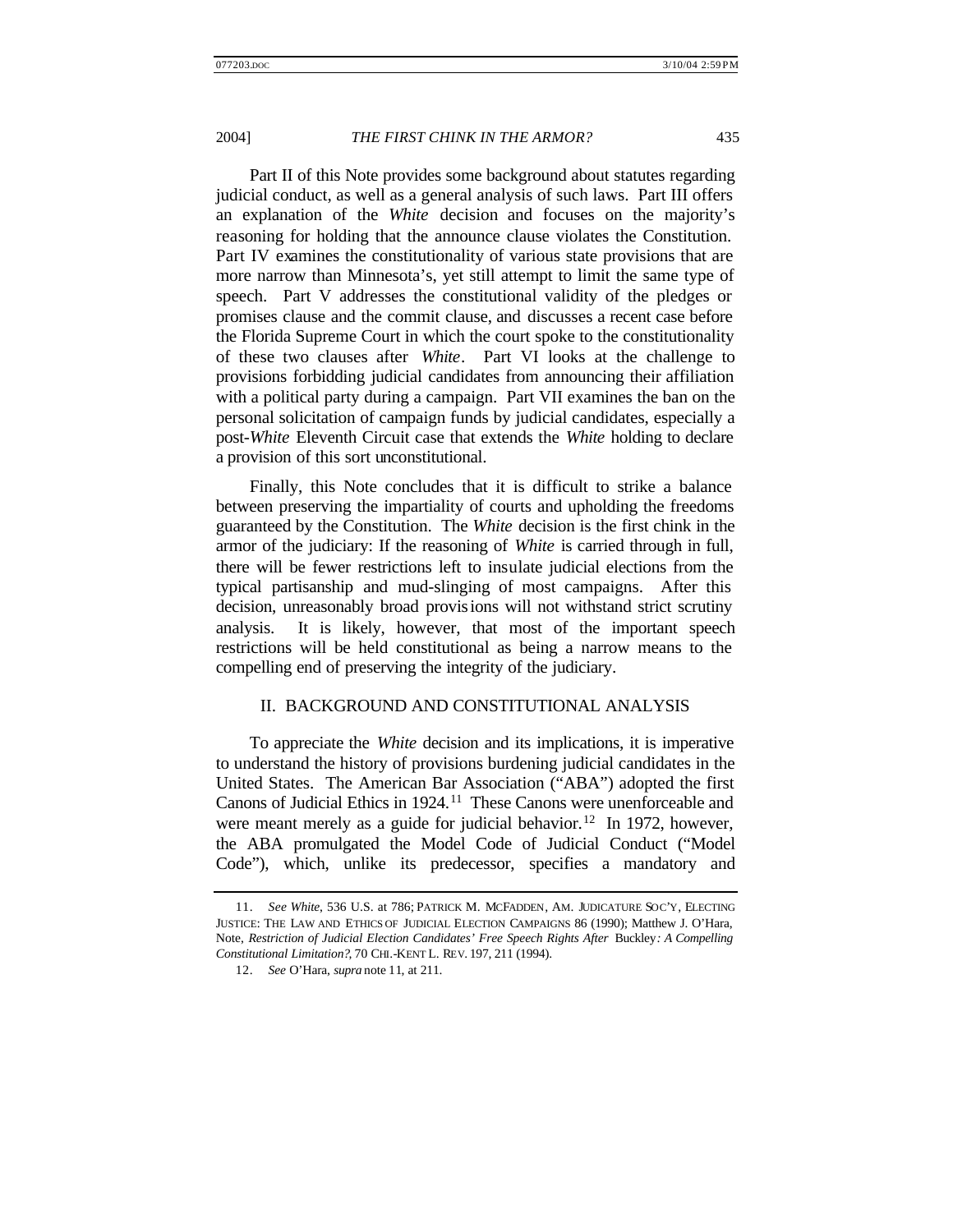enforceable standard of conduct and behavior.<sup>13</sup> This Code was meant to aid the states in legislating their own rules of conduct for sitting judges, as well as judicial candidates. Today, most states that have an elected judiciary have approved campaign restrictions based on the Model Code, specifically Canon 5.<sup>14</sup> This Canon was revised in 1990 due to concerns that certain language was unconstitutionally overbroad. <sup>15</sup> Many states updated their legislation accordingly, but some, such as Minnesota, chose not to. Regardless of which version of the Model Code, if any, their laws are based on, all thirty-nine states that have elections for judicial positions have statutory regulations of conduct during campaigns.<sup>16</sup> It must be recognized, however, that these laws are subject to constitutional restraints.

### A. THE EQUAL PROTECTION CLAUSE AND PROVISIONS BURDENING JUDICIAL CANDIDATES

As an initial matter of concern, laws that restrict the speech of judicial candidates could be challenged as a viola tion of the Equal Protection Clause of the Constitution. This Clause is implicated when restrictions are placed on candidates for judicial office that are not placed on candidates for legislative or executive offices. Under the Equal Protection Clause, a state may not deny a person the equal protection of the laws.<sup>17</sup> Consequently, similarly situated persons must be treated alike.<sup>18</sup>

Nonetheless, there is a fundamental assumption that judicial elections and judicial candidates are inherently, immutably unique. Most academics agree that an obvious difference exists between judicial and legislative candidates. In his book *Electing Justice: The Law and Ethics of Judicial Election Campaigns*, Patrick McFadden explained:

No state simple -mindedly equates the conduct of judicial candidates with the conduct of other public officials, because judicial candidates are different from other candidates. Likewise, no state simple -mindedly equates the conduct of judicial candidates with the conduct of judges, because electoral politics sometimes require that candidates act in ways that would be inappropriate for sitting judges. Each state's regulatory regime represents a compromise between the acknowledged uniqueness

<sup>13.</sup> *See id.*

<sup>14.</sup> *See* Republican Party of Minn. v. Kelly, 247 F.3d 854, 879–80 (8th Cir. 2001). *Republican Party of Minnesota v. White* was known as *Republican Party of Minnesota v. Kelly* in the federal district and circuit courts.

<sup>15.</sup> *See White*, 536 U.S. at 773 n.5.

<sup>16.</sup> *See* Roy A. Schotland, *Should Judges Be More Like Politicians?*, 39 CT. REV. 8, 8 (2002).

<sup>17.</sup> *See* U.S. CONST. amend. XIV, § 1.

<sup>18.</sup> *See, e.g.*, F.S. Royster Guano Co. v. Virginia, 253 U.S. 412, 415 (1920).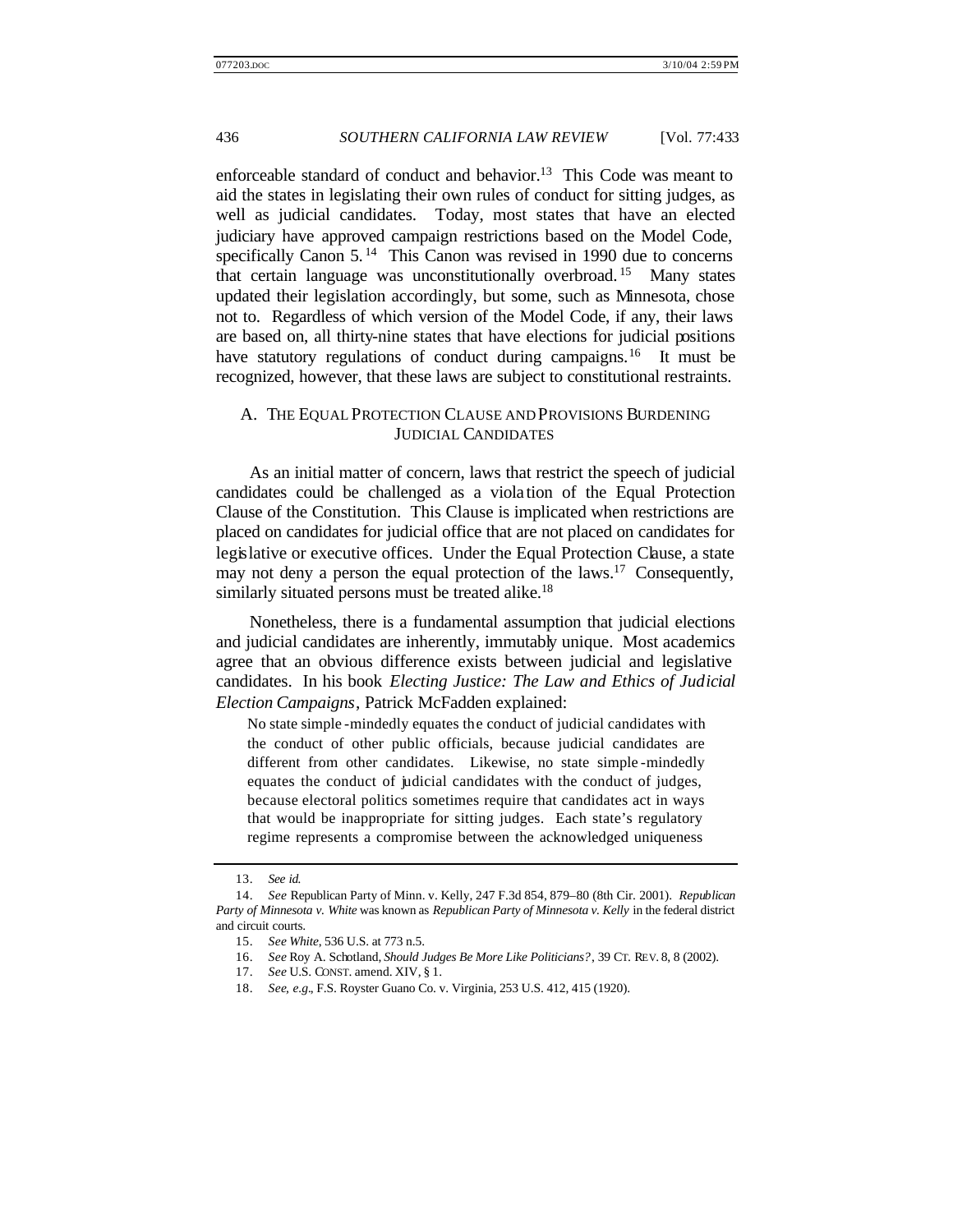of the judicial office and the requisites of electoral politics. Most state regimes (as well as the Model Code) reveal this character in the complexity of their constituent provisions.<sup>19</sup>

The ABA's Model Code and its state progeny have taken this notion to its logical conclusion: The Constitution allows the speech and actions of judicial candidates to be more greatly burdened.

Before *White*, courts agreed with this principle across the board.<sup>20</sup> Judge Richard Posner of the Seventh Circuit wrote, "Judges remain different from legislators and executive officials, even when all are elected, in ways that bear on the strength of the state's interest in restricting their freedom of speech."<sup>21</sup> Another court stated that "[a]n evenhanded, unbiased and impartial judiciary is one of the pillars upon which our system of government rests. To the degree appropriate, the conduct of judicial ele ctions . . . may be regulated so as to meet that interest, even if freedom of speech is thereby constrained."<sup>22</sup> Furthermore, the Fifth Circuit remarked, "Because the judicial office is different in key respects from other offices, the state may regulate its judges with the differences in mind."<sup>23</sup> Finally, a district court wrote that "[t]he very purpose of the judicial function makes inappropriate the same kind of particularized pledges and predetermined commitments that mark campaigns for legislative and executive office."<sup>24</sup> Yet the majority opinion in *White* minimizes the difference thought to exist between judicial and legislative candidates. Consequently, the idea that laws that treat judicial candidates differently are constitutional is no longer a foregone conclusion.<sup>25</sup> This Note, however, narrows its inquiry to the constitutionality of these provisions under the First Amendment.

<sup>19.</sup> MCFADDEN, *supra* note 11, at 74–75.

<sup>20.</sup> *See, e.g.*, Stretton v. Disciplinary Bd. of the Supreme Court, 944 F.2d 137, 142 (3d Cir. 1991); ACLU v. Fla. Bar, 744 F. Supp. 1094, 1097–98 (N.D. Fla. 1990); Adams v. Supreme Court, 502 F. Supp. 1282, 1292 (M.D. Pa. 1980); Clark v. Burleigh, 841 P.2d 975, 984 (Cal. 1992).

<sup>21.</sup> Buckley v. Ill. Judicial Inquiry Bd., 997 F.2d 224, 228 (7th Cir. 1993).

<sup>22.</sup> Ackerson v. Ky. Judicial Ret. & Removal Comm'n, 776 F. Supp. 309, 313 (W.D. Ky. 1991).

<sup>23.</sup> Morial v. Judiciary Comm'n, 565 F.2d 295, 305 (5th Cir. 1977).

<sup>24.</sup> Berger v. Supreme Court of Oh., 598 F. Supp. 69, 76 (S.D. Ohio 1984).

<sup>25.</sup> After *White*, a district court in New York found that , although restrictions placed on judicial candidates did not violate the Equal Protection Clause, the regulations were unconstitutionally vague. *See* Spargo v. N.Y. State Comm'n on Judicial Conduct , 244 F. Supp. 2d 72, 86, 92 (N.D.N.Y. 2003).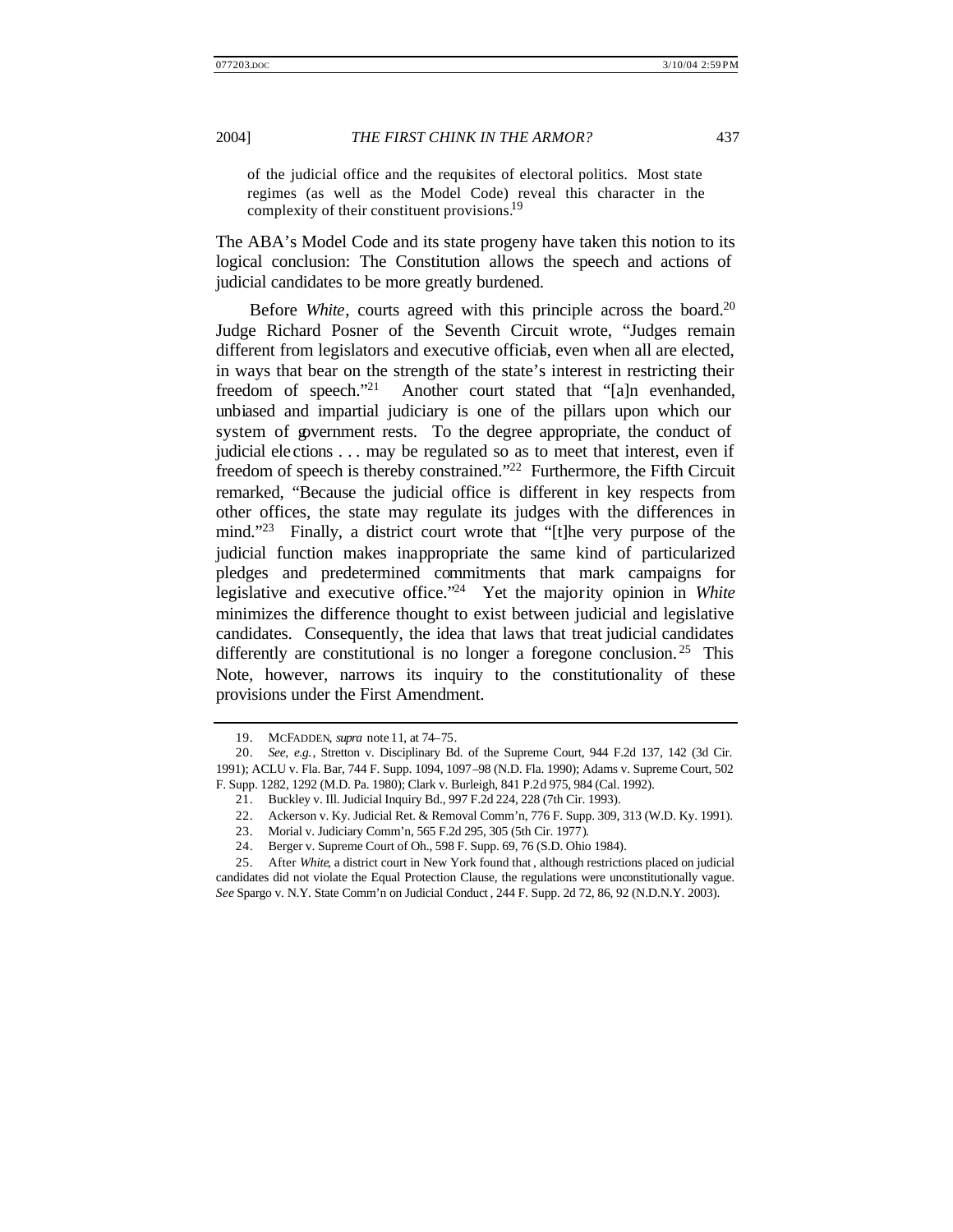### B. THE FIRST AMENDMENT AND PROVISIONS BURDENING JUDICIAL **CANDIDATES**

To understand the reasoning behind the Supreme Court's decision in *White* and the lower courts' analyses of the other provisions, it is essential to discuss the balancing act that is unique to judicial election laws. On the one hand, the First Amendment of the U.S. Constitution provides that "Congress shall make no law  $\ldots$  abridging the freedom of speech."<sup>26</sup> This proviso has been incorporated into the Fourteenth Amendment by the Supreme Court, so that it applies to state governments.<sup>27</sup> Furthermore, the Supreme Court "has made it clear that the [F]irst [A]mendment's guarantee of freedom of speech applies with particular force to political campaigns."<sup>28</sup> There has been no reluctance by courts to apply this principle specifically to judicial campaigns and to analyze judicial codes accordingly. <sup>29</sup>

Although freedom of speech is powerful, it is not absolute. First Amendment guarantees must be weighed against the interests of the state in this case, the interest in securing the impartiality and integrity of its courts, both in reality and in appearance.<sup>30</sup> Courts across the country, including the Supreme Court, have recognized the importance of a state's interest in maintaining the integrity of its judic  $iary$ <sup>31</sup>. The drafters of the Model Code assumed as much because the idea that judges should not engage in activities that might call their impartiality into question is central

29. MCFADDEN, *supra* note 11, at 70.

30. *See, e.g.*, Gentile v. State Bar of Nev., 501 U.S. 1030, 1074 (1991) (stating that "[w]hen a state regulation implicates First Amendment rights, the Court must balance those interests against the State's legitimate interest in regulating the activity in question").

31. *See* Landmark Communications, Inc. v. Virginia, 435 U.S. 829, 848 (1978) (Stewart, J., concurring) (stating that "[t]here could hardly be a higher governmental interest than a State's interest in the quality of its judiciary"); Cox v. Louisiana, 379 U.S. 559, 562 (1965); Morial v. Judiciary Comm'n, 565 F.2d 295, 302–03 (5th Cir. 1977); Ackerson v. Ky. Judicial Ret. & Removal Comm'n, 776 F. Supp. 309, 313 (W.D. Ky. 1991).

<sup>26.</sup> U.S. CONST. amend. I.

<sup>27.</sup> *See, e.g.*, Edwards v. South Carolina, 372 U.S. 229, 237–38 (1963); Stromberg v. California, 283 U.S. 359, 368 (1931).

<sup>28.</sup> MCFADDEN, *supra* note 11, at 70, 149–50 n.5 (citing such cases as *Brown v. Hartlage*, 456 U.S. 45, 52–54 (1982); *Buckley v. Valeo*, 424 U.S. 1, 14–15 (1976); *Monitor Patriot Co. v. Roy*, 401 U.S. 265, 271–72 (1971); *Mills v. Alabama*, 384 U.S. 214, 218–19 (1966)). The Court has repeatedly emphasized the importance of political speech and debate both on and off the campaign trail. *See* Eu v. S.F. County Democratic Cent. Comm., 489 U.S. 214, 223 (1989) (stating that debate about political candidates is central to our system of government and is clearly protected by the First Amendment); Cohen v. California, 403 U.S. 15, 24–25 (1971) (recognizing strength in a "cacophony" of voices); MCFADDEN, *supra* note 11, at 70, 149–50 n.5.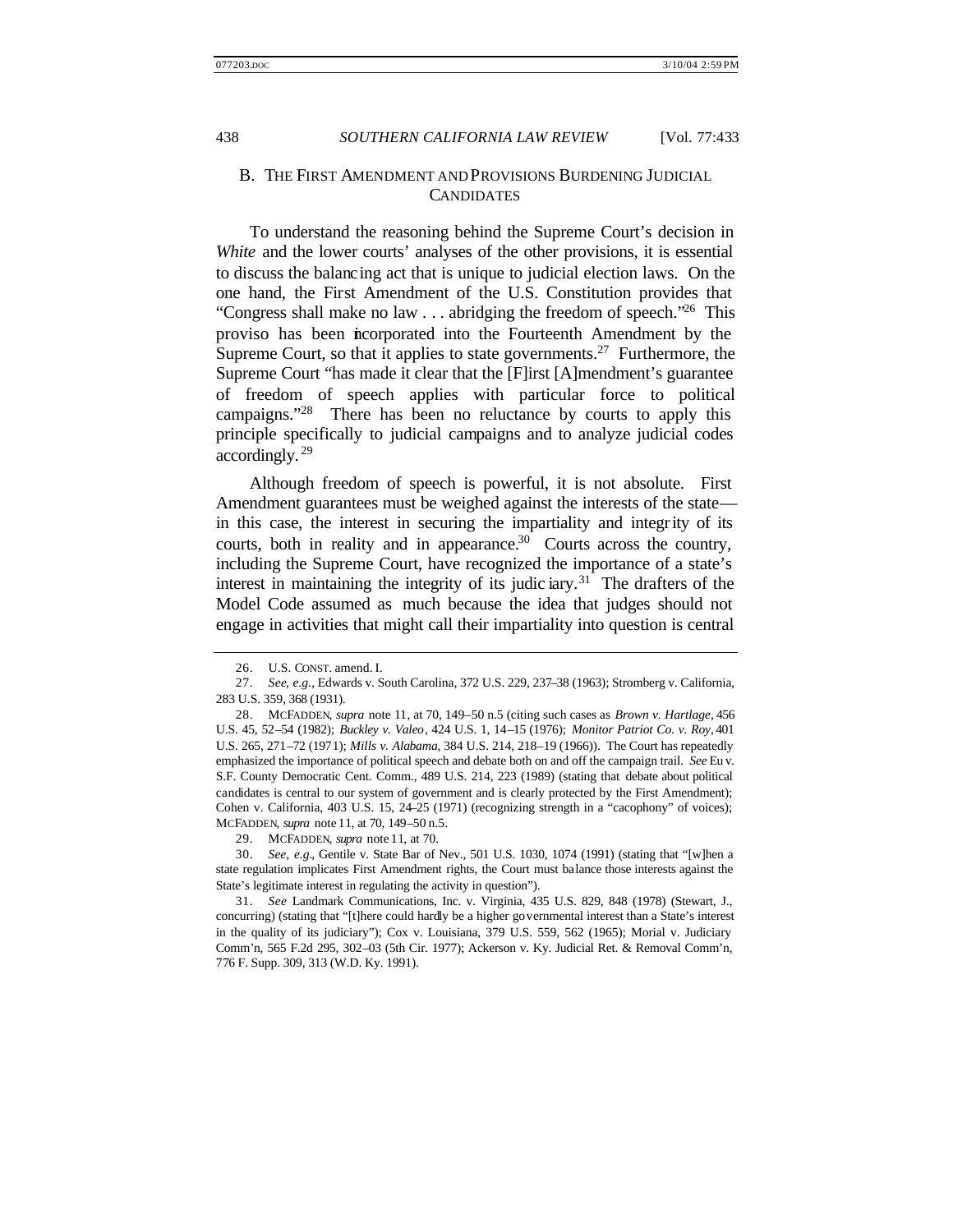to the Code.<sup>32</sup> The ABA itself has stated, "Since public confidence is essential to deference to the judgments of courts, the appearance of impartiality is essential."<sup>33</sup> Furthermore, the purpose behind the laws restraining judicial candidates is to preserve the judiciary from political pressure and influence.<sup>34</sup>

It is this goal, or perhaps more specifically the means of pursuing this goal, that has come under fire from scholars, as well as courts. These rules, promulgated by legislators and courts, have encased judicial candidates in an armor that now appears to be too stifling and restrictive. One author has gone so far as to say that "[i]n the course of promoting standards of conduct for members of the bar, the American Bar Association has established an unfortunate record of insensitivity to the constitutional rights of attorneys."<sup>35</sup> It is possible that the Supreme Court would agree with that statement, as the *White* decision appears to have reduced the weight given to the state's interest in an impartial and independent judiciary.<sup>36</sup>

The debate surrounding judicial speech restrictions is contentious because both competing interests are so fundamental to our concept of democracy. The beliefs that "[c]andidates for public office should be free to express their views on all matters of interest to the electorate" and that "[j]udges should decide cases in accordance with law rather than with any express or implied commitments that they may have made to their campaign supporters or to others" certainly "lie deep in our constitutional heritage."<sup>37</sup> It is evident that both of these interests are valid, and consequently, neither should wholly eclipse the other.<sup>38</sup> Lower courts have universally stated that a state cannot require any candidate to surrender his or her first amendment rights.<sup>39</sup> Judge Posner also weighed in on this issue, stating that:

<sup>32.</sup> *See* Lloyd B. Snyder, *The Constitutionality and Consequences of Restrictions on Campaign Speech by Candidates for Judicial Office*, 35 UCLA L. REV. 207, 212 (1987). *See also* MODEL CODE OF JUDICIAL CONDUCT Canons 1, 2 (2000) (stating that "[a]n independent and honorable judiciary is indispensable to justice in our society," and that "[a] judge shall . . . act at all times in a manner that promotes public confidence in the integrity and impartiality of the judiciary").

<sup>33.</sup> STANDING COMM. ON JUDICIAL INDEPENDENCE, ABA, STANDARDS ON STATE JUDICIAL SELECTION: REPORT OF THE COMMISSION ON STATE JUDICIAL SELECTION STANDARDS, at ix (2000).

<sup>34.</sup> *See* Republican Party of Minn. v. Kelly, 63 F. Supp. 2d 967, 975 (D. Minn. 1999) (quoting Peterson v. R.H. Stafford, 490 N.W.2d 418, 420 (Minn. 1992)).

<sup>35.</sup> Snyder, *supra* note 32, at 207–08.

<sup>36.</sup> *See infra* Part III.

<sup>37.</sup> Buckley v. Ill. Judicial Inquiry Bd., 997 F.2d 224, 227 (7th Cir. 1993).

<sup>38.</sup> Judge Richard Posner stated that "only a fanatic would suppose that one of the principles should give way completely to the other." *See id.*

<sup>39.</sup> *See, e.g.*, Ackerson v. Ky. Judicial Ret. & Removal Comm'n, 776 F. Supp. 309, 313 (W.D. Ky. 1991) ("It is axiomatic that candidates for elected office do not lose the protection of the First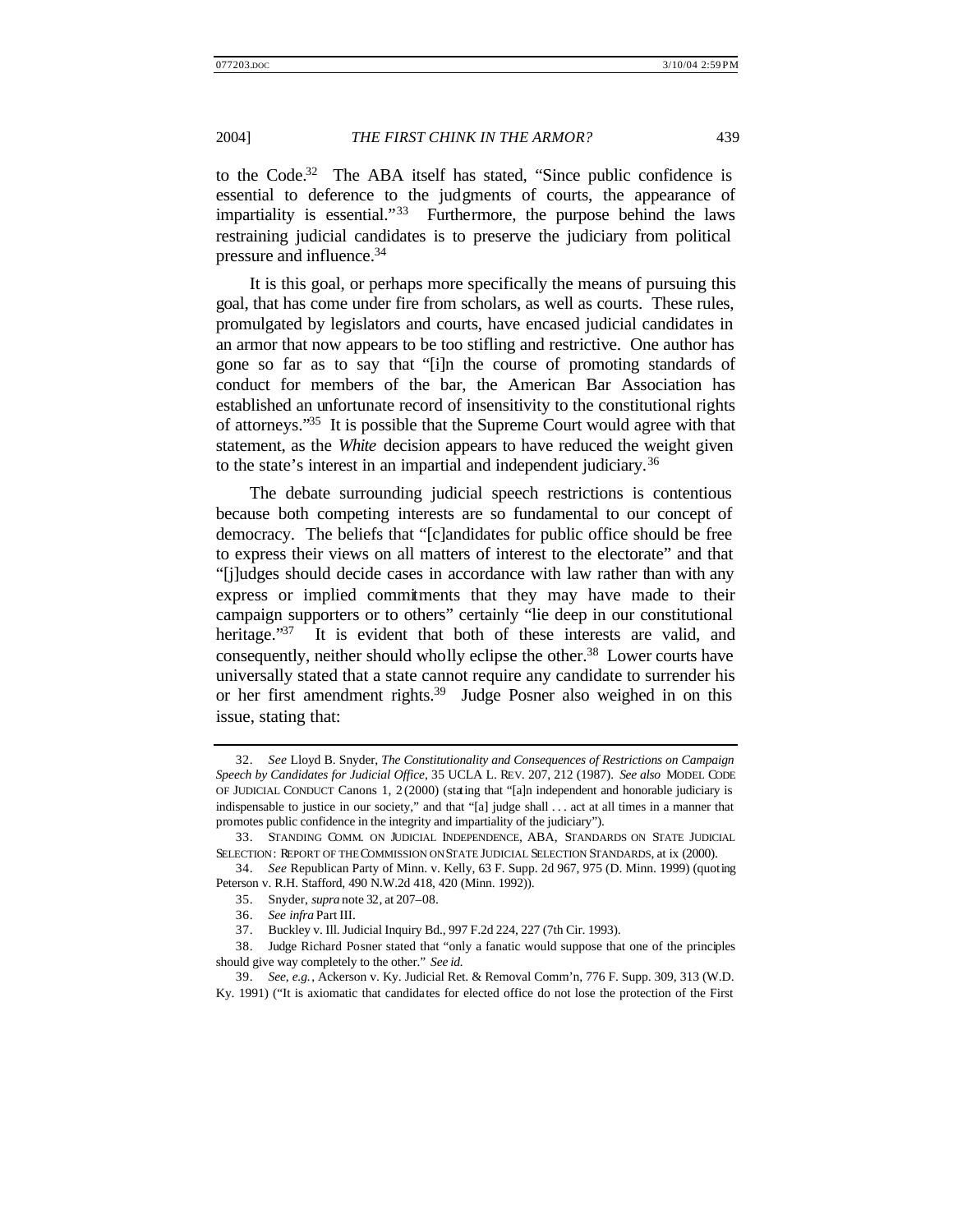[T]he principle of impartial justice under law is strong enough to entitle government to restrict the freedom of speech of participants in the judicial process, including candidates for judicial office, but not so strong as to place that process completely outside the scope of the constitutional guaranty of freedom of speech.<sup>40</sup>

Courts employ the strict scrutiny test when assessing the constitutionality of a provision burdening the speech of judicial candidates.<sup>41</sup> The state bears the burden of showing that it has an interest compelling enough to justify the restriction of speech and that the restriction in question is narrowly drawn to serve that end. In using strict scrutiny to analyze the constitutionality of the announce clause, $42$  the Supreme Court in *White* determined that the First Amendment interests of judicial candidates outweighed the interest of the State in using such a regulation to control judicial campaign speech.<sup>43</sup> As a result of this decision, the propriety of other restrictions on the speech of judicial candidates must be reexamined. A careful study of the *White* decision is necessary to fully understand the issue and competing interests at hand.

#### III. *REPUBLICAN PARTY OF MINNESOTA V. WHITE*

The State of Minnesota has restricted the speech of judicial candidates for the last century, and in *White*, a judicial candidate challenged these laws. In addressing this challenge, the Supreme Court fundamentally changed the permissible scope of state regulation of judicial elections. The Court maintained that impartiality was a compelling state interest, while completely redefining the meaning of the word in the legal context.

42. The Supreme Court never explicitly stated that strict scrutiny is the correct test to be applied, but the parties agreed on this test. *See* Republican Party of Minn. v. White, 536 U.S. 765, 774 (2002).

Amendment when they choose to run in a political race."); ACLU v. Fla. Bar, 744 F. Supp. 1094, 1097 (N.D. Fla. 1990) ("[A] person does not surrender his constitutional right to freedom of speech when he becomes a candidate for judicial office. A state cannot require so much.").

<sup>40.</sup> *Buckley*, 997 F.2d at 231.

<sup>41.</sup> Although some provisions discussed in this Note seem to involve conduct, as opposed to pure speech, the analysis flows from the assumption that the involved conduct is incidental to the speech. For example, stating one is a Democrat and passing out pamphlets stating one is a Democrat will both be analyzed as speech. For a regulation of such speech to withstand strict scrutiny analysis, the state must demonstrate that it adopted a narrowly tailored means necessary to achieve a compelling end. This strict scrutiny analysis differs slightly from the test used to analyze pure (as opposed to expressive) conduct, which requires that the means be reasonably necessary to reach a compelling objective. *See, e.g.*, *In re* Kaiser, 759 P.2d 392, 399 (Wash. 1988).

<sup>43.</sup> *Id.* at 783.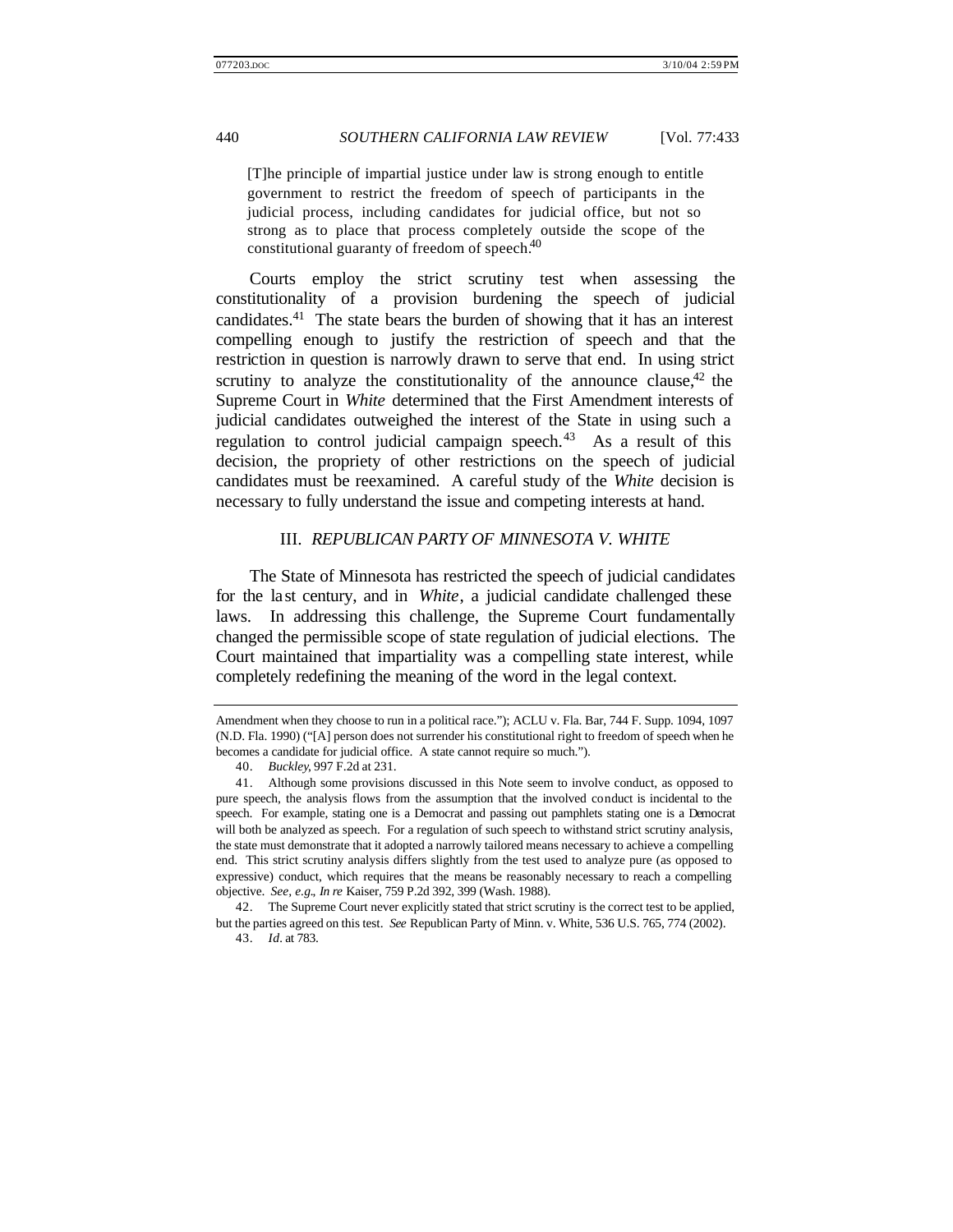By mandate of its constitution, Minnesota has always selected its state judges by popular election.<sup>44</sup> In 1974, the Minnesota Supreme Court adopted a canon of judicial conduct that prohibited a candidate for judicial office from "announc[ing] his or her views on disputed legal or political issues."<sup>45</sup> As mentioned above, the ABA revised its Model Code in 1990, modifying Canon 7B because of concerns that the 1972 version was worded so broadly that it would violate the Constitution.<sup>46</sup> Although the adoption of the updated 1990 version of the ABA's Model Code was proposed to the Minnesota Supreme Court in June of 1994, it declined to take such action.<sup>47</sup>

The statutory repercussions for violating Minnesota's announce clause were severe. The Supreme Court noted that incumbent judges could be "subject to discipline, including removal, censure, civil penalties, and suspension without pay."<sup>48</sup> Similarly, lawyers who ran for judicial office were subject to "disbarment, suspension, and probation" if they violated the announce clause.<sup>49</sup>

In 1998, Gregory Wersal, who was running for associate justice of the Minnesota Supreme Court, challenged Minnesota's announce clause as codified in Minnesota's Code of Judicial Conduct.<sup>50</sup> During his 1996 campaign, Wersal distributed literature criticizing past Minnesota Supreme Court decisions regarding crime, welfare, and abortion. A complaint that this activity violated Minnesota's announce clause was filed with the Minnesota Lawyers Professional Responsibility Board.<sup>51</sup> The Board dismissed the complaint and expressed doubt as to the constitutionality of the announce clause. $52$  Fearing that continued complaints would harm his legal career, Wersal withdrew from the race.<sup>53</sup>

Wersal ran again for the same office in 1998. This time, he sought guidance from the Minnesota Lawyers Professional Responsibility Board

47. *See id.*

<sup>44.</sup> *Id.* at 768.

<sup>45.</sup> *Id.* (quoting MINN. CODE OF JUDICIAL CONDUCT Canon 5(A)(3)(d)(i) (2000)).

<sup>46.</sup> *See* Republican Party of Minn. v. Kelly, 63 F. Supp. 2d 967, 973 (D. Minn. 1999).

<sup>48.</sup> *White*, 536 U.S. at 768 (citing MINN. RULES OF BD. ON JUDICIAL STANDARDS RS. 4(a)(6), 11(d) (2002)).

<sup>49.</sup> *Id.* (citing MINN. RULES OF PROF'L CONDUCT RS. 8.2(a)–(b), 8.4(a) (2002); MINN. RULES ON LAWYERS PROF'L RESPONSIBILITY RS. 8–14, 15(a) (2002)).

<sup>50.</sup> *See id.* at 768–69. The plaintiffs eventually included parties other than Wersal, and they challenged provisions other than the announce clause. The Supreme Court granted certiorari only on the announce clause issue, and as a result, this part limits its discussion to the announce clause.

<sup>51.</sup> *Id.*

<sup>52.</sup> *Id.* at 769.

<sup>53.</sup> *Id.*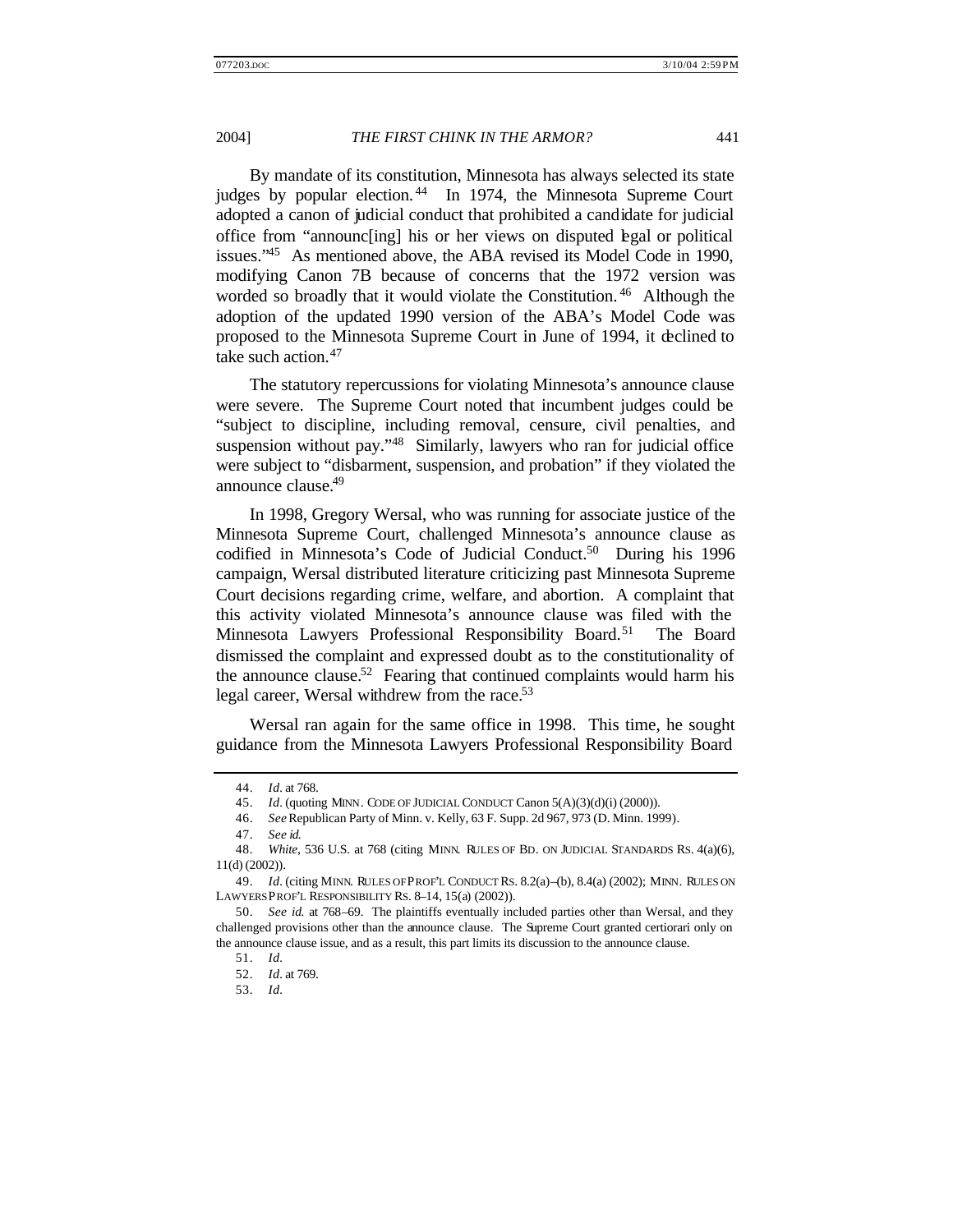on whether it would enforce the announce clause.<sup>54</sup> The Board responded that it was not able to guide him, as he had not submitted a list of the announcements he wished to make, although it again stated that it had constitutional concerns regarding this provision. <sup>55</sup> Wersal then filed a suit with several other plaintiffs in federal district court. He sought an injunction against enforcement of the announce clause and a declaration that the clause violated his First Amendment rights because it forced him to refrain from announcing his views or even answering questions.<sup>56</sup>

The district court dismissed the claims of Wersal and the other plaintiffs and held the announce clause constitutional. <sup>57</sup> The bulk of the opinion focused on challenges regarding restrictions on political party affiliation and the prohibition on personal solicitation of funds.<sup>58</sup> In addressing the announce clause, however, the court noted that the State asserted that "the announce clause serves the compelling state interest of maintaining the actual and apparent impartiality and independence of the judiciary by preventing a candidate from committing himself/herself as to certain issues prior to being faced with a particular case or controversy."<sup>59</sup> The opinion then noted that other courts, in addressing similar issues, have found the State to have a compelling interest that justifies limiting the First Amendment rights of judicial candidates.<sup>60</sup>

After holding that maintaining the integrity of the judiciary was a legitimately compelling state interest, the court found that the announce clause could survive a facial overbreadth challenge if it was narrowly construed.<sup>61</sup> The court cited to U.S. Supreme Court and Minnesota Supreme Court precedents that require, where possible, statutes to be read in a manner that avoids unconstitutionality.  $62$  Therefore, the court interpreted the announce clause as "only prohibiting discussion of a judicial candidate's predisposition to issues likely to come before the court," and as such found the announce clause to be narrowly tailored to serve a

<sup>54.</sup> *Id.*

<sup>55.</sup> *Id.*

<sup>56.</sup> *See id.* at 769–70.

<sup>57.</sup> *See* Republican Party of Minn. v. Kelly, 63 F. Supp. 2d 967, 986 (D. Minn. 1999).

<sup>58.</sup> *See id.* at 974–83. For a discussion of these issues, see *infra* Parts VI and VII.

<sup>59.</sup> *Kelly*, 63 F. Supp. 2d at 984.

<sup>60.</sup> *See id.* (citing several circuit and district court cases).

<sup>61.</sup> *Id.* at 984–86.

<sup>62.</sup> *Id.*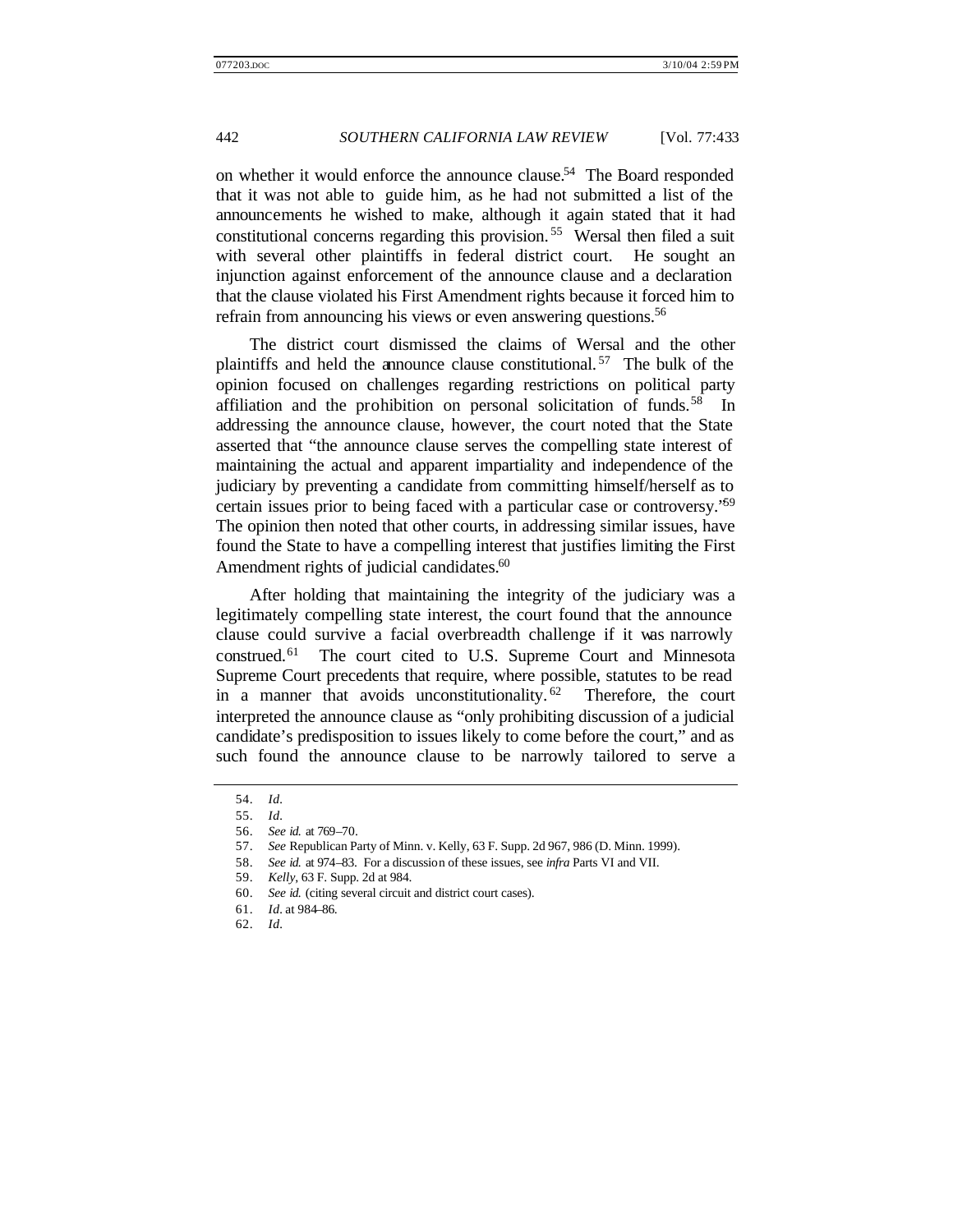compelling state interest. $63$  Having survived the strict scrutiny test, the district court held that the announce clause was constitutional. <sup>64</sup>

The Court of Appeals for the Eighth Circuit affirmed the district court's decision. <sup>65</sup> The court noted from the outset that, "although Canon 5 does burden First Amendment rights, the burden is less onerous than it might otherwise be because Canon 5 does not discriminate on the basis of viewpoint and because it governs only judicial elections."<sup>66</sup> Invoking the test of strict scrutiny, the court held that the interest of the State is "undeniably compelling" and specifically disagreed with the argument that Minnesota's decision to elect its judges invalidated its interest in an independent and impartial judiciary. $67$  Judge John Gibson wrote for the majority that the announce clause is necessary to further these state interests because it avoids placing a judge in the awkward position of having to preside over a case involving issues on which the judge had previously announced an opinion. <sup>68</sup> Gibson went on to state that the district court's limiting interpretation of the announce clause would ensure that the provision is narrowly tailored. Further, he disagreed with the plaintiffs' contention that upholding this provision would leave little for judicial candidates to discuss during campaigns.<sup>69</sup>

The Supreme Court overruled the Eighth Circuit and the district court. Justice Antonin Scalia wrote the opinion for the majority, and he began the analysis by examining the meaning of the announce clause. Justice Scalia's analysis sets out the agreement by both parties that the announce clause prohibits more than a promise by a candidate to decide an issue in a particular manner.<sup>70</sup> In fact, the announce clause "extends to the candidate's mere statement of his current position, even if he does not bind himself to maintain that position after election."<sup>71</sup> This interpretation must be correct, the majority wrote, as the Minnesota Code of Judicial Conduct also includes the separate pledges or promises clause, which prohibits judicial candidates from making future pledges or promises.<sup>72</sup>

70. Republican Party of Minn. v. White, 536 U.S. 765, 770 (2002).

<sup>63.</sup> *Id.* at 986.

<sup>64.</sup> *Id.*

<sup>65.</sup> Republican Party of Minn. v. Kelly, 247 F.3d 854, 857 (8th Cir. 2001).

<sup>66.</sup> *Id.* at 863–64.

<sup>67.</sup> *Id.* at 864–67.

<sup>68.</sup> *See id.* at 877–78.

<sup>69.</sup> *See id.* at 881–83.

<sup>71.</sup> *Id.*

<sup>72.</sup> *Id.*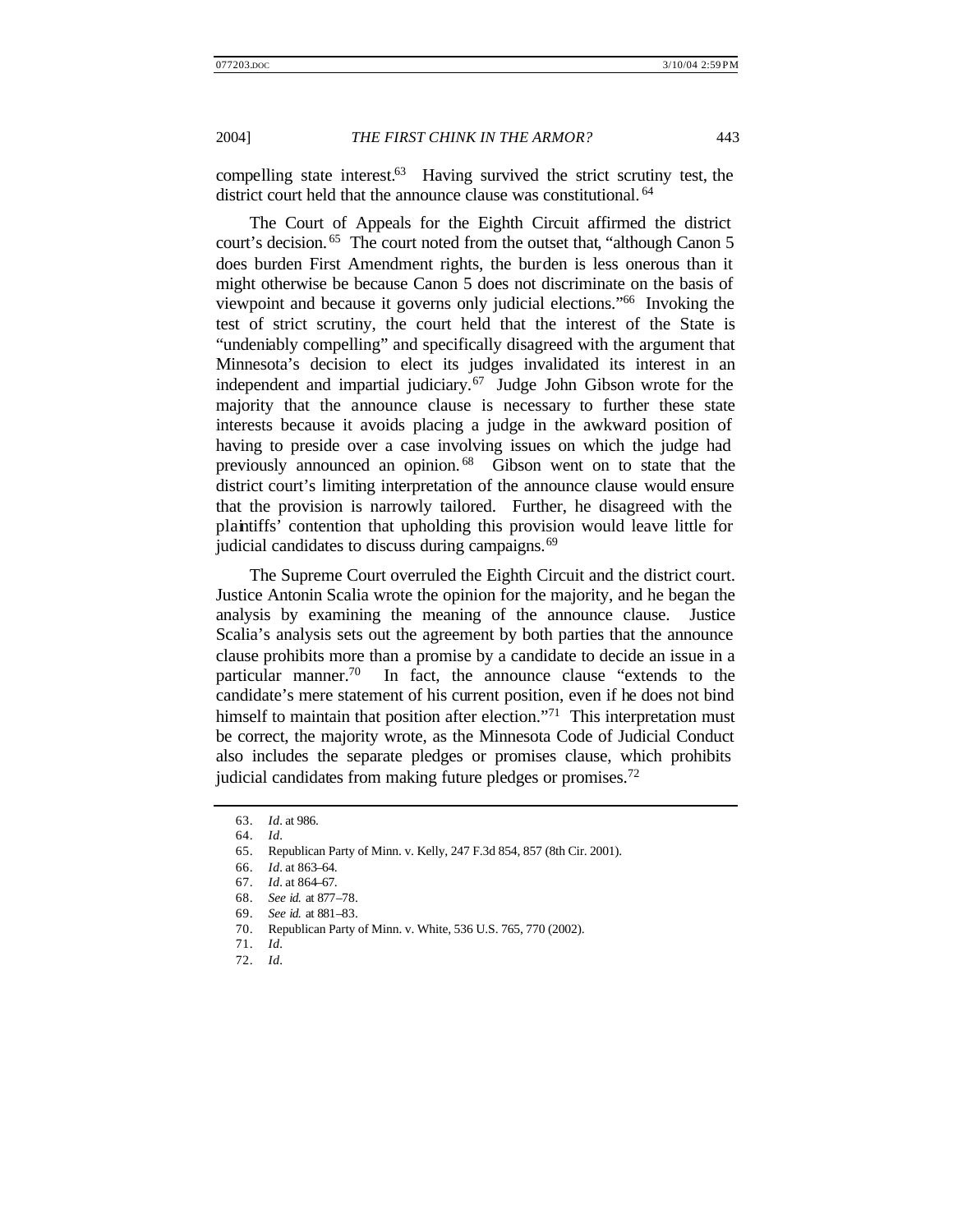The majority subsequently rejected the interpretation of the provision as proposed by the courts below, which limited the announce clause to applying only to issues likely to come before the court.<sup>73</sup> In doing so, the majority's opinion quotes from a Seventh Circuit opinion by Judge Posner, stating that "'[t]here is almost no legal or political issue that is unlikely to come before a judge of an American court, state or federal, of general jurisdiction."<sup>74</sup> The majority then wrote:

[I]t is clear that the announce clause prohibits a judicial candidate from stating his views on any specific nonfanciful legal question within the province of the court for which he is running, except in the context of discussing past decisions—and in the latter context as well, if he expresses the view that he is not bound by *stare decisis*. 75

The opinion then went to the heart of the issue. The majority quoted from the appellate court in explaining the prohibitions of the announce clause, stating that it prohibits speech on the basis of its content and burdens speech on the qualifications of candidates for public office speech that is at the core of our First Amendment freedoms.<sup>76</sup> Under strict scrutiny, $77$  the respondent officials were required to prove that the announce clause was narrowly tailored to serve a compelling state interest, and to be narrowly tailored it must "not 'unnecessarily circumscrib[e] protected expression.'"<sup>78</sup> The respondents set forth two interests perhaps compelling enough to justify the announce clause: "preserving the impartiality of the state judiciary and preserving the *appearance* of the impartiality of the state judic iary."<sup>79</sup>

These asserted interests led to the Court's next question: What does "impartiality" mean? The majority opinion set out three possible interpretations to this "vague" term in the judicial context.<sup>80</sup> The purpose

80. *White*, 536 U.S. at 775–78. In her dissent, Justice Ruth Ginsburg writes that "[t]o avoid the import of our due process decisions, the Court dissects the concept of judicial 'impartiality,' concluding that only one variant of that concept—lack of prejudice against a *party*—is secured by the Fourteenth

<sup>73.</sup> *See id.* at 771–73.

<sup>74.</sup> *Id.* at 772–73 (quoting Buckley v. Ill. Judicial Inquiry Bd., 997 F.2d 224, 229 (7th Cir. 1993)).

<sup>75.</sup> *Id.* at 773.

<sup>76.</sup> *Id.* at 774 (quoting Republican Party of Minn. v. Kelly, 247 F.3d 854, 861–63 (8th Cir. 2001)).

<sup>77.</sup> *See id. See also supra* note 42 and accompanying text.

<sup>78.</sup> *White*, 536 U.S. at 775 (alteration in original) (quoting Brown v. Hartlage, 456 U.S. 45, 54 (1982)).

<sup>79.</sup> *Id.* (emphasis added). In criticizing the Court's reasoning in *White*, however, Charles Gardner Geyh notes that "impartiality is not an end in itself. It is an instrumental value designed to preserve a different end altogether: the rule of law." Charles Gardner Geyh, *Perspectives on Judicial Independence: Why Judicial Elections Stink*, 64 OHIO ST. L.J. 43, 65 (2003).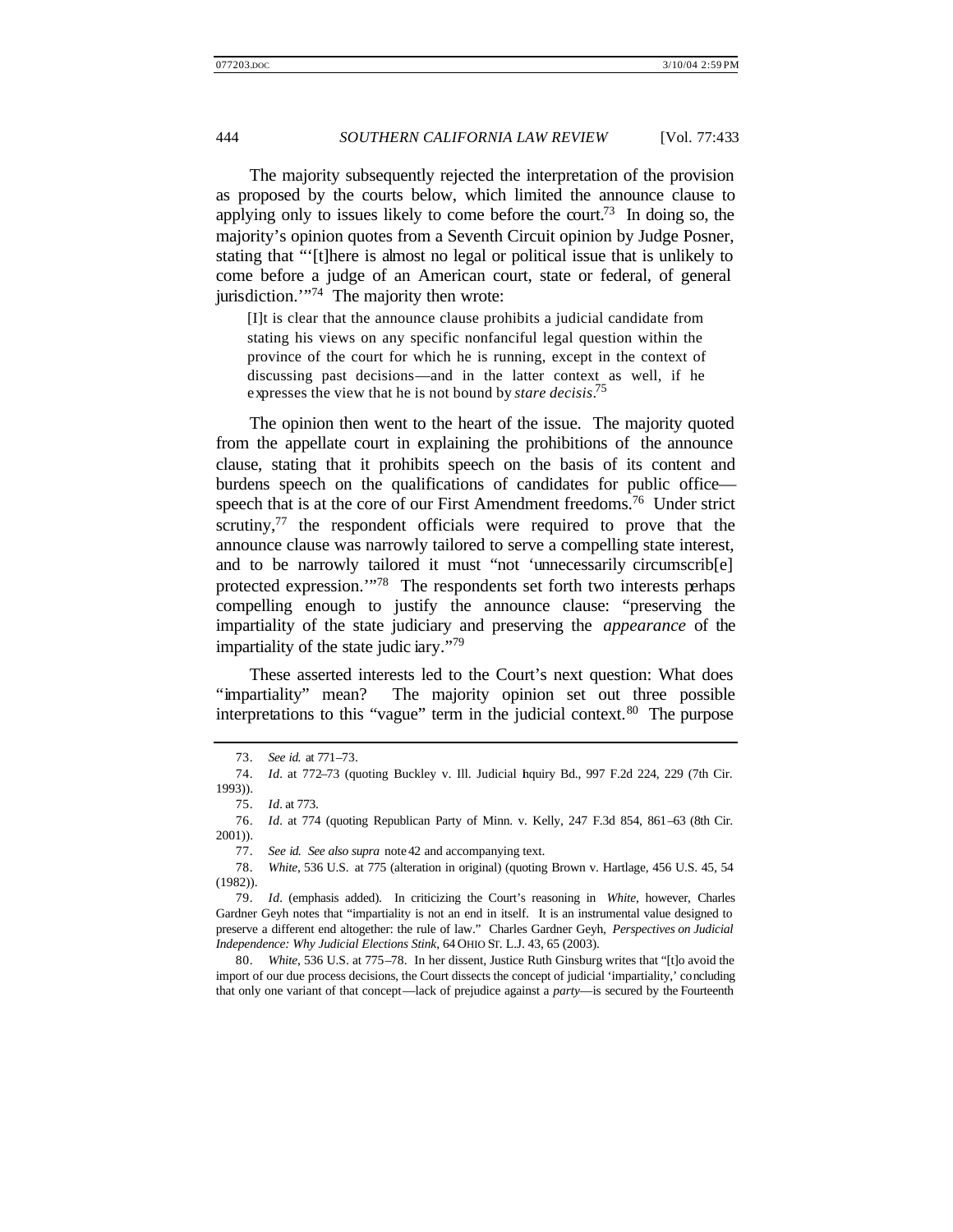of this categorization seems to be preserving the long-held belief that an impartial judiciary is a compelling state interest, while allowing the Court to narrow its scope by parsing out the definition of the term. The first interpretation, and the one the majority subscribed to, is a "lack of bias for or against either *party* to the proceeding."<sup>81</sup> Impartiality in this sense is the "traditional" way the term is used, and it conveys the meaning that a judge applies the law evenhandedly to all parties before him or her. $82$  The Court held that the announce clause is not narrowly tailored, or even tailored at all, to serve the impartiality (or the appearance of impartiality) of judges in this sense of the word. <sup>83</sup> Moreover, the announce clause restricts speech regarding particular issues, not particular parties, and assumes that a judge who had previously announced his or her view on an issue would be biased against *any* party asserting the opposite position. <sup>84</sup> The Supreme Court thus held that this interpretation of impartiality is indeed a compelling interest, but that the announce clause did not satisfy the second part of stric t scrutiny because it was not narrowly tailored to serve that interest.<sup>85</sup>

Justice Scalia then discussed the second interpretation of impartiality, first noting that it is not a common one.<sup>86</sup> This usage entails a "lack of preconception in favor of or against a particular *legal view*," and concerns "guaranteeing [litigants] an equal chance to persuade the court on the legal points in their case.<sup>87</sup> Although the majority conceded that the announce clause would serve this interest, it held that this interest is not compelling because it is neither desirable nor realistic to have sitting judges who lack preconceived views on the law.<sup>88</sup> Therefore, this meaning does not satisfy the first part of the strict scrutiny test.<sup>89</sup>

The third and final understanding of impartiality was described as "openmindedness," and again, is not a common usage of the word. $90$  This means that the judge will consider views that oppose his or her

Amendment." *Id.* at 815 n.3 (Ginsburg, J., dissenting) (internal citations omitted). Another author wrote that Justice Scalia's argument "employs an impoverished and artificial conception of what judicial impartiality entails." Mark Kozlowski, *Robed and Running*, N.J. L.J., July 29, 2002.

<sup>81.</sup> *White*, 536 U.S. at 775. Justice John Paul Stevens, in his dissent, considers this interpretation the narrowest one. *Id.* at 800 (Stevens, J., dissenting).

<sup>82.</sup> *Id.* at 775–77.

<sup>83.</sup> *Id.* at 776–77.

<sup>84.</sup> *Id.*

<sup>85.</sup> *Id.*

<sup>86.</sup> *Id.* at 777.

<sup>87.</sup> *Id.*

<sup>88.</sup> *Id.* at 777–78.

<sup>89.</sup> *Id.*

<sup>90.</sup> *Id.* at 778.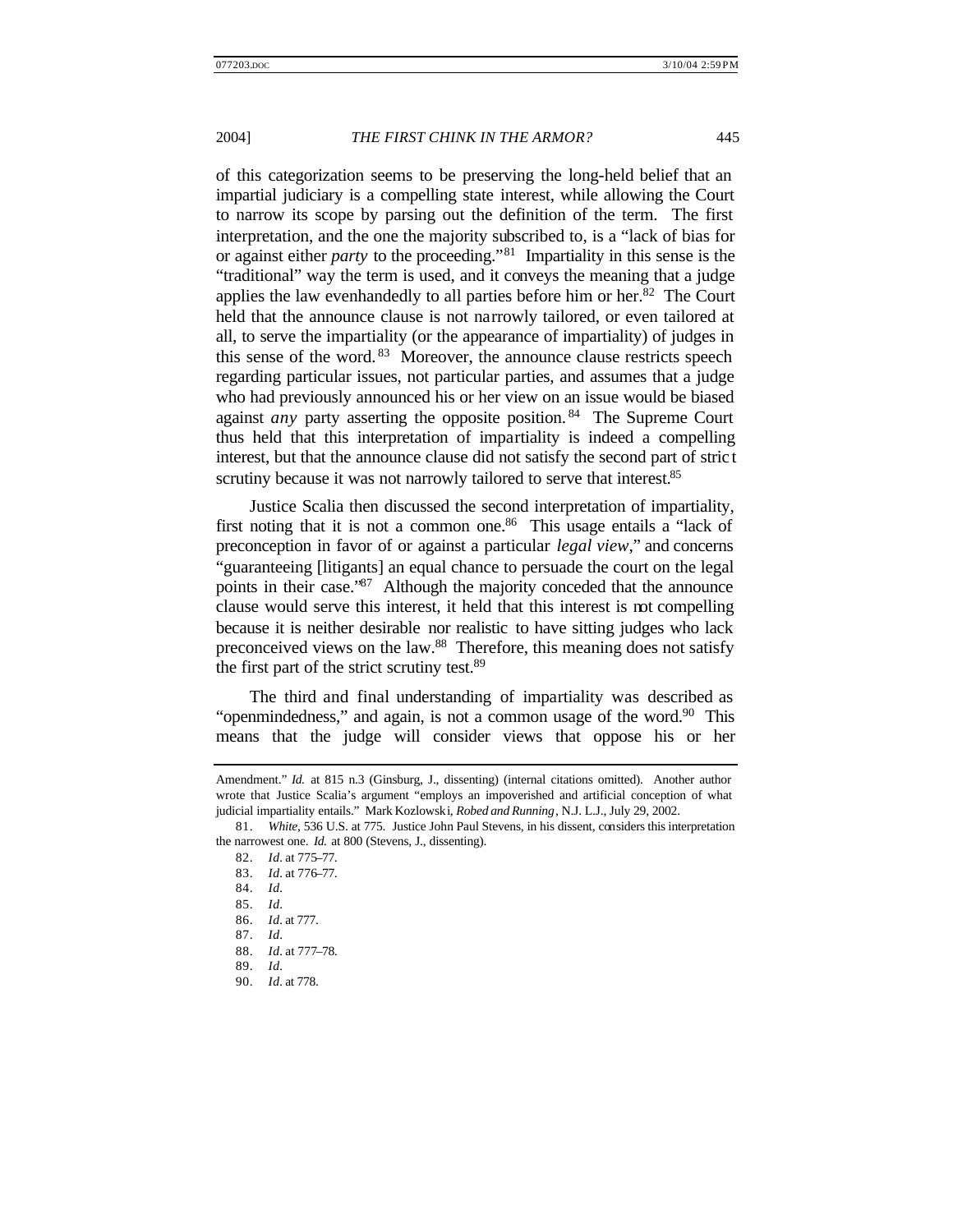preconceptions, while remaining open to persuasion. <sup>91</sup> Although Justice Scalia wrote that this interest may be desirable, the majority did not examine it, as the Court believed the Minnesota Supreme Court did not adopt the announce clause with this interest in mind.<sup>92</sup> The majority further opined that because a candidate may speak openly on legal issues until declaring a run for office, and again after taking the bench, "[a]s a means of pursuing the objective of openmindedness . . . the announce clause is so woefully underinclusive as to render belief in that purpose a challenge to the credulous." $93$  The opinion did not clarify whether this usage would be a compelling state interest, but the opinion did hold that this third interpretation does not satisfy strict scrutiny because it is not narrowly tailored.

After noting that all three interpretations of impartiality do not satisfy the strict scrutiny test in its entirety, the opinion elaborated on the impropriety of the announce clause. The opinion held that the purpose of the provision does not appear to fulfill any of the interests mentioned above, but instead results in "the undermining of judicial elections."<sup>94</sup> The majority wrote that "[t]here is an obvious tension between the article of Minnesota's popularly approved Constitution which provides that judges shall be elected, and the Minnesota Supreme Court's announce clause which places most subjects of interest to the voters off limits."<sup>95</sup> Furthermore, the opinion asserted that "the notion that the special context of electioneering justifies an *abridgement* of the right to speak out on disputed issues sets our First Amendment jurisprudence on its head."<sup>96</sup> Thus, the announce clause, as embodied in Minnesota's Judicial Code, was found to be unconstitutional.<sup>97</sup>

Justice Anthony Kennedy's concurring opinion went further than the majority opinion. It broadly stated that "[t]he political speech of candidates

<sup>91.</sup> *Id.*

<sup>92.</sup> *Id.*

<sup>93.</sup> *Id.* at 779–80.

<sup>94.</sup> *Id.* at 782.

<sup>95.</sup> *Id.* at 787.

<sup>96.</sup> *Id.* at 781.

<sup>97.</sup> *Id.* at 788. Scholars have vehemently criticized the *White* decision. *See* James A. Gardner, Commentary, *Forcing States to Be Free: The Emerging Constitutional Guarantee of Radical Democracy*, 35 CONN. L. REV. 1467, 1481 (2003) (stating that this case is exhibitive of a "growing commitment to a First Amendment regime of radical democracy"); Laurence H. Tribe, *The Unbearable Wrongness of* Bush v. Gore, 19 CONST. COMMENT. 571, 602 (2002) (writing about the *White* opinion and stating that "[i]n essence, states must purchase fairness and integrity and the appearance of both, and thus judicial legitimacy, at t he price of excluding the public from direct participation in the process of selecting judges").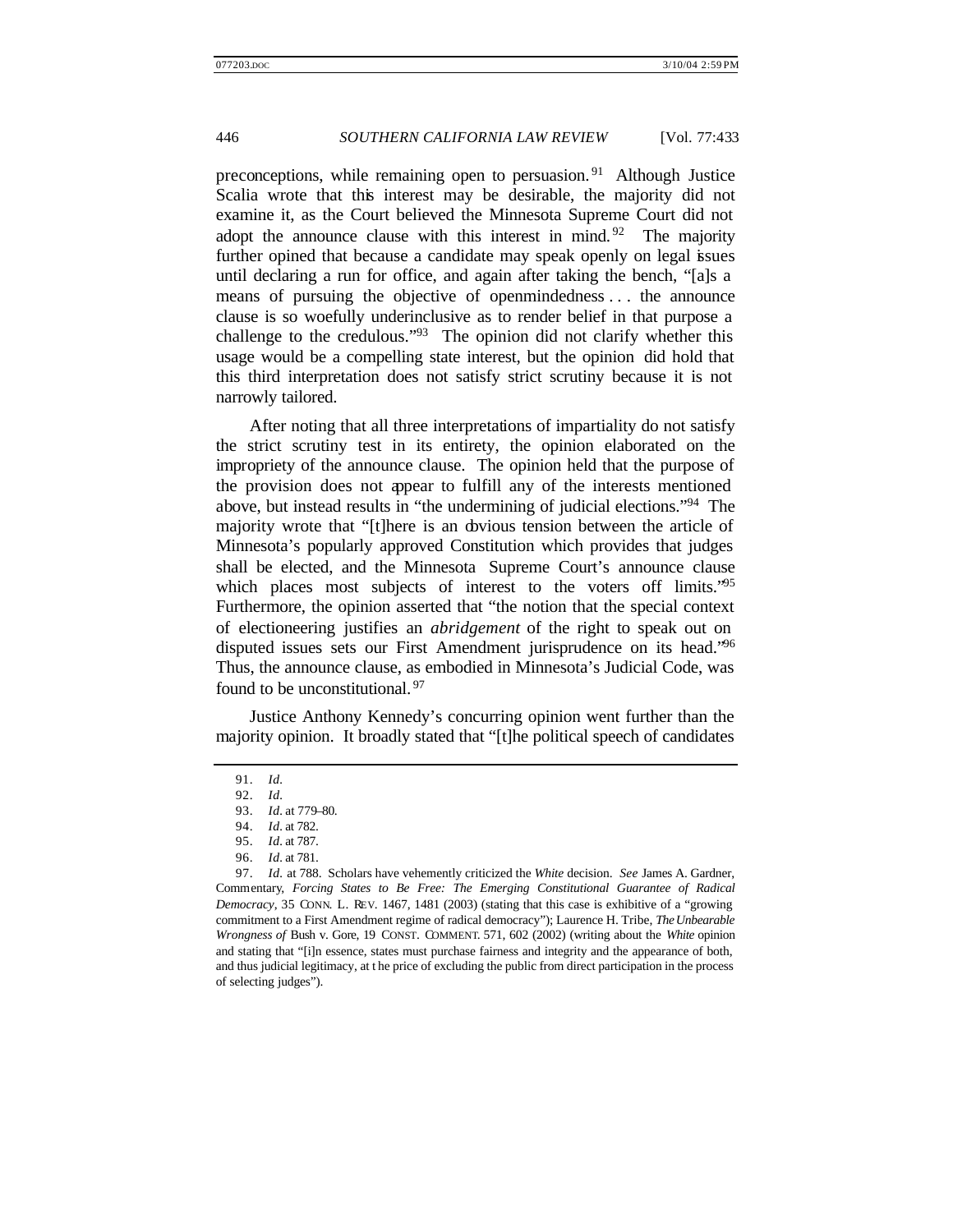is at the heart of the First Amendment, and direct restrictions on the content of candidate speech are simply beyond the power of government to impose."<sup>98</sup> It adamantly adhered to the belief that maintaining the integrity of the judiciary is a vitally important state interest,<sup>99</sup> and "[a]rticulated standards of judicial conduct may advance this interest."<sup>100</sup> **Justice** Kennedy further stated, however, that "these standards may not be used by the State to abridge the speech of aspiring judges in a judicial campaign."<sup>101</sup> Justice Kennedy's concurrence seems to open the door for litigation regarding the other restrictions examined in this Note, as it concludes with the affirmative and succinct statement that "[t]he State may not regulate the content of candidate speech merely because the speakers are candidates."<sup>102</sup>

Perhaps most interesting of all is the concurring opinion by Justice Sandra Day O'Connor. Justice O'Connor is in a unique position on the Court, as she is the only justice who has been a judicial candidate, being elected as a state judge in Arizona before being appointed to the U.S. Supreme Court.<sup>103</sup> Although she concurred with the majority's decision, she separately wanted to express her concerns about the election of judges generally.<sup>104</sup> In doing so, she set forth yet another interpretation of impartiality, which she defined as "being free from any personal stake in the outcome of the cases to which [judges] are assigned."<sup>105</sup> Although Justice O'Connor's concurrence maintained that, as defined as such, impartiality is a desirable and even compelling governmental interest, she was concerned that "the very practice of electing judges undermines this interest."<sup>106</sup> Her concurrence concluded by stating that "the State's claim that it needs to significantly restrict judges' speech in order to protect judicial impartiality is particularly troubling. If the State has a problem with judicial impartiality, it is largely one the State brought upon itself by continuing the practice of popularly electing judges."<sup>107</sup>

<sup>98.</sup> *White*, 536 U.S. at 793 (Kennedy, J., concurring).

<sup>99.</sup> *Id.* at 793–94 (Kennedy, J., concurring).

<sup>100.</sup> *Id.* (Kennedy, J., concurring).

<sup>101.</sup> *Id.* at 794 (Kennedy, J., concurring).

<sup>102.</sup> *Id.* at 796 (Kennedy, J., concurring).

<sup>103.</sup> *See* SUPREME COURT HISTORICAL SOC'Y, SANDRA DAY O'CONNOR, *in* HISTORY OF THE COURT, *at* http://www.supremecourthistory.org/02\_history/subs\_current/images\_b/004.html (last visited Jan. 9, 2004).

<sup>104.</sup> *White*, 536 U.S. at 788 (O'Connor, J., concurring).

<sup>105.</sup> *Id.* (O'Connor, J., concurring).

<sup>106.</sup> *Id.* (O'Connor, J., concurring).

<sup>107.</sup> *Id.* at 792 (O'Connor, J., concurring).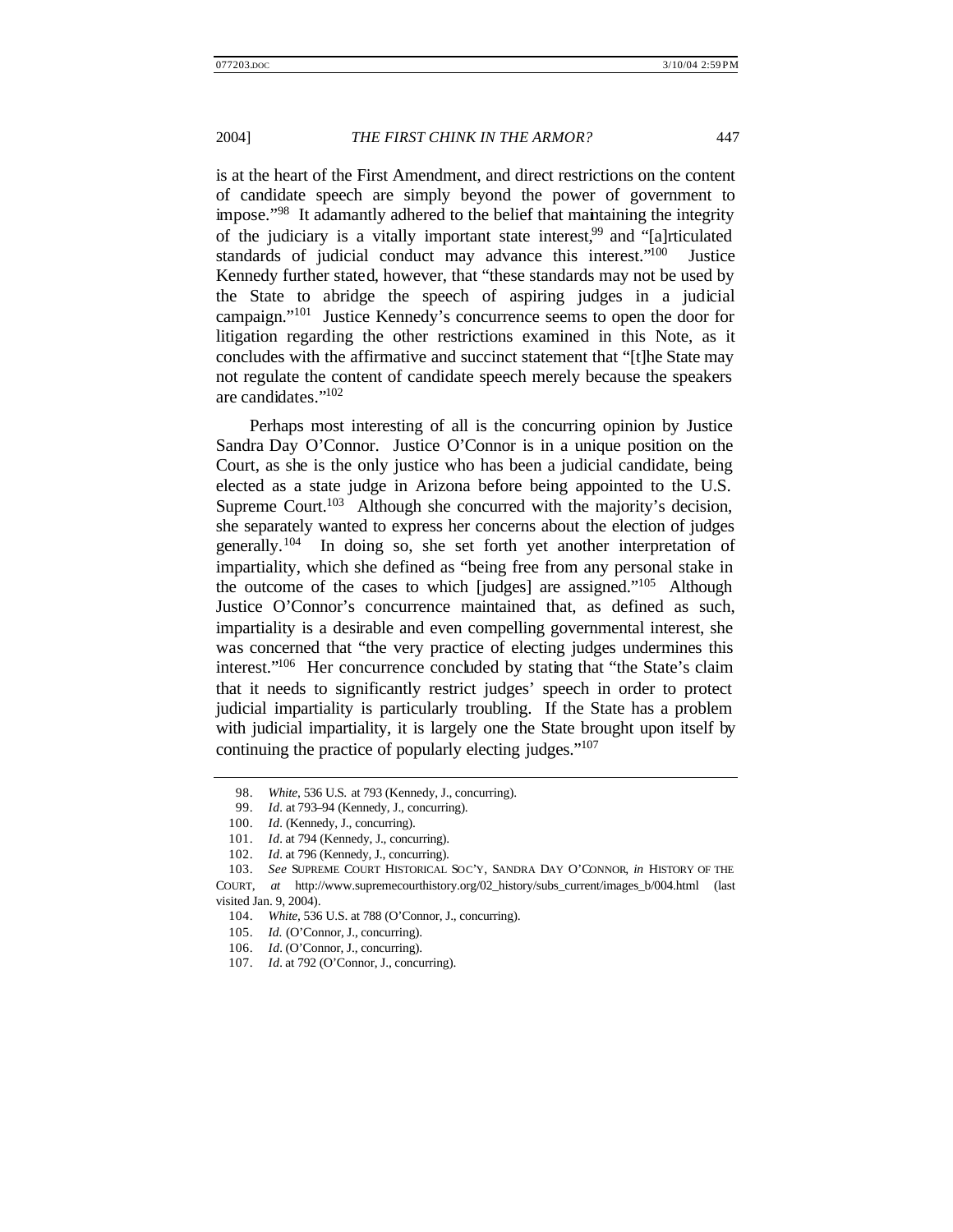Both the majority and dissenting opinions discussed the similarities and differences between judicial elections and elections for legislative or executive offices. Justices Stevens and Ginsburg adamantly opposed the majority's characterization of judicial campaigns as having limited, if any, differences from legislative or executive campaigns.<sup>108</sup> Stevens's dissent noted the difference between the work of a judge and the work of other public officials, emphasizing that it is essential to a judge's position that he or she be indifferent to unpopularity. <sup>109</sup> His dissent further asserted that if the conflict between electoral politics and the judiciary is recognized, states will not be put to an "all or nothing choice of abandoning judicial elections or having elections in which anything goes."<sup>110</sup> Justice Ginsburg's dissent also voiced a belief that judicial elections are wholly different.<sup>111</sup> Her dissent further maintained that "Minnesota's choice to elect its judges . . . does not preclude the State from installing an election process geared to the judicial office,"<sup>112</sup> and that because of "the magisterial role judges must fill in a system of justice, a role that removes them from the partisan fray, States may limit judicial campaign speech by measures impermissible in elections for political office."<sup>113</sup>

In response to Justice Ginsburg's dissent, Justice Scalia noted that the majority opinion does not assert that "the First Amendment requires campaigns for judicial office to sound the same as those for legislative office."<sup>114</sup> In fact, the majority's opinion took this idea one step further when it made the point that the Court did not answer the question of whether the Constitution allows judicial campaigns to be more greatly burdened than other campaigns.<sup>115</sup> Regardless of the outcome of that inquiry, the majority stated that the announce clause would still fail strict scrutiny because it is underinclusive in that it prohibits announcements by judges (and judicial candidates) only at certain times and in certain forms.<sup>116</sup> The opinion further added that this underinclusiveness cannot be

<sup>108.</sup> *See id.* at 797–99 & n.2 (Stevens, J., dissenting); *id.* at 805–09 (Ginsburg, J., dissenting).

<sup>109.</sup> *Id.* at 798 (Stevens, J., dissenting).

<sup>110.</sup> *Id.* at 799–800 (Stevens, J., dissenting).

<sup>111.</sup> *Id.* at 805 (Ginsburg, J., dissenting) (disagreeing with the approach of the majority that an "election is an election").

<sup>112.</sup> *Id.* (Ginsburg, J., dissenting).

<sup>113.</sup> *Id.* at 807 (Ginsburg, J., dissenting) (citing Buckley v. Ill. Judicial Inquiry Bd., 997 F.2d 224, 228 (7th Cir. 1993)).

<sup>114.</sup> *Id.* at 783.

<sup>115.</sup> *See id.* For a discussion of the Equal Protection analysis, see *supra* notes 18–25 and accompanying text.

<sup>116.</sup> *White*, 536 U.S. at 783.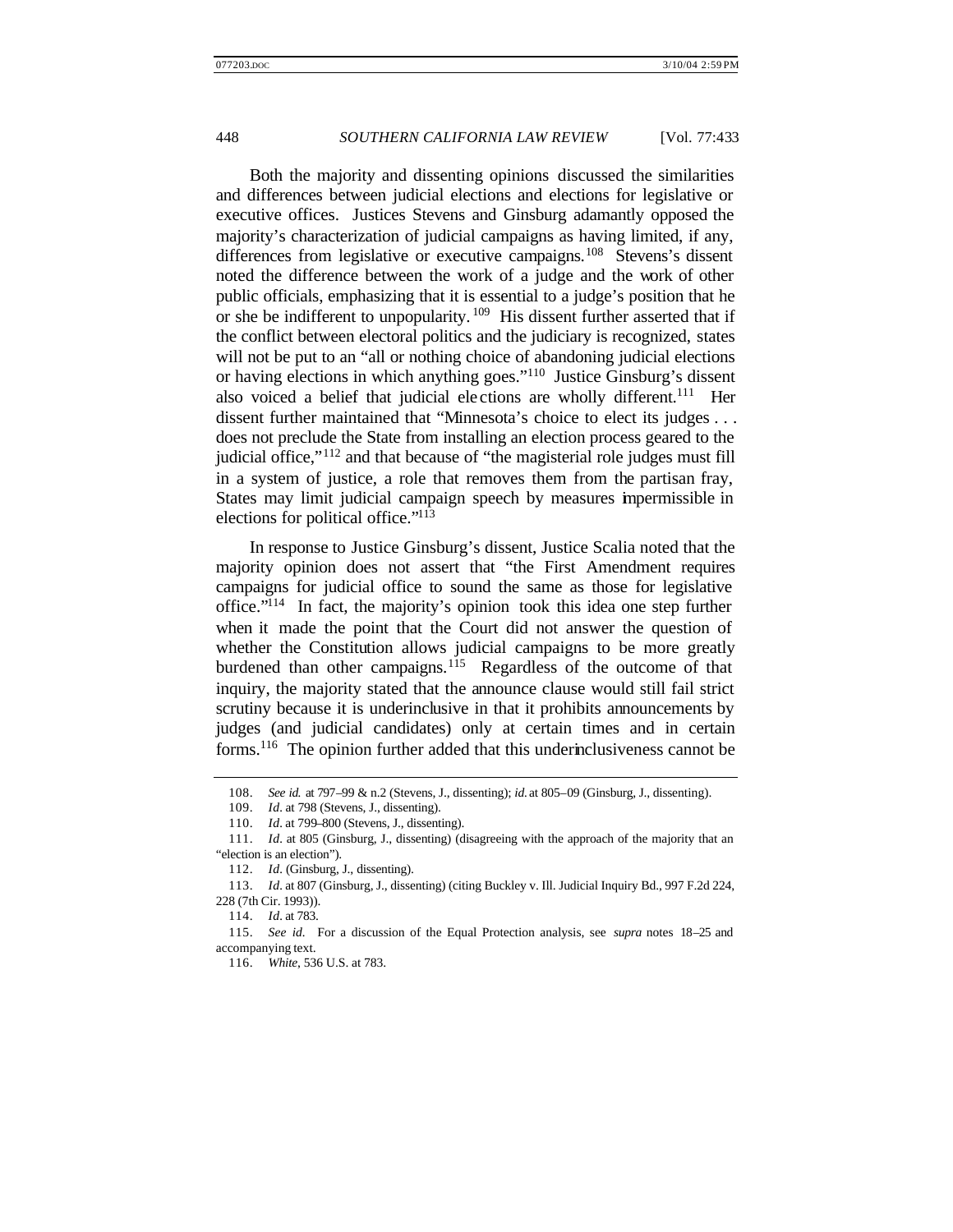justified on the ground that "the First Amendment provides less protection during an election campaign than at other times."<sup>117</sup>

Thus, in a 5-4 split, with Justice Scalia writing the opinion in which Chief Justice William Rehnquist and Justice O'Connor, Justice Kennedy, and Justice Clarence Thomas joined, and Justice Stevens, Justice David Souter, Justice Ginsburg, and Justice Stephen Breyer dissented, <sup>118</sup> the Supreme Court overruled the courts below and held Minnesota's announce clause unconstitutional as violating the First Amendment.<sup>119</sup>

#### IV. THE ANNOUNCE CLAUSE, OR SOMETHING LIKE IT

Minnesota's announce clause was as broad, and some would say as unreasonable, as the provision could be.<sup>120</sup> The Minnesota clause stated that a judicial candidate "shall not 'announce his or her views on disputed legal or political issues.'"<sup>121</sup> Many other states have enacted announce clauses that are more constricted, either by using slightly different language or by adding limiting language.

Almost a decade before *White*, the Seventh Circuit analyzed a narrower version of the announce clause that was promulgated by the Illinois Supreme Court. In *Buckley v. Illinois Judicial Inquiry Board*, the constitutionality of Illinois's version of the announce clause was at issue.<sup>122</sup> The Illinois provision included announce clause language similar to that in Minnesota's provision, but then, seemingly to prevent overinclusiveness, added the exception "that [the candidate] may announce his views on measures to improve the law, the legal system, or the administration of justice, if, in doing so, he does not cast doubt on his capacity to decide impartially any issue that may come before him."<sup>123</sup> In deciding whether this provision was in violation of the Constitution, Judge Posner

<sup>117.</sup> *Id.*

<sup>118.</sup> The justices sided with the parties in interesting ways. The conservative majority sided with the free speech claimant, and the liberal dissenters sided with the government. *See id.* at 766. This can be seen as "[a] seemingly surprising lineup, especially when the issue isn't a traditional left-right question such as campaign finance or religious speech." *See* Eugene Volokh, *Shift Shows*, National Review Online, *at* http://www.nationalreview.com/comment/comment-volokh062802.asp (June 28, 2002).

<sup>119.</sup> *White*, 536 U.S. at 788.

<sup>120.</sup> Jan Witold Baran, *Judicial Candidate Speech After* Republican Party of Minnesota v. White, 39 CT. REV. 12, 12 (2002).

<sup>121.</sup> *White*, 536 U.S. at 768 (quoting MINN. CODE OF JUDICIAL CONDUCT Canon 5(A)(3)(d)(i) (2000)).

<sup>122.</sup> *See* Buckley v. Ill. Judicial Inquiry Bd., 997 F.2d 224 (7th Cir. 1993).

<sup>123.</sup> *Id.* at 225 (quoting Ill. S.Ct. R. 67(B)(1)(c); Ill. Rev. Stat. ch. 110 A  $\sqrt{9}$  67(B)(1)(c)).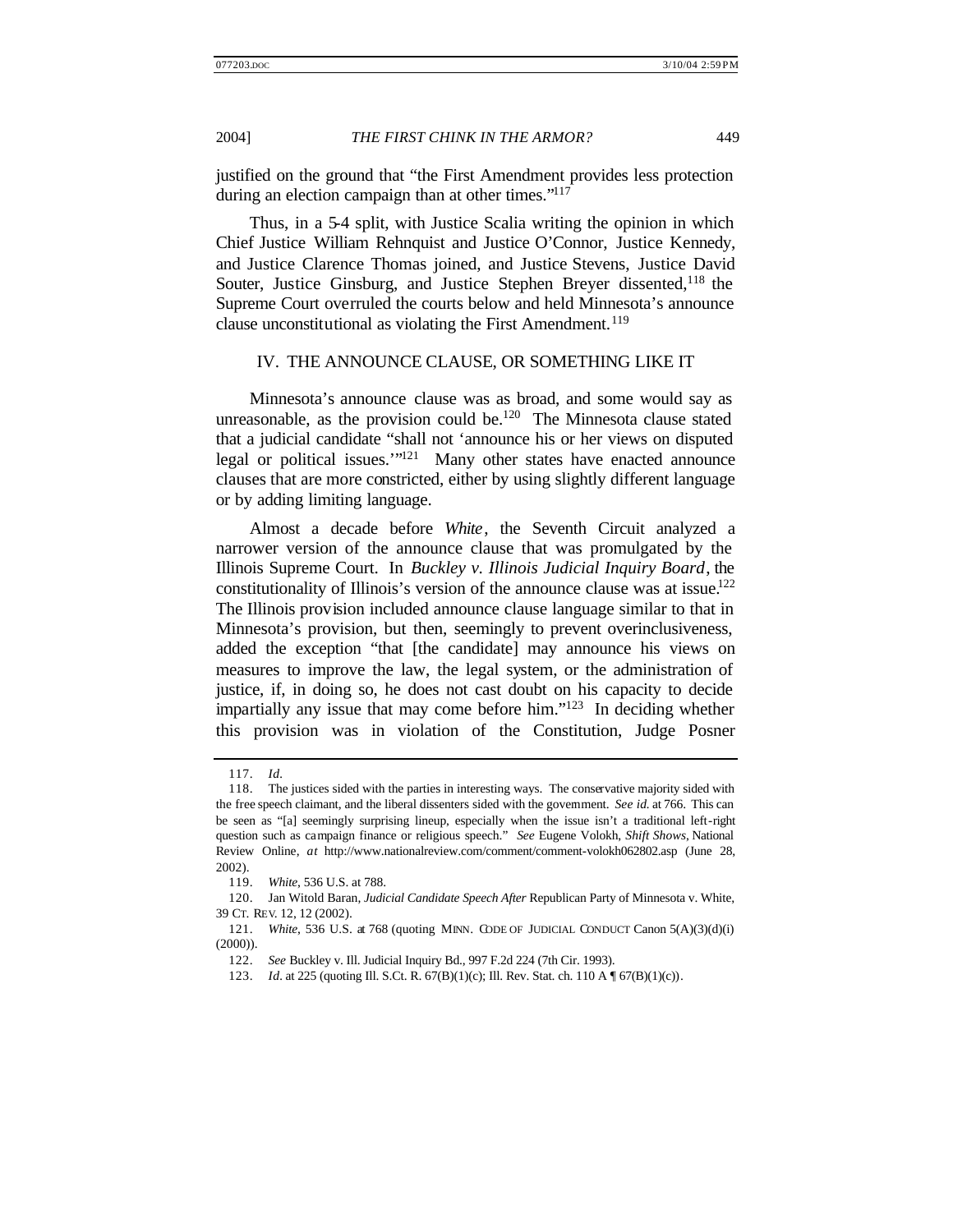commented that "[t]he problem is not only that the proviso carves out only a small subset of disputed legal and political issues, but that what is given with one hand is taken away with the other."<sup>124</sup> He further elaborated: "Almost anything a judicial candidate might say about 'improv[ing] the law' could be taken to cast doubt on his capacity to decide some case impartially, unless he confined himself to the most mundane and technical proposals for law reform."<sup>125</sup> Consequently, the court found that the modified announce clause was not narrowly tailored, and thus, was unconstitutional.<sup>126</sup>

Although *White* involved the broader announce clause language, the opinion could easily be extended to hold these narrower announce clause provisions unconstitutional. Under strict scrutiny, the analysis begins with a determination of the state interest being asserted and whether it is compelling. Generally, that interest would be preserving the impartiality of the judiciary. Yet the Supreme Court seems to have adopted a narrow interpretation of "impartiality," defined as a "lack of bias for or against either party to the proceeding."<sup>127</sup> Consequently, it is this narrow purpose that the provision must be narrowly tailored to serve. The exact language of the provision is critical, so as an example, the Illinois provision at issue in *Buckley* will serve the purpose.

The Illinois language, similar to the Minnesota language, is not narrowly tailored to serve that interest. Justice Scalia, writing for the majority, stated that the standard language is "barely tailored to serve that interest,"<sup>128</sup> and the Illinois provision is only slightly more narrow. The addition of the caveat that the candidate may announce his or her views as long as the candidate "does not cast doubt on his capacity to decide impartially any issue that may come before him<sup> $129$ </sup> adds to the legitimacy of the provision, in light of the stated interest. Yet, just as the majority stated about the Minnesota language, this modified provision is underinclusive, as it too "prohibit[s] announcements by judges (and wouldbe judges) only at certain times and in certain forms."<sup>130</sup> This is perhaps the most persuasive argument against this provision because even if another meaning of impartiality—such as "openmindedness" or Justice O'Connor's "being free from any personal stake in the outcome of the

<sup>124.</sup> *Id.* at 229.

<sup>125.</sup> *Id.* (alteration in original).

<sup>126.</sup> *Id.* at 231.

<sup>127.</sup> *See* Republican Party of Minn. v. White, 536 U.S. 765, 775–76 (2002) (emphasis omitted).

<sup>128.</sup> *Id.* at 776.

<sup>129.</sup> *Buckley*, 997 F.2d at 225 (quoting Ill. S.Ct. R. 67(B)(1)(c)).

<sup>130.</sup> *White*, 536 U.S. at 783.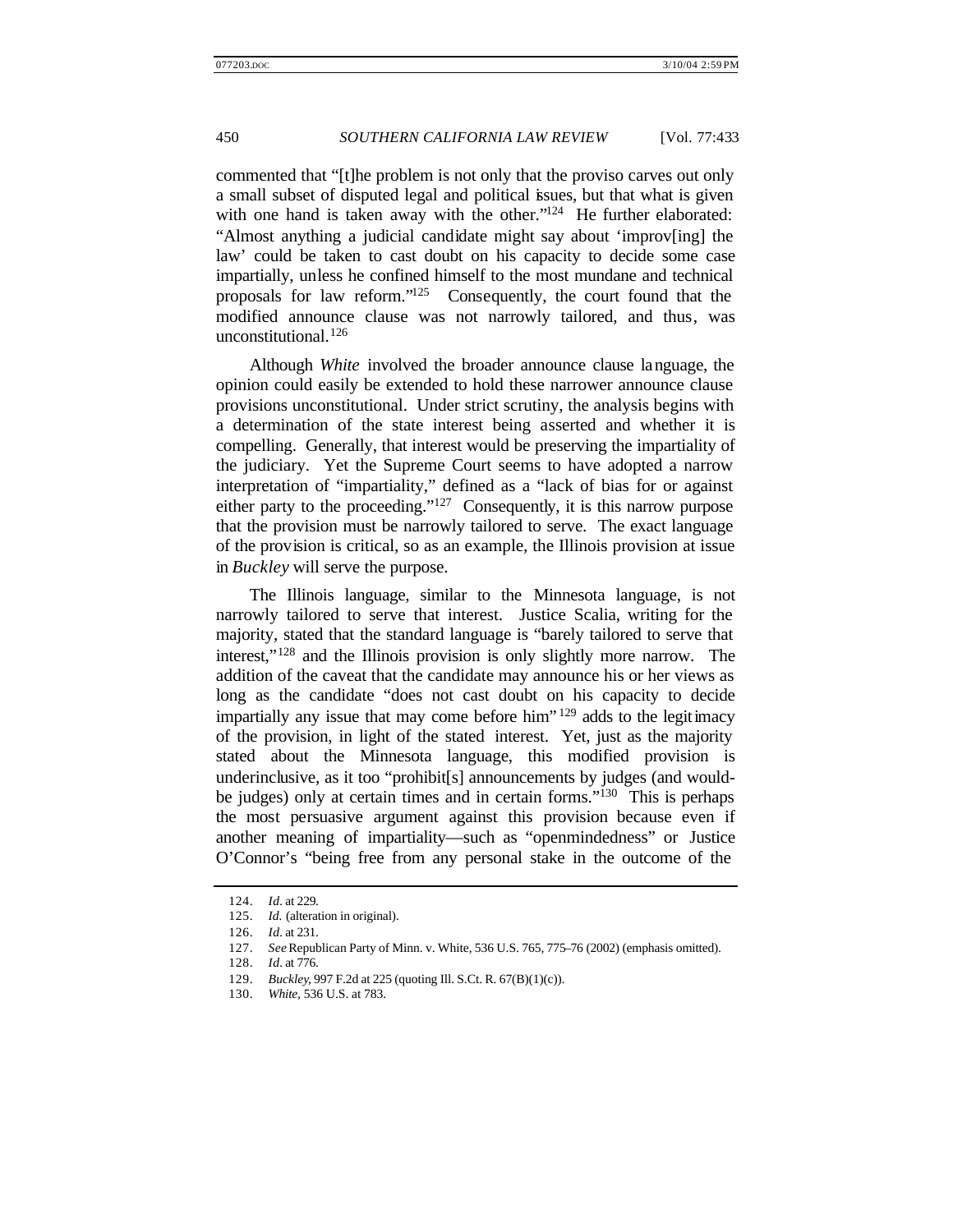cases to which they are assigned"<sup>131</sup>—were held to be compelling, this argument would still be applic able and persuasive.<sup>132</sup>

This clause is also overinclusive as it limits almost all speech that a voter would be interested in to determine how to vote. Laws limiting core First Amendment speech have to be *narrowly* tailored, and just as the petitioner in *White* refrained from speaking to the press for fear that any answer he would give could be seen as an "announcement," there is not much left to talk about if the candidate's words cannot cast any doubt on his or her ability to decide impartially. Anything a candidate might say that a voter would be interested in hearing would cast doubt one way or another on that candidate's ability to be impartial. In essence, the modified language would still create a sort of gag rule and would be unconstitutional.

To illustrate, a district court in Texas examined a provision similar to an announce clause after the *White* decision. The court found that the State's Canon 5(1) was similar enough to an announce clause to be declared unconstitutional. The language of that clause stated:

[A] judge or judicial candidate shall not make statements that indicate an opinion on any issue that may be subject to judicial interpretation by the office which is being sought or held, except that discussion of an individuals' judicial philosophy is appropriate if conducted in a manner which does not suggest to a reasonable person a probable decision on any particular case.<sup>133</sup>

Although containing greater limitations than the standard announce clause, the district court found "no distinction between Minnesota's Code of Judicial Conduct  $5(A)(3)(d)(i)$  and Texas's Code of Judicial Conduct 5(1)."<sup>134</sup> Following the reasoning in *White*, the court found that this Texas law violated the First Amendment and enjoined enforcement of this provision of the Texas Code of Judicial Conduct.<sup>135</sup>

It is likely, therefore, that if a broader announce clause were constitutionally challenged, the Supreme Court would find it unconstitutional, in light of the reasoning in *White*. The majority in *White*

<sup>131.</sup> *Id.* at 788 (O'Connor, J., concurring).

<sup>132.</sup> As held in *City of Ladue v. Gilleo*, 512 U.S. 43, 51–53 (1994), underinclusiveness is not itself an independent means of invalidating a provision, but instead may be evidence of viewpoint or content discriminat ion and also may call into question the veracity or gravity of the government's asserted interest in a speech restriction.

<sup>133.</sup> Smith v. Phillips, No. A-02 CV 111, 2002 U.S. Dist. LEXIS 14913, at \*2 (W.D. Tex. Aug. 5, 2002) (quoting TEX. CODE OF JUDICIAL CONDUCT Canon 5(1) (2000)).

<sup>134.</sup> *Id.* at \*3.

<sup>135.</sup> *Id.*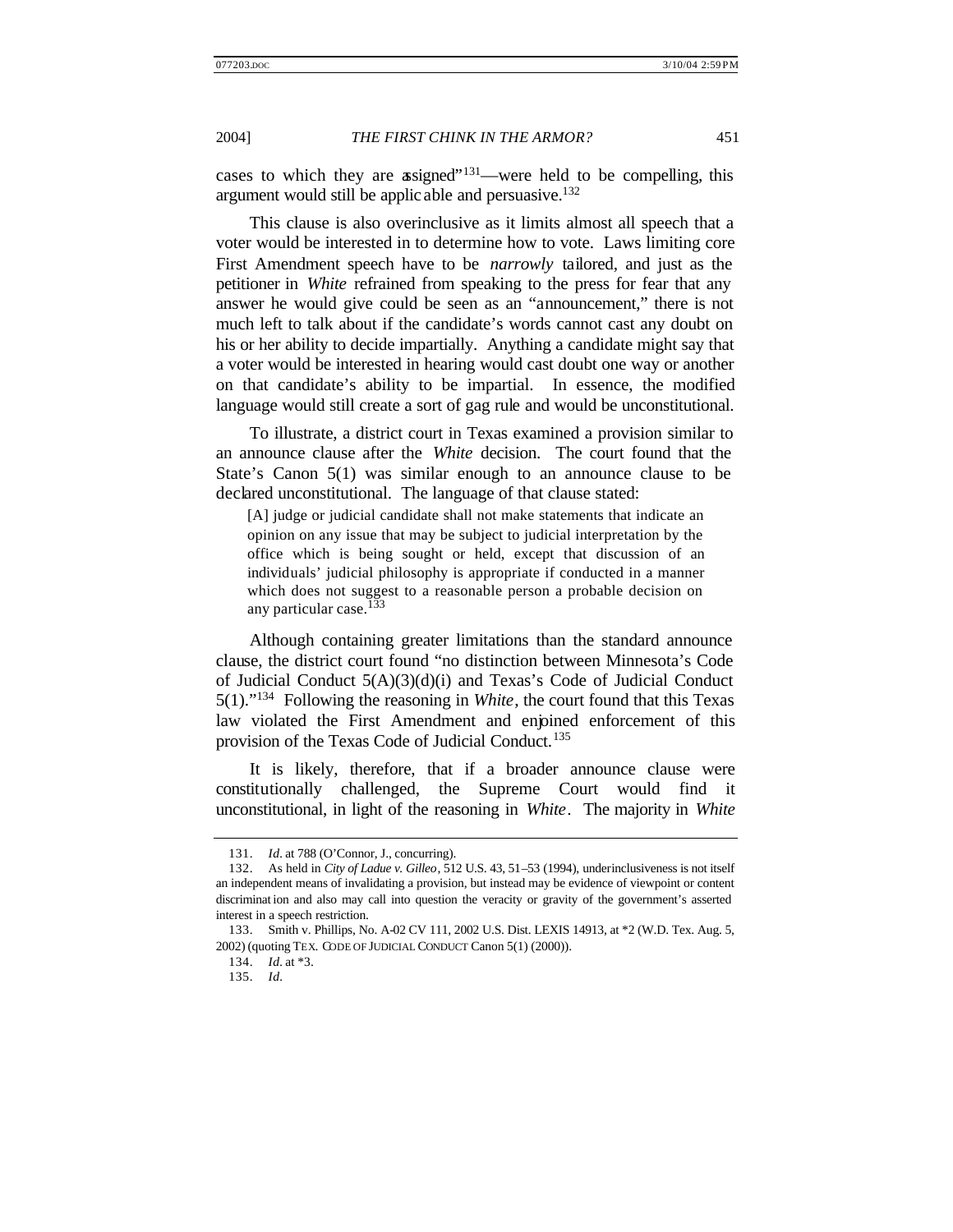emphasized that it is not the government's role to determine which issues should be discussed or debated in a political campaign.<sup>136</sup> After this assertion, any provision that restricts candidates from stating their position or opinion would not survive a constitutional challenge.

# V. THE PLEDGES OR PROMISES CLAUSE AND THE COMMIT CLAUSE

The announce clause has two closely related counterparts that limit the speech of judicial candidates in a more narrow way. Canon 5 of the Model Code of Judicial Conduct provides that a candidate for a judicial office shall not

(i) make pledges or promises of conduct in office other than the faithful and impartial performance of the duties of the office;

(ii) make statements that commit or appear to commit the candidate with respect to cases, controversies or issues that are likely to come before the court;  $\ldots$ .<sup>137</sup>

These two clauses are called the "pledges or promises clause" and the "commit clause," respectively.

These two canons have slightly different histories, although they are similar in purpose. The language of the pledges or promises clause was in the original 1972 Model Code and remains unchanged in the Code to this day.<sup>138</sup> The commit clause was proposed by the ABA in its revision of the 1972 Model Code.<sup>139</sup> The language of the commit clause replaced that of the announce clause in the 1990 version of the Model Code because the announce clause was considered too broad a restriction on speech.<sup>140</sup> A number of states have revised their rules in accordance with the commit canon.<sup>141</sup>

The announce clause, the pledges or promises clause, and the commit clause all address the speech of judicial candidates in regard to creating an impression of bias, and, as a result, many courts confuse the three, or neglect to understand their differences and treat them all the same. This

<sup>136.</sup> *White*, 536 U.S. at 782 (quoting Brown v. Hartlage, 456 U.S. 45, 60 (1982)).

<sup>137.</sup> MODEL CODE OF JUDICIAL CONDUCT Canon 5A(3)(d)(i)–(ii) (2000).

<sup>138.</sup> *See* O'Hara, *supra* note 11, at 198.

<sup>139.</sup> *See id.*

<sup>140.</sup> *See id.*

<sup>141.</sup> *See* Republican Party of Minn. v. Kelly, 247 F.3d 854, 880 n.21 (8th Cir. 2001) (citing examples of Arizona, Arkansas, California, Florida, Georgia, Illinois, Kansas, Kentucky, Louisiana, New York, Ohio, South Dakota, Tennessee, and Washington).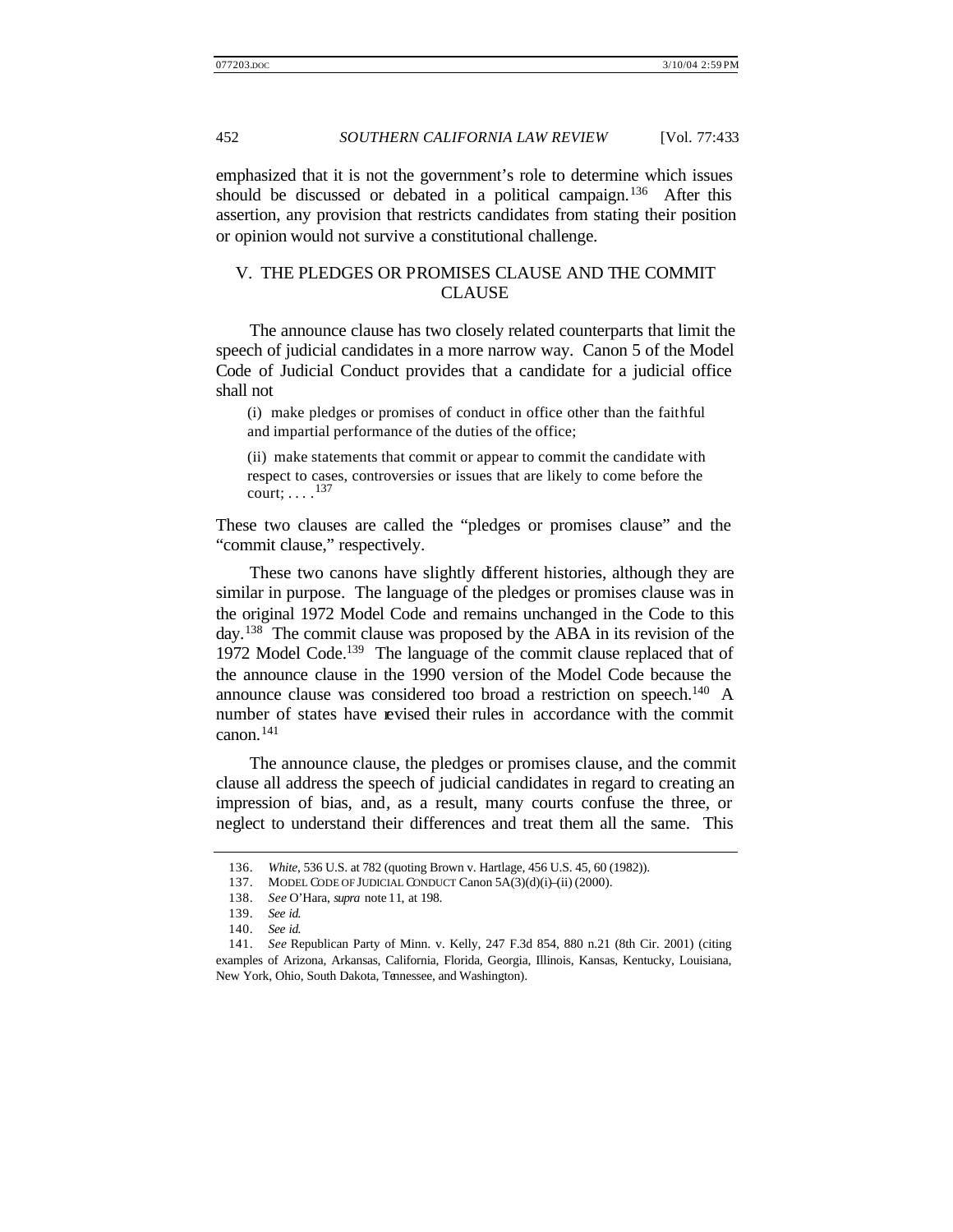part will first analyze the pledges or promises clause, and then will discuss the commit clause. Some overlap is inevitable, although clarity is not as fleeting as some courts would have us believe.

#### A. THE PLEDGES OR PROMISES CLAUSE

The pledges or promises clause prohibits a candidate for judicial office from "mak[ing] pledges or promises of conduct in office other than the faithful and impartial performance of the duties of the office."<sup>142</sup> This clause has historically caused less controversy, exhibited by the ABA's retention of this provision throughout all revisions of the Model Code.<sup>143</sup> The reasoning behind this rule appears to be that a judicial candidate who makes a commitment or pledge to decide cases a certain way, presumably doing so to attract votes, is then restrained by that promise when such a case comes before the candidate on the bench. This restriction, or the appearance thereof, would "hamper the judge's ability to make an impartial decision and would undermine the credibility of his decision to the losing litigant and to the community."<sup>144</sup> In an attempt to predict the future of the pledges or promises clause after *White*, knowledge of past court decisions regarding this proviso is valuable and instructive.

#### 1. Analyzing the Pledges or Promises Clause Before *White*

A federal district court examined this provision in 1984 in *Berger v.*  Supreme Court of Ohio.<sup>145</sup> There, the court did not accept a candidate's argument that the pledges or promises clause restricted his free speech rights.<sup>146</sup> The candidate argued that the clause only permitted him to parrot the language that he will faithfully and impartially perform his duties in office, and thus, had the effect of "chilling" his free speech rights.<sup>147</sup> The court, however, was not convinced of this "restrictive reading," and instead held that the clause generally "prohibit[s] candidates for judicial office from making pledges or promises which appeal to prejudices or special interests."<sup>148</sup> More specifically, the plaintiff wanted to pledge to be more involved in court administration and the resolution of cases, by encouraging increased direct dispute resolution among the parties that

<sup>142.</sup> *See* MODEL CODE OF JUDICIAL CONDUCT Canon 5A(3)(d)(i) (2000).

<sup>143.</sup> *See* MCFADDEN, *supra* note 11, at 89.

<sup>144.</sup> Buckley v. Ill. Judicial Inquiry Bd., 997 F.2d 224, 228 (7th Cir. 1993).

<sup>145.</sup> Berger v. Supreme Court of Oh., 598 F. Supp. 69 (S.D. Ohio 1984).

<sup>146.</sup> *See id.* at 72, 75.

<sup>147.</sup> *Id.* at 72.

<sup>148.</sup> *Id.* at 75.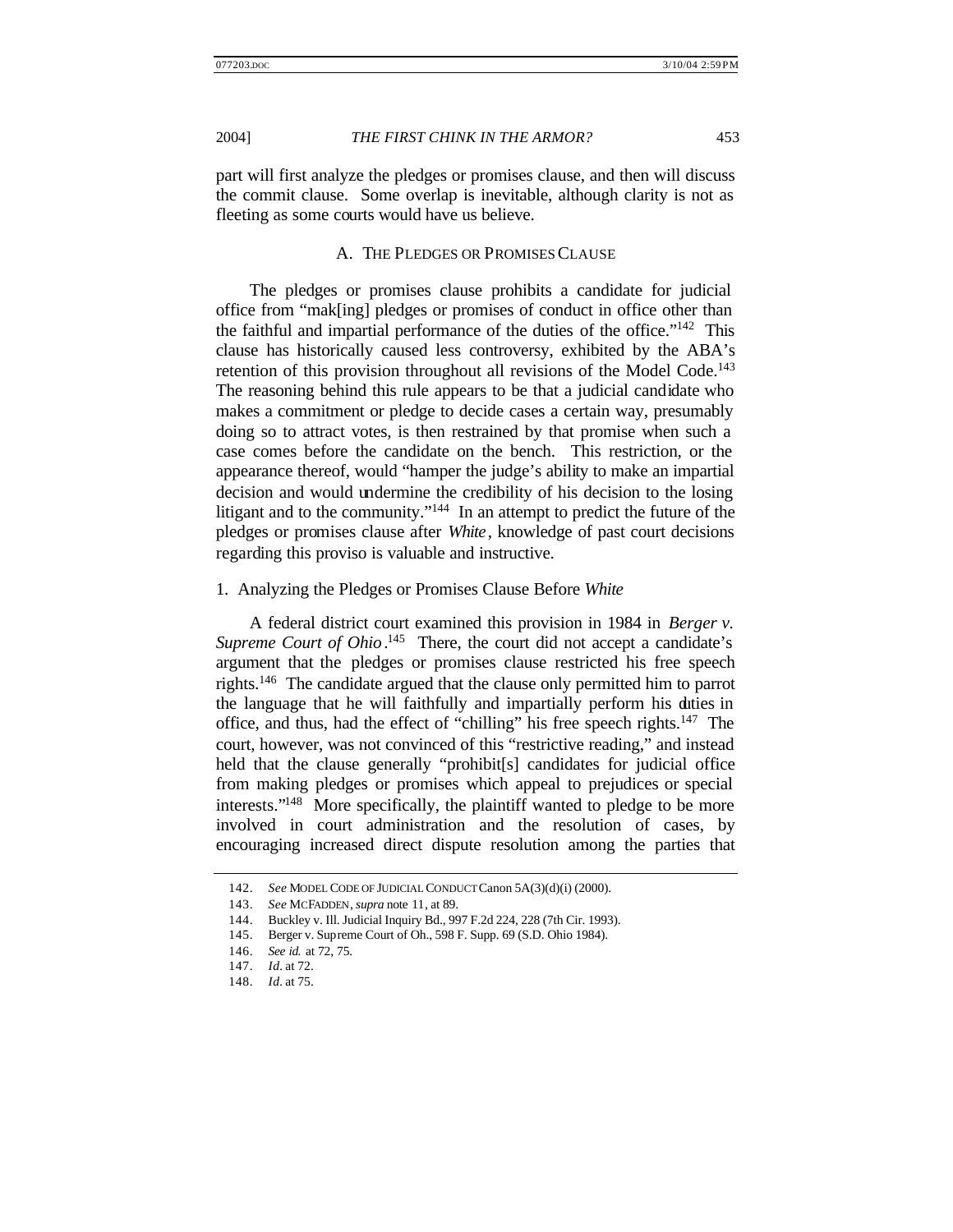would come before him.<sup>149</sup> The court found that these intended pledges "relate[d] to the faithful performance of the duties of judicial office," and as a result, the restriction did not apply to the statements the plaintiff wished to make, and the plaintiff did not possess a substantial likelihood of prevailing on the merits of his claim.<sup>150</sup>

The Kentucky Supreme Court also ruled on the pledges or promises clause in *J.C.J.D. v. R.J.C.R.*, <sup>151</sup> although the court provided little guidance on the issue. In this case, the judicial candidate allegedly violated the pledges or promises clause as codified in the Kentucky Code of Judicial Conduct by criticizing a Kentucky Supreme Court personal injury decision and his opponent's vote on the case. In doing so, the candidate's criticisms amounted to an "indirect pledge or promise of conduct in office other than the faithful and impartial performance of his duties of office."<sup>152</sup> The canon at issue in this case was Canon  $7(B)(1)(c)$  of the Kentucky Code of Judicial Conduct, which at the time included both the pledges or promises clause and the announce clause.<sup>153</sup> The court held that the Canon "strictly prohibits dialogue on virtually every issue that would be of interest to the voting public," and as such was unconstitutional as violating the First Amendment.<sup>154</sup> The usefulness of the decision is limited, however, because the court analyzed the entire clause without distinguishing between the pledges or promises clause and the announce clause. In sum, although a technical reading of the case holds the pledges or promises clause unconstitutional, a closer reading leaves the impression that no concrete determination was made as to that provision alone.

The Seventh Circuit specifically took up the pledges or promises clause, along with the announce clause, in 1993 in *Buckley v. Illinois*  Judicial Inquiry Board.<sup>155</sup> A candidate for a seat on the Supreme Court of Illinois distributed "campaign literature stating that he had 'never written an opinion reversing a rape conviction.'"<sup>156</sup> Judge Posner wrote the opinion of the court and, after examining the announce clause, found that "the 'pledges or promises' clause . . . is as overbroad as the 'announce' clause."<sup>157</sup> Judge Posner lessened the impact of this statement in

<sup>149.</sup> *Id.*

<sup>150.</sup> *Id.*

<sup>151.</sup> J.C.J.D. v. R.J.C.R., 803 S.W.2d 953 (Ky. 1991).

<sup>152.</sup> *Id.* at 955.

<sup>153.</sup> *See id.* (quoting KY. CODE OF JUDICIAL CONDUCT Canon 7(B)(1)(c) (2000)).

<sup>154.</sup> *Id.* at 956.

<sup>155.</sup> Buckley v. Ill. Judicial Inquiry Bd., 997 F.2d 224 (7th Cir. 1993).

<sup>156.</sup> *Id.* at 225–26 (quoting Justice Robert Buckley's campaign literature).

<sup>157.</sup> *Id.* at 229.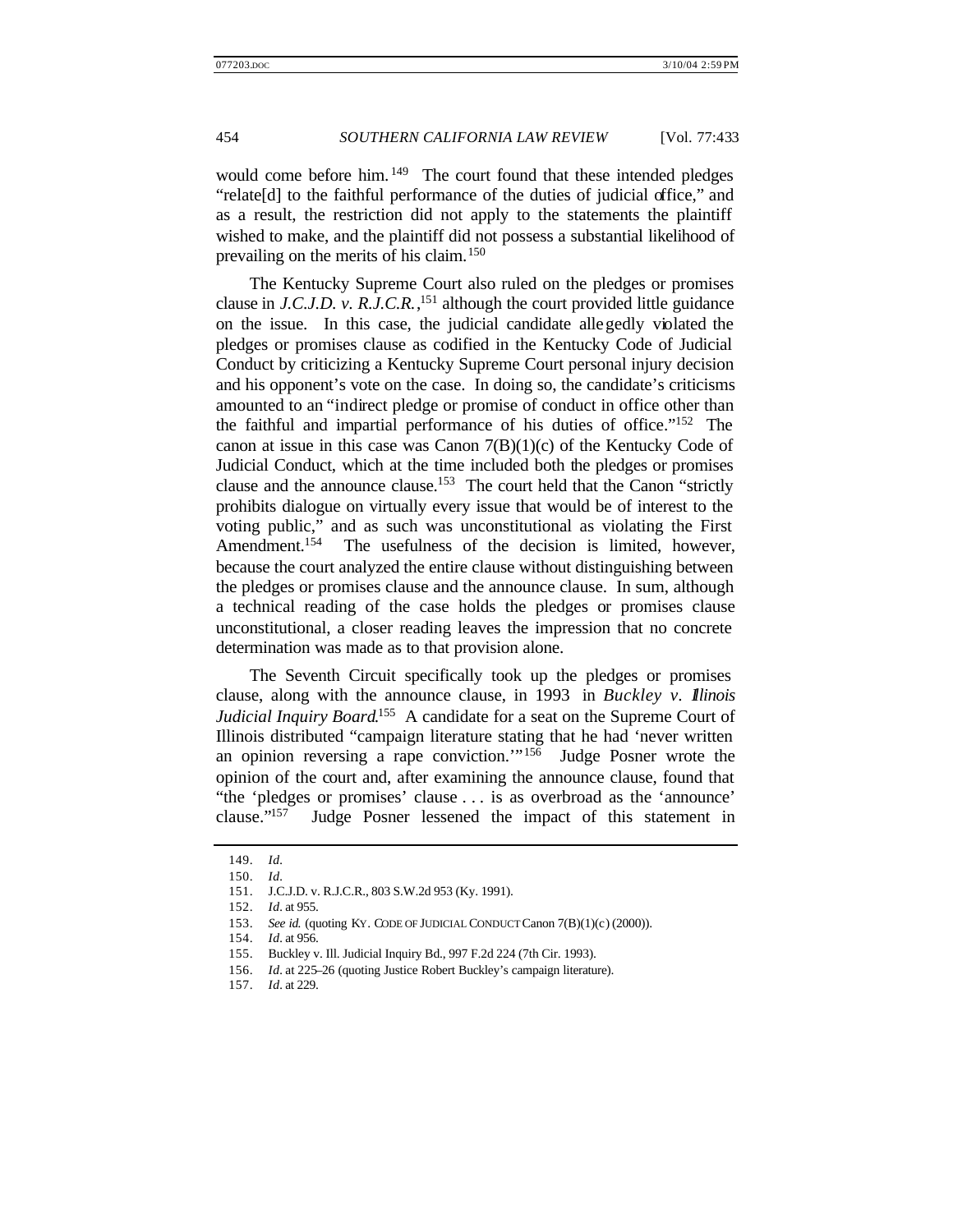commenting that "only a fanatic would suppose . . . that the principle of freedom of speech should be held to entitle a candidate for judicial office to promise to vote for one side or another in a particular case or class of cases."<sup>158</sup> Furthermore, the problem with crafting a rule to limit commitments by the candidate is that the candidate can make either explicit or implicit statements, and it is not difficult to fashion a statement avoiding the particular telling language of a pledge or promise.<sup>159</sup> As a result of this difficulty, Judge Posner wrote that the rule at hand was impermissibly overinclusive because it went beyond limiting speech that commited the candidate to a position or affected his or her impartiality; in practice, the rule actually limited the candidate to silence.<sup>160</sup> Judge Posner wrote that the court was not authorized to revise or "patch up" a rule, and although the provision was within the state's regulatory power, "[a] statute that forbids, or can fairly be read to forbid, privileged speech is not saved by the fact that it also forbids unprivileged speech and could in application be confined to the latter."<sup>161</sup> He concluded that the Illinois Supreme Court Rule prohibiting pledges or promises by judicial candidates was unconstitutional. $162$ 

### 2. The Pledges or Promises Clause and the *White* Decision

The Minnesota Code of Judicial Conduct, besides including the nowinvalidated announce clause, also contains the pledges or promises clause.<sup>163</sup> The Supreme Court noted that this clause was not challenged and declined to express a view on it.<sup>164</sup> The majority did note the agreement by both parties that the pledges or promises clause was narrower than the announce clause.<sup>165</sup> The Eighth Circuit, however, mentioned the clause and implied its constitutionality. Prior to being overruled by the

<sup>158.</sup> *Id.* at 227.

<sup>159.</sup> *See id.* at 228.

<sup>160.</sup> *See id.* at 228–29.

<sup>161.</sup> *Id.* at 230.

<sup>162.</sup> *Id.* at 230–31. Judge Posner mentions the tension that this decision causes with the Third Circuit's decision in *Stretton v. Disciplinary Board of the Supreme Court*, 944 F.2d 137 (3d Cir. 1991), and notes that his reasoning distinguishing the case is precarious. *Id.* at 230. As an example of confusing the issues, however, *Stretton* concentrated on the announce clause language of Pennsylvania, which, unlike the Illinois clause, had not been interpreted or explained by the body in charge of judicial discipline. *See id.* In distinguishing the cases, Judge Posner focused on the understanding by the Third Circuit that the rule only prohibited statements by judicial candidates that conveyed that the issue had been "prejudged," which, in Judge Posner's opinion, seemed to "fold the 'announce' clause back into the 'pledges or promises' clause understood as equivalent to the ABA's new 'commitment' canon." *Id.*

<sup>163.</sup> MINN. CODE OF JUDICIAL CONDUCT Canon 5(A)(3)(d)(i) (2000).

<sup>164.</sup> *See* Republican Party of Minn. v. White, 536 U.S. 765, 770 (2002).

<sup>165.</sup> *See id.*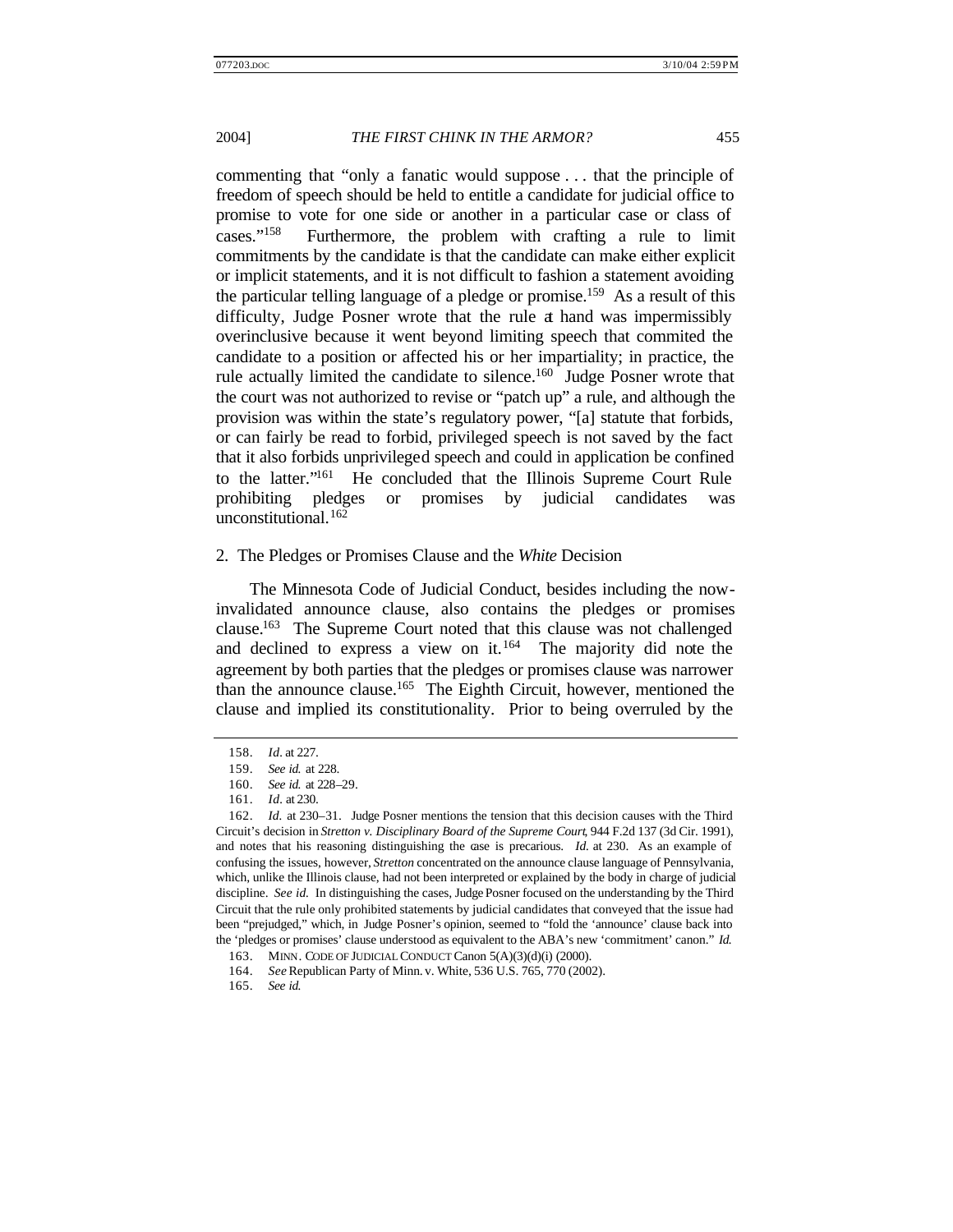Supreme Court, the Eighth Circuit found the announce clause narrowly tailored because certain state interests would be left "unshielded" if the announce clause were stricken from the books.<sup>166</sup> This was because the pledges or promises provision protected certain state interests, but not all of them, and the court believed that "it does not reach the full range of campaign activity that can undermine the State's interests in an independent and impartial judiciary."<sup>167</sup> Implicit in the court's statements is the propriety and legitimacy of the pledges or promises clause.

As demonstrated, there has certainly been some disagreement by courts as to the propriety of the pledges or promises clause, but the majority opinion in *White* has some clues as to a reconciliation of the lower courts. Again, the first step in any analysis of a provision that restricts core First Amendment speech is a finding of a compelling state interest. The majority narrowed the interest in impartiality, in the context of an impartial and independent judiciary, to a "lack of bias for or against either party to the proceeding."<sup>168</sup> With that interest determined to be a compelling one by the Supreme Court, the second step in a strict scrutiny analysis is whether the provision is narrowly tailored. Similar to the announce clause analysis in *White*, the pledges or promises clause will not survive strict scrutiny with this particular state interest in mind. It is improbable that a pledge or a promise by a candidate will be made in regard to a particular party, and is more likely to be about a certain issue. As with the announce clause, "[*a*]*ny* party taking [the contrary] position is just as likely to lose. The judge is applying the law (as he sees it) evenhandedly."<sup>169</sup> Although the provision fails under the favored state interest in *White*, that result seems too attenuated and disingenuous.

The state interest behind the pledges or promises clause instead is more likely "openmindedness," which is the third interpretation of impartiality proposed by Justice Scalia in the majority opinion. Although he dismissed this interpretation in regard to the announce clause, he did so because he "[did] not believe the Minnesota Supreme Court adopted the announce clause for that purpose."<sup>170</sup> This interpretation of impartiality means that a judge will consider views that differ from the judge's preconceptions, while remaining open to persuasion, which guarantees each litigant "*some* chance" of convincing the court of the merits of the

<sup>166.</sup> Republican Party of Minn. v. Kelly, 247 F.3d 854, 878 (2001).

<sup>167.</sup> *Id.* at 877.

<sup>168.</sup> *White*, 536 U.S. at 775 (emphasis omitted).

<sup>169.</sup> *Id.* at 777.

<sup>170.</sup> *Id.* at 778.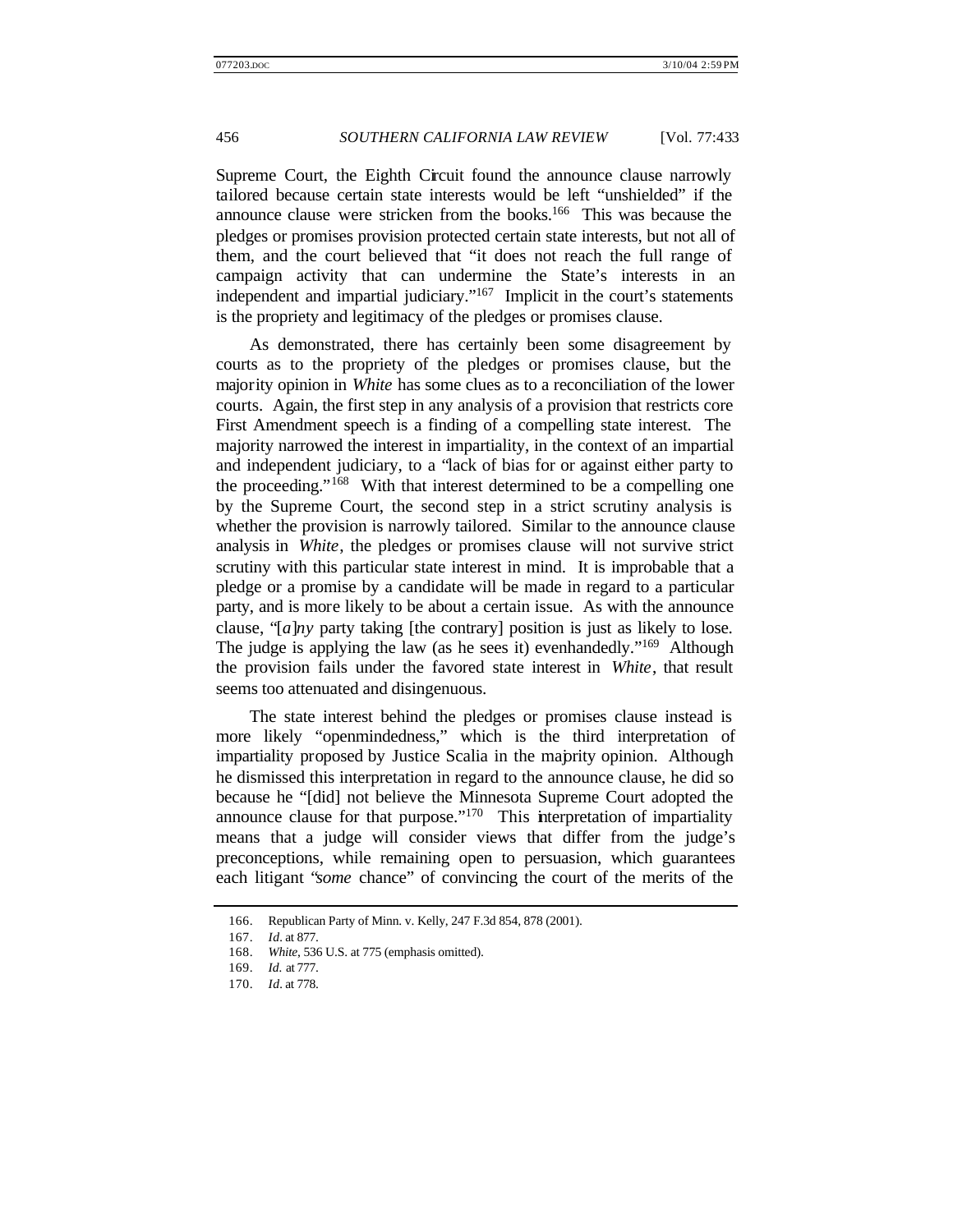litigant's legal view.<sup>171</sup> A pledge or promise of a certain outcome or result directly questions the impartiality of the judge in the sense that parties coming before him or her would have a chance at convincing the court as to the merits of their case.

In rejecting the petitioner's argument that the announce clause served the interest of openmindedness, however, the majority in *White* made statements applicable to the provision at issue here. Justice Scalia declared that the problem with this argument is "that statements in election campaigns are such an infinitesimal portion of the public commitments to legal positions that judges (or judges-to-be) undertake, that this object of the prohibition is implausible."<sup>172</sup> Consequently, the pledges and promises clause can also be seen as being "woefully underinclusive."<sup>173</sup> Yet there is an obvious distinction to be noted. Unlike announcements, pledges and promises are unlikely to be made outside of the context of a campaign, which therefore makes this argument moot.

An exchange between Justice Stevens and Justice Scalia indicates that the pledges and promises clause may be constitutional. Justice Stevens argued that statements made in an election campaign particularly threaten openmindedness because once elected, a judge will be reluctant to contradict these statements.<sup>174</sup> Justice Scalia replied that this argument does not apply to announcements, but it may apply to campaign promises.<sup>175</sup> This exchange may not provide a definitive answer to the question of constitutionality; however, in light of the fact that pledges and promises are solely a campaign anomaly, the provision is narrowly drawn to protect the state interest in an openminded judiciary.

Justice Ginsburg elaborated on the pledges and promises clause in her dissenting opinion. She argued that it is necessary to examine the interaction between the two clauses when determining the constitutionality of the announce clause.<sup>176</sup> Ginsburg noted that all parties and amici in the case agreed that the state may constitutionally forbid candidates for judicial office to make pledges and promises of certain results.<sup>177</sup> They agreed that the prohibition serves two compelling state interests: It protects the due process rights of litigants, and it preserves the public's confidence in the

<sup>171.</sup> *Id.*

<sup>172.</sup> *Id.* at 779.

<sup>173.</sup> *Id.* at 780.

<sup>174.</sup> *Id.*

<sup>175.</sup> *Id.*

<sup>176.</sup> *Id.* at 812–13 (Ginsburg, J., dissenting).

<sup>177.</sup> *Id.* at 813 (Ginsburg, J., dissenting).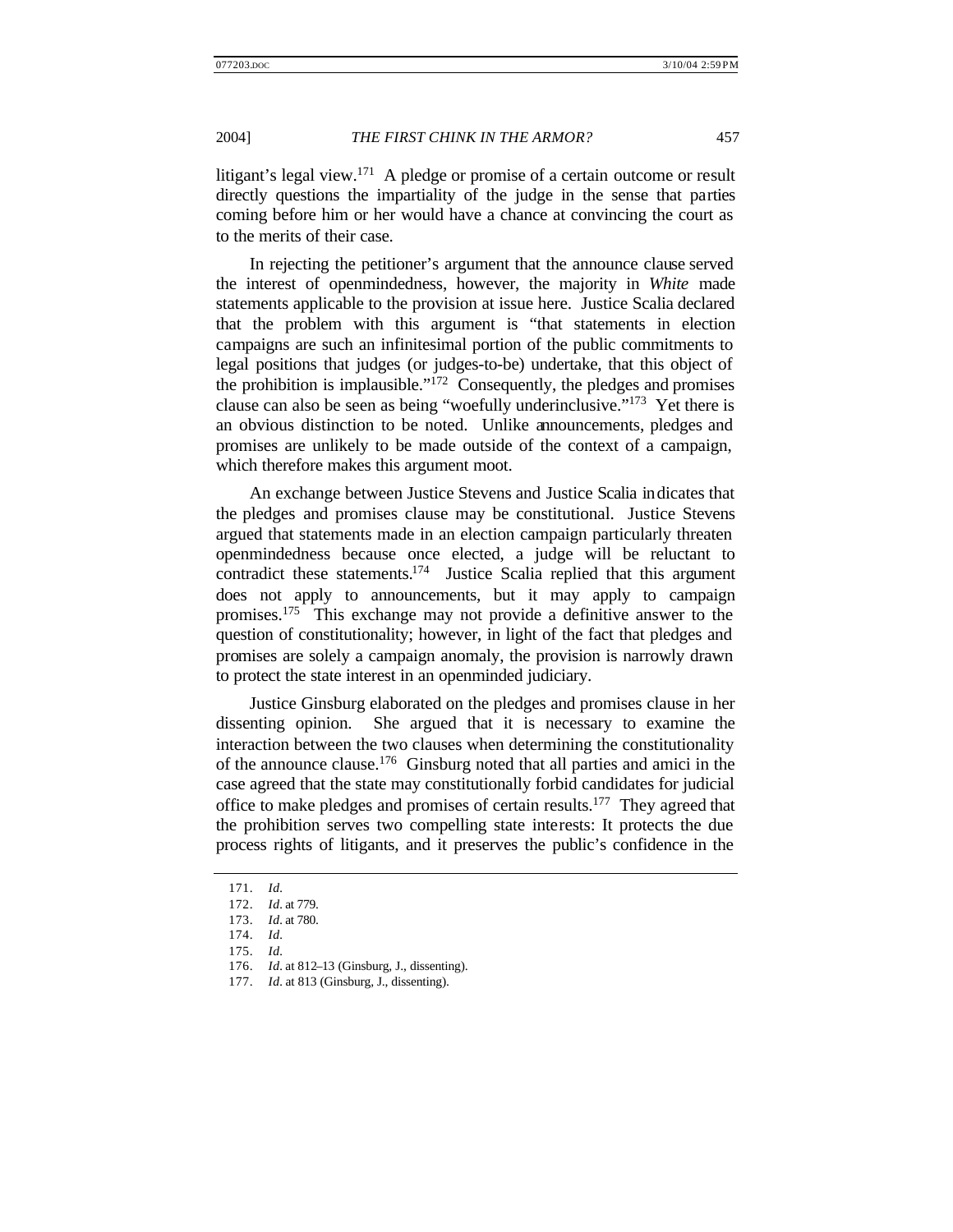impartiality and integrity of the judiciary by barring even "[t]he perception of unseemly *quid pro quo*."<sup>178</sup> The constitutionality of this clause was not put in doubt, yet Justice Ginsburg emphasized that without the announce clause, the pledges or promises prohibition can easily be avoided by not using promise-like language.<sup>179</sup> According to Justice Ginsburg, both clauses are constitutional because of the interrelation between them.<sup>180</sup>

3. Implications of the *White* Decision on the Pledges or promises Clause

State supreme courts have responded to *White* in regard to the pledges or promises clause. In addition to altering its announce clause, the Texas Supreme Court changed its pledges or promises clause. The former provision stated that "[a] judge or judicial candidate shall not: (i) make pledges or promises of conduct in office regarding judicial duties other than the faithful and impartial performance of the duties of the office, but may state a position regarding the conduct of administrative duties."<sup>181</sup> The current provision states:

A judge or judicial candidate shall not: (i) make pledges or promises of conduct in office regarding pending or impending cases, specific classes of cases, specific classes of litigants, or specific propositions of law that would suggest to a reasonable person that the judge is predisposed to a probable decision in cases within the scope of the pledge.<sup>182</sup>

Interestingly, one justice on the Texas Supreme Court attached a separate memorandum agreeing with the changes in the Texas Code because immediate action was necessary considering pending elections in the state.<sup>183</sup> At the same time, he expressed doubt that the changes are fully in compliance with the First Amendment and commented that they should be evaluated more in detail.<sup>184</sup> In contrast, the Missouri Supreme Court issued an order stating that its pledges or promises provision will remain in full effect in light of the *White* decision. <sup>185</sup>

<sup>178.</sup> *Id.* at 817–19 (Ginsburg, J., dissenting).

<sup>179.</sup> *Id.* at 819–21 (Ginsburg, J., dissenting).

<sup>180.</sup> *See id.* at 820–21 (Ginsburg, J., dissenting). Such a determin ation is, according to Justice Ginsburg, "amply supported." *Id.* at 819 (Ginsburg, J., dissenting).

<sup>181.</sup> Approval of Amendments to the Tex. Code of Judicial Conduct, Misc. Docket No. 02-9167 (Tex. Aug. 22, 2002), *available at* http://www.supreme.courts.state.tx.us/MiscDocket/02/02916700.pdf.

<sup>182.</sup> *Id.*

<sup>183.</sup> *Id.*

<sup>184.</sup> *See id.* (statement of Justice Nathan Hecht concurring in the amendments to the Texas Code of Judicial Conduct).

<sup>185.</sup> *See In re* Enforcement of Rule 2.03, Canon 5.B.(1)(c) (Mo. July 18, 2002), *available at*  http://www.osca.state.mo.us/sup/index.nsf/0/f1c626db4da8b14086256bfa0073b302?OpenDocument.

*See also* American Judicature Society, *Developments Regarding Judicial Campaign Speech*, *at*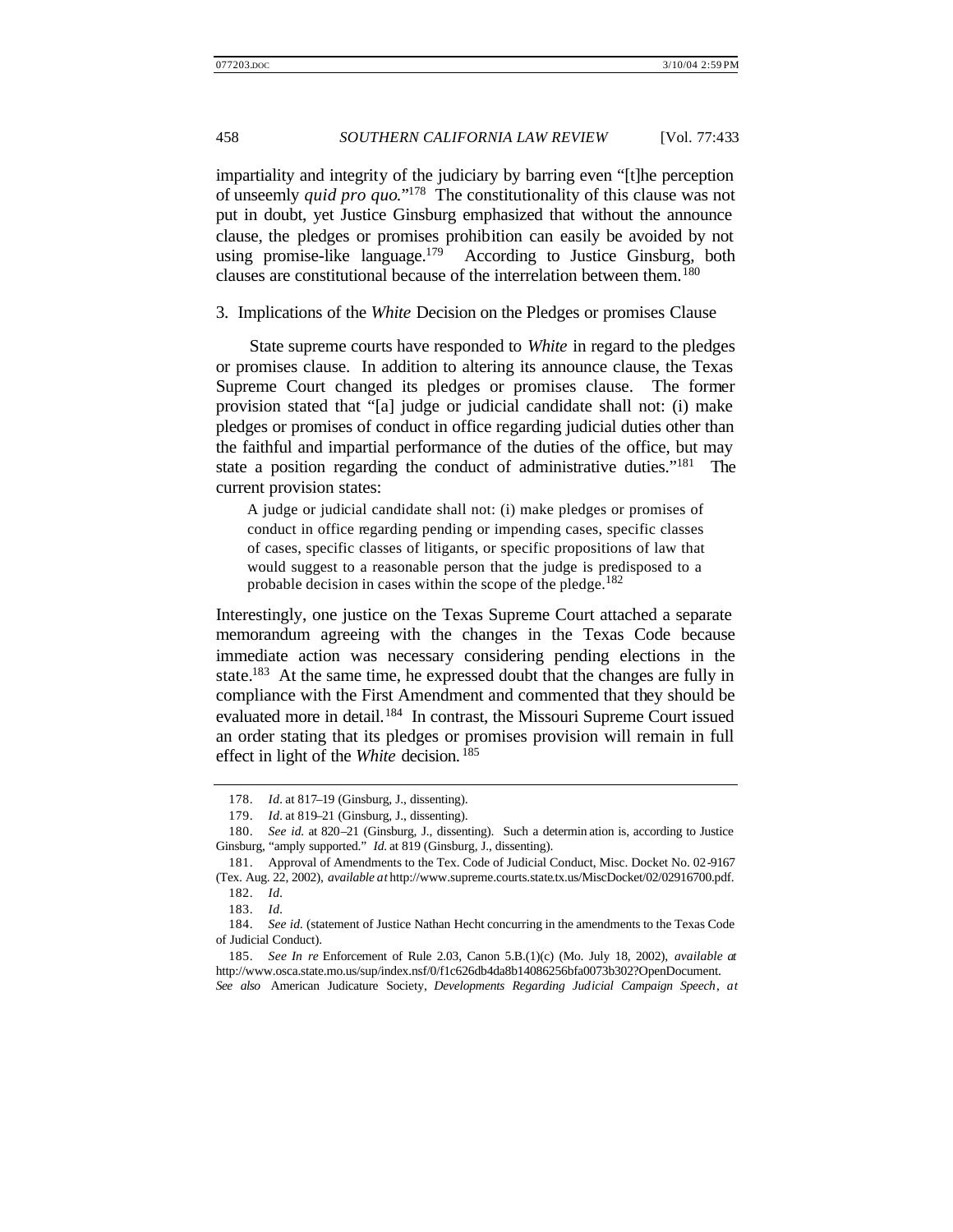A recent case has used the reasoning employed in *White* to determine the constitutionality of the pledges or promises clause as enacted in New York. In the case *In re Watson*, a judicial candidate made objectionable statements that he wanted "to 'work with' and 'assist' police," and the opinion centered around the constitutionality of the pledges or promises clause in light of *White*. <sup>186</sup> The court initially noted that the words "I promise" need not be included in a candidate's statement for such a remark to be considered a violation of the clause, and that any statement must be viewed within the totality of the circumstances.<sup>187</sup> The court concluded that the candidate's statements expressed bias and constituted a pledge in violation of the provision.<sup>188</sup> The opinion found two state interests to be compelling enough to justify this restriction: a lack of party bias, the same interest deemed compelling in *White*, and openmindedness, an interest that the *White* Court found *might* be compelling in regard to the pledges or promises provision. <sup>189</sup> The court thus held New York's pledges or promises provision constitutional under strict scrutiny analysis.<sup>190</sup>

In sum, a challenge to the pledges or promises clause is certain to be a contentious one. This provision encapsulates the debate between the free speech rights of candidates and the preservation of the impartiality of the bench. Promises made by judicial candidates contradict societies' beliefs about the judiciary's impartiality. Yet, as judicial campaigns become increasingly controversial and more similar to other elections, speech restrictions such as this appear to be too binding. As Justice Scalia noted, "[O]ne would be naive not to recognize that campaign promises are—by long democratic tradition—the least binding form of human commitment."<sup>191</sup> Before *White*, the pledges or promises clause was considered to be constitutional, and even necessary, by all. An analysis of *White* indicates that this will remain unchanged, although it is anything but settled.

http://www.ajs.org/ethics/story.asp?content\_id=45 (Aug. 21, 2002) (stating that the pleges or promises clauses for Georgia, Florida, and Kentucky will continue to be enforced).

<sup>186.</sup> *In re* Watson, 794 N.E.2d 1, 4 (N.Y. 2003).

<sup>187.</sup> *Id.*

<sup>188.</sup> *Id.* at 4–5.

<sup>189.</sup> *Id.* at 6.

<sup>190.</sup> *Id.* at 8.

<sup>191.</sup> Republican Party of Minn. v. White, 536 U.S. 765, 780 (2002).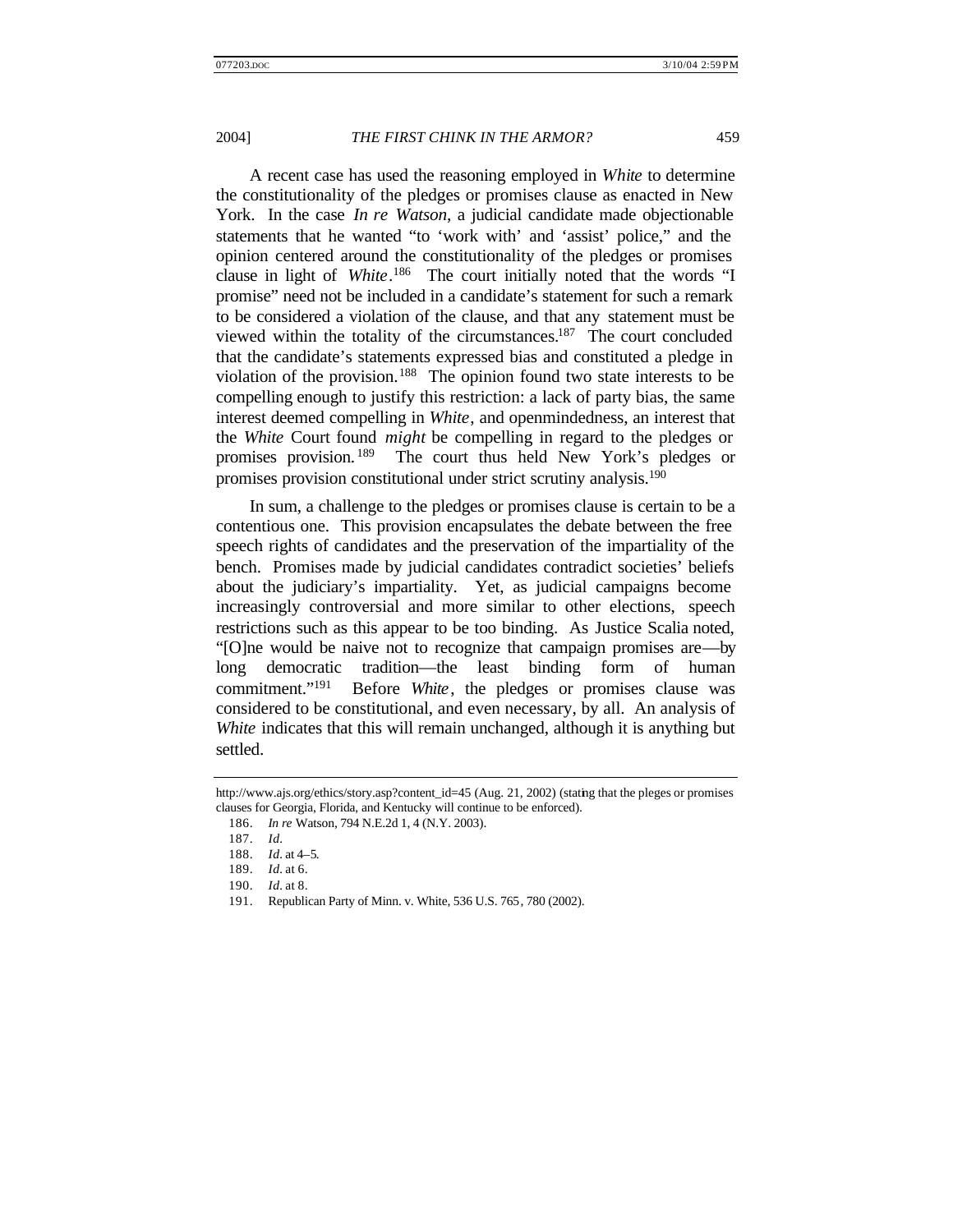#### B. THE COMMIT CLAUSE

The commit clause states that a candidate shall not "make statements that commit or appear to commit the candidate with respect to cases, controversies or issues that are likely to come before the court."<sup>192</sup> This clause is thought to be intrinsically constitutional, as its language was promulgated by the ABA in response to constitutional concerns about the announce clause. Unlike the announce clause's sweepingly broad language, the commit clause's prohibition is much narrower. Many commentators have compared these two clauses because the commit clause replaced the announce clause language in the Model Code. Patrick McFadden wrote of the commit clause: "[B]y prohibiting only those statements that indicate or appear to indicate a candidate's pre-judgment of issues, the [commit clause] encourages more discussion of political and legal issues than is permitted under the [announce clause]."<sup>193</sup>

The commit clause has also been criticized by sitting judges as being a disservice to voters, by incorrectly suggesting that the candidate's personal views are relevant to the candidate's ability to judge, when in fact they are not.<sup>194</sup> Furthermore, if the judges are wrong and the personal views of the candidates are relevant, then the commit clause is "even more inexplicable, for it would prohibit the discussion of *exactly* those views that *might* be relevant, *i.e.*, those that might indicate how the candidate would vote in particular cases or classes of cases."<sup>195</sup> The important question is whether the 1990 revision of the announce clause sufficiently narrows the speech restrictions to be deemed constitutional. Again, analyzing past decisions is useful in trying to predict the consequences of future litigation about the commit clause.

#### 1. Analyzing the Commit Clause Before *White*

As well as discussing the pledges or promises clause, in *J.C.J.D. v. R.J.C.R.*, the Kentucky Supreme Court made specific mention of the commit clause.<sup>196</sup> Although not incorporated into the Kentucky Code of Judicial Conduct, the commit clause was found meritorious by the court.<sup>197</sup> The opinion noted that the canon at issue—which included the pledges or

<sup>192.</sup> MODEL CODE OF JUDICIAL CONDUCT Canon 5A(3)(d)(ii) (2000).

<sup>193.</sup> MCFADDEN, *supra* note 11, at 88–89.

<sup>194.</sup> *See id.* at 89.

<sup>195.</sup> *Id.*

<sup>196.</sup> *See* J.C.J.D. v. R.J.C.R., 803 S.W.2d 953, 956 (Ky. 1991).

<sup>197.</sup> *Id.*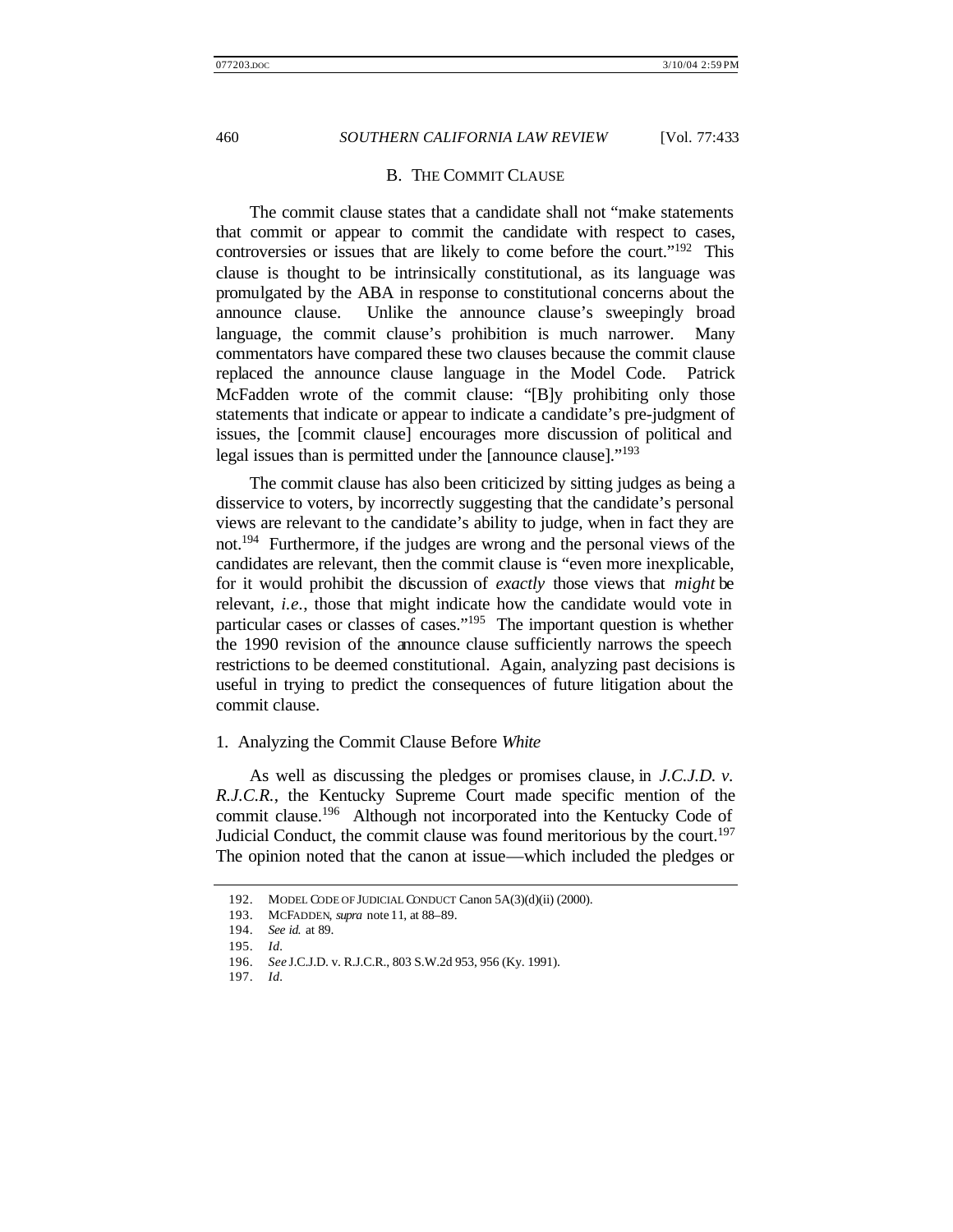promises clause and the announce clause—could be narrowed to avoid constitutional concerns, as the ABA did with its Model Code when it replaced the announce clause with the commit clause.<sup>198</sup> The court reflected that the commit clause was more narrowly tailored to the interest of prohibiting campaign statements that indicate a predisposition or bias for certain parties,<sup>199</sup> interestingly using the same interpretation of impartiality used by Justice Scalia in *White*. Accordingly, although not specifically at issue in the case, the Kentucky Supreme Court indicated that it would find the commit clause to be constitutional. <sup>200</sup>

Also in 1991, a federal district court in Kentucky held the commit clause to be constitutional in *Ackerson v. Kentucky Judicial Retirement and Removal Commission*. <sup>201</sup> Ackerson, a candidate for the Kentucky Court of Appeals, challenged the provision on the grounds that *any* issue could come before the court and that the likelihood of an issue coming before the court is "difficult to ascertain or predict" by a candidate.<sup>202</sup> The court rejected Ackerson's assertion that he should be allowed to commit himself to any issue not presently before the court for whose seat he would campaign. <sup>203</sup> Instead, the opinion emphasized that "[a] candidate may fully discuss, debate, *and commit* himself with respect to legal issues which are *unlikely* to come before the court . . . [and] may also fully discuss and debate legal issues which are *likely* to come before the court."<sup>204</sup> Making commitments on the latter "tends to undermine the fundamental fairness and impartiality of the legal system," giving rise to a compelling state interest. The court found that the provision was narrowly tailored to that end.<sup>205</sup>

#### 2. The Commit Clause and the *White* Decision

The commit clause was not at issue in *White*. Unlike the pledges or promises provision, the commit clause is not mentioned in the Supreme Court's opinion. The commit clause, however, is similar enough to both the announce clause and the pledges or promises clause for the *White* case to be instructional. An analysis must begin with a determination of a

<sup>198.</sup> *Id.*

<sup>199.</sup> *Id.*

<sup>200.</sup> *Id.*

<sup>201.</sup> Ackerson v. Ky. Judicial Ret. & Removal Comm'n, 776 F. Supp. 309, 314–15 (W.D. Ky. 1991).

<sup>202.</sup> *Id.* at 310, 314.

<sup>203.</sup> *Id.* at 314–15.

<sup>204.</sup> *Id.* at 315 (emphasis added).

<sup>205.</sup> *Id.*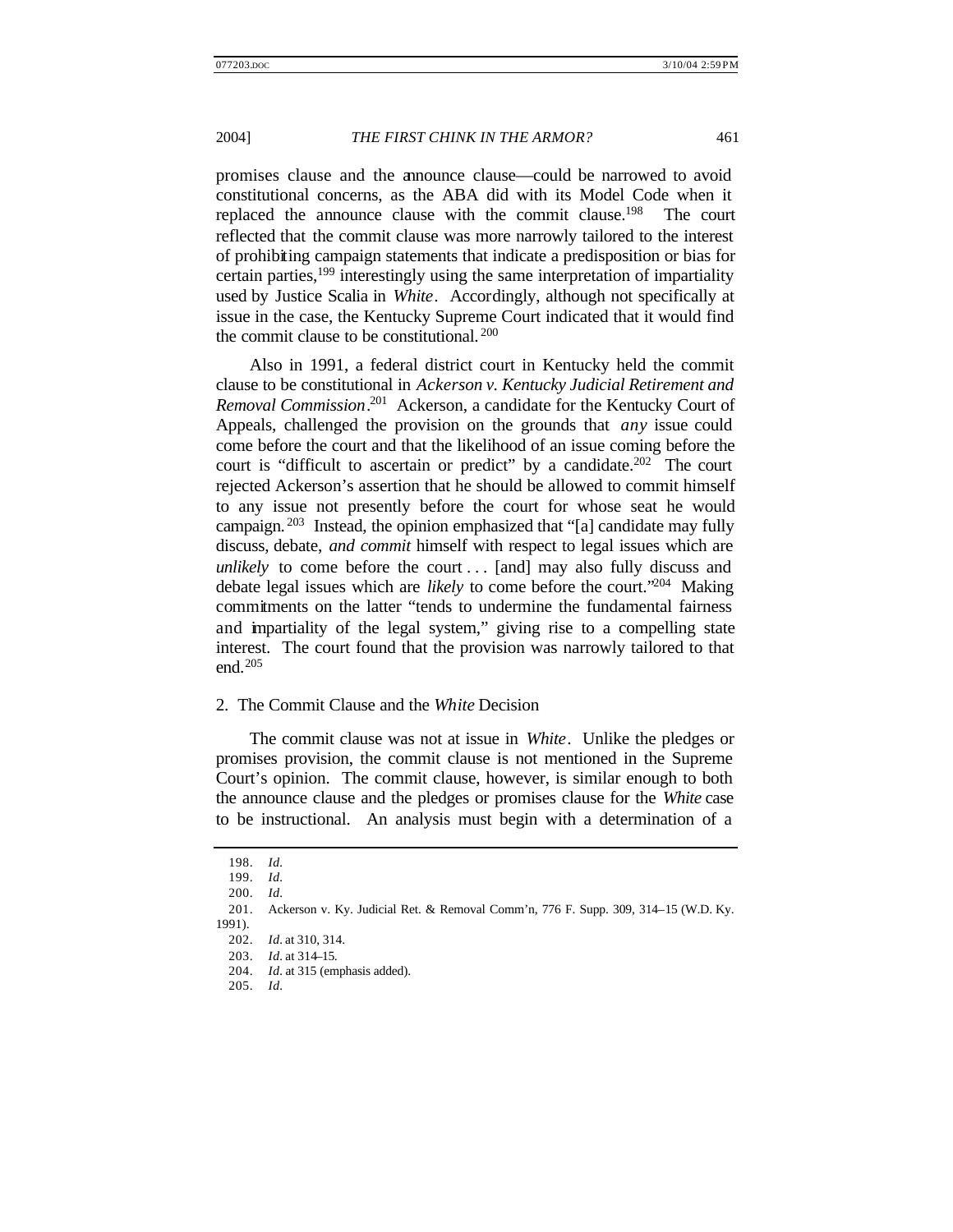compelling state interest to be served by this proviso. As with the pledges or promises provision, the interpretation of impartiality favored by the majority is inappropriate in this context. A commitment by a candidate would most likely not be for or against a certain party, but for or against a broader issue, such as a commitment to being on the side of law enforcement. Although it seems that such a commitment is for or against a certain party, as the majority noted, "*Any* party taking [the contrary] position is just as likely to lose."<sup>206</sup>

Consequently, the interpretation of impartiality meaning "openmindedness" again appears to be the interest that is served. A judge may have preconceptions on legal issues, but must be willing to consider views that are in conflict with those presumptions.<sup>207</sup> Although the majority in *White* did not determine whether this is a compelling state interest, it would be hard to find that it is not.<sup>208</sup> Allowing each litigant to have at least some chance of convincing the judge as to the merits of his or her arguments could be seen as the foundation of our adversarial system. Some judges may be more easily swayed than others, yet the possibility of changing a judge's view should be preserved. It is the interest of the state to make sure that this occurs.

The commit clause is most likely narrowly tailored to that interest. A provision prohibiting judicial candidates from obligating themselves on issues that they will face, if elected to the bench, preserves exactly the interest of an openminded, impartial judiciary. The clause, however, is subject to criticism for being both overinclusive and underinclusive. The provision could be challenged for being overinclusive as there are numerous statements that could be made by a candidate that appear to commit the candidate and yet have no implications for the candidate's impartiality. Further, the law's underinclusiveness is an even greater issue. As with the majority's analysis of the announce clause, the commit clause prohibits candidates from committing themselves only from the day they announce their candidacy to the day they are elected.<sup>209</sup> The clause would thus be "woefully underinclusive."<sup>210</sup> On the other hand, there are other provisions, at least in the Model Code, that restrict this activity after a

<sup>206.</sup> Republican Party of Minn. v. White, 536 U.S. 765, 777 (2002).<br>207. See id. at 778–80.

<sup>207.</sup> *See id.* at 778–80.

<sup>208.</sup> *See id.* at 778 ("It may well be that impartiality in this sense, and the appearance of it, are desirable in the judiciary, but we need not pursue that inquiry, since we do not believe the Minnesota Supreme Court adopted the announce clause for that purpose.").

<sup>209.</sup> *See id.* at 779–80.

<sup>210.</sup> *Id.* at 780.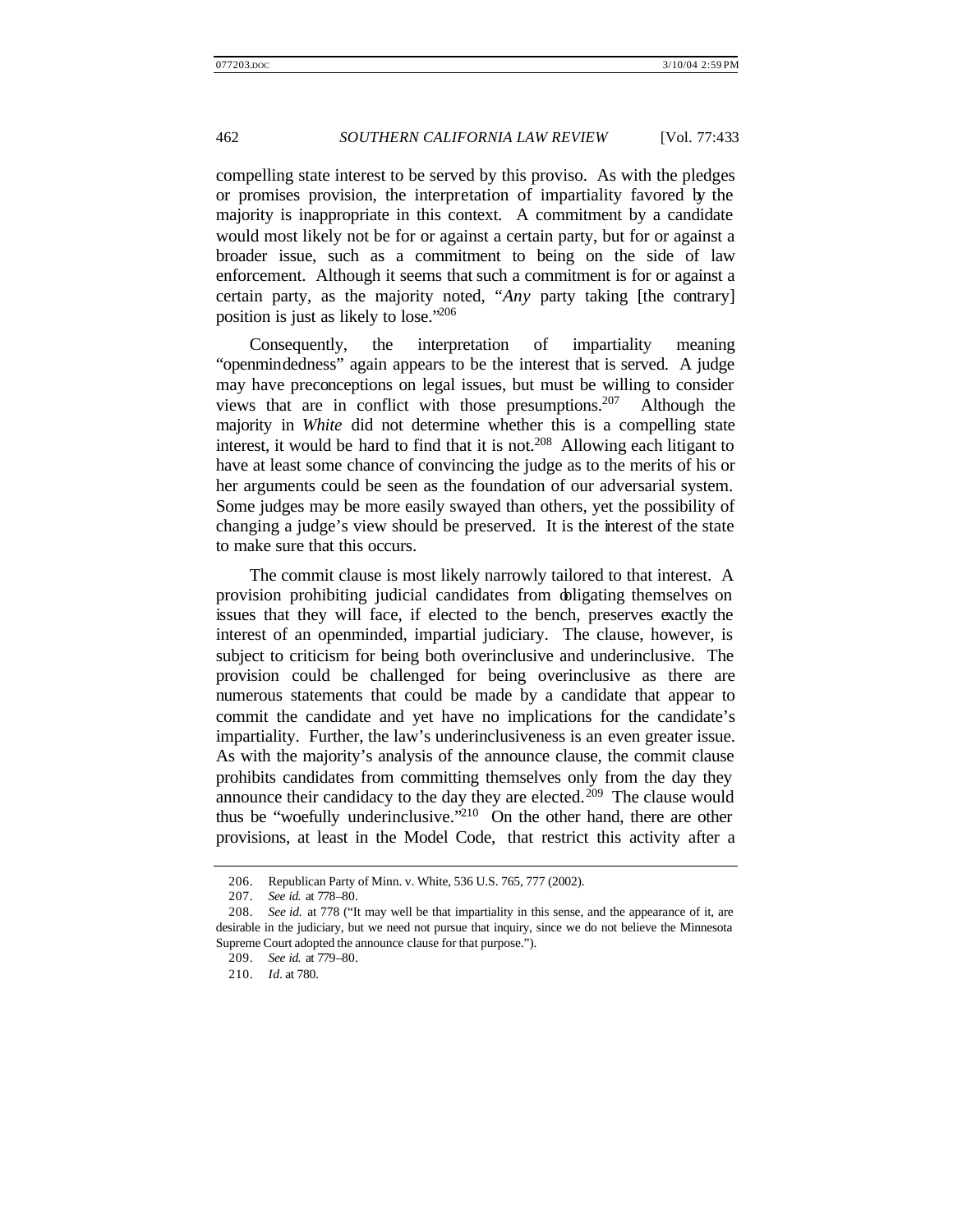candidate is elected to the bench, $2^{11}$  making the underinclusive argument less persuasive. Nevertheless, the commit clause was created as a response to the doubts as to the constitutionality of the announce clause. It was not only the response of the ABA, but of the states that adopted the change.

#### 3. Implications of the *White* Decision on the Commit Clause

After the *White* decision was handed down, the Supreme Court of Pennsylvania amended its Rule 15D(3) of the Rules Governing Standards of Conduct of District Judges by changing the announce clause language to that of the commit clause.<sup>212</sup> This is the most obvious, and perhaps easiest, change for states that still have the announce clause to make. This alteration reinforces the understanding that the clause is allowed under the First Amendment.

The commit clause is constitutional in the eyes of many scholars, who have considered decisions specifically discussing the commit clause, the implications of the *White* decision, and the fact that at least one state has changed its code to include the commit clause after *White*. <sup>213</sup> The Supreme Court is the ultimate authority on the matter, and it has yet to weigh in on the issue. There is little doubt that the provision is narrowly tailored to the interest of openmindedness, so the Court would have to find openmindness in the judiciary to be insufficiently compelling to meet the rigorous standards of strict scrutiny for the provision to be unconstitutional.

One court has agreed with this analysis and has found the commit clause to be constitutional. <sup>214</sup> In the case *In re Kinsey*, the Florida Supreme Court commented on the constitutionality of both the pledges or promises clause and the commit clause.<sup>215</sup> The case involved a county court judge who went before the Judicial Qualifications Commission ("JQC") for numerous ethical violations that occurred during her campaign for that office.<sup>216</sup> These violations included such things as giving the impression that a judge's role in the criminal system is to combat crime and support police officers instead of being an impartial tribunal, holding herself out to be pro-prosecution and pro-law enforcement, publicizing details of pending

<sup>211.</sup> *See* MODEL CODE OF JUDICIAL CONDUCT Canons 3(B)(5) & (9), 3(E)(1) (2000).

<sup>212.</sup> *See In re* Amendment of Rule 15D(3) of the Rules Governing Standards of Conduct of District Judges, No. 137 Magisterial Docket, No. 1, Book 2 (Pa. Nov. 21, 2002), *available at* http://www.courts.state.pa.us/Index/Aopc/PressReleases/137mag.pdf.

<sup>213.</sup> *But see* Moerke, *supra* note 10, at 294 (concluding that the commit clause is most at risk to be found unconstitutional after *White*).

<sup>214.</sup> *See In re* Kinsey, 842 So. 2d 77, 87 (Fla. 2003).

<sup>215.</sup> *Id.*

<sup>216.</sup> *Id.* at 79–80.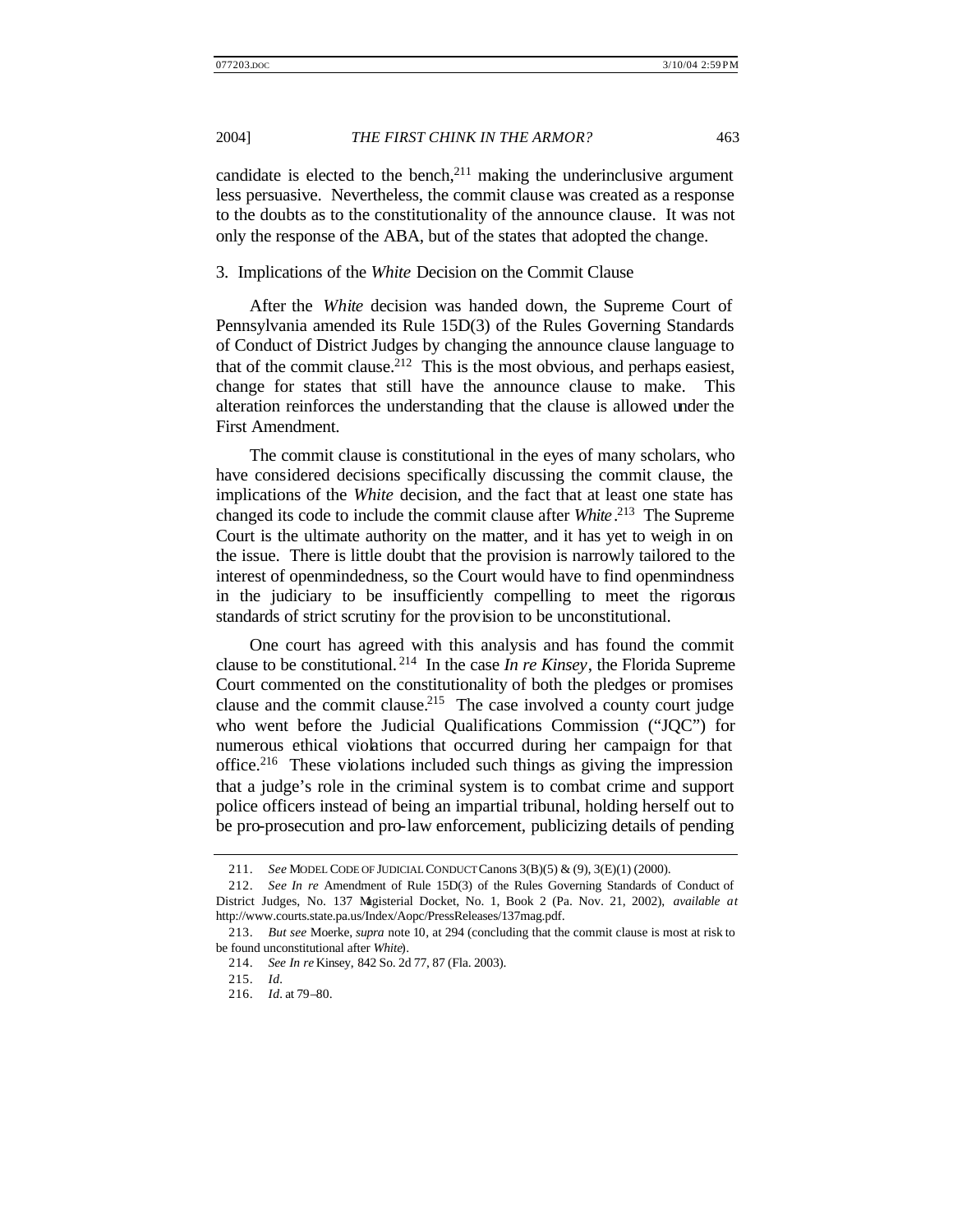cases, and stating that a judge should protect victims' rights.<sup>217</sup> Although the JQC made recommendations regarding the various charges, the Supreme Court of Florida had jurisdiction to review them.<sup>218</sup>

In doing so, the court considered a challenge by the judge that her campaign speech is protected by the First Amendment, where she relied on White.<sup>219</sup> There was no announce clause in Florida's Code of Judicial Conduct, as Florida was one of the many states to have changed its judicia l canons to conform with the ABA's updated version. Florida's narrower canon includes the pledges or promises clause and the commit clause.<sup>220</sup> The Florida Supreme Court commented on these clauses, and declined to strike them down on the basis of *White*.

The court's decision succinctly stated that "[i]t is beyond dispute that Canon  $7A(3)(d)(i)$ –(ii) serves a compelling state interest in preserving the integrity of our judiciary and maintaining the public's confidence in an impartial judiciary."<sup>221</sup> No mention was made of Justice Scalia's three interpretations of impartiality, or which one the court used in its analysis. By its language, the court was undoubtedly using strict scrutiny, as the *White* Court did with the announce clause, and found these two narrower clauses to be constitutional under such a test.<sup>222</sup> The decision further stated:

A judicial candidate should not be encouraged to believe that the candidate can be elected to office by promising to act in a partisan manner by favoring a discrete group or class of citizens. Likewise, it would be inconsistent with our system of government if a judicial candidate could campaign on a platform that he or she would automatically give more credence to the testimony of certain witnesses or rule in a predetermined manner in a case which was heading to court.<sup>223</sup>

In conclusion, the court emphasized that it was specifically looking at a facial constitutional challenge of these provisions under the First Amendment, and stated that "[i]n reviewing the 'narrowly tailored' prong of the test, we conclude that the restraints are narrowly tailored to protect

<sup>217.</sup> *See id.* at 79–84 (providing an overview of the charges and the panel's findings).

<sup>218.</sup> *See id.* at 79 (citing FLA. CONST. art. V, § 12).

<sup>219.</sup> *Id.* at 85.

<sup>220.</sup> *See* FLA. CODE OF JUDICIAL CONDUCT Canon 7A(3)(d)(i)–(ii) (2003); *Kinsey*, 842 So. 2d at 86–87.

<sup>221.</sup> *Kinsey*, 842 So. 2d at 87.

<sup>222.</sup> *Id.*

<sup>223.</sup> *Id.*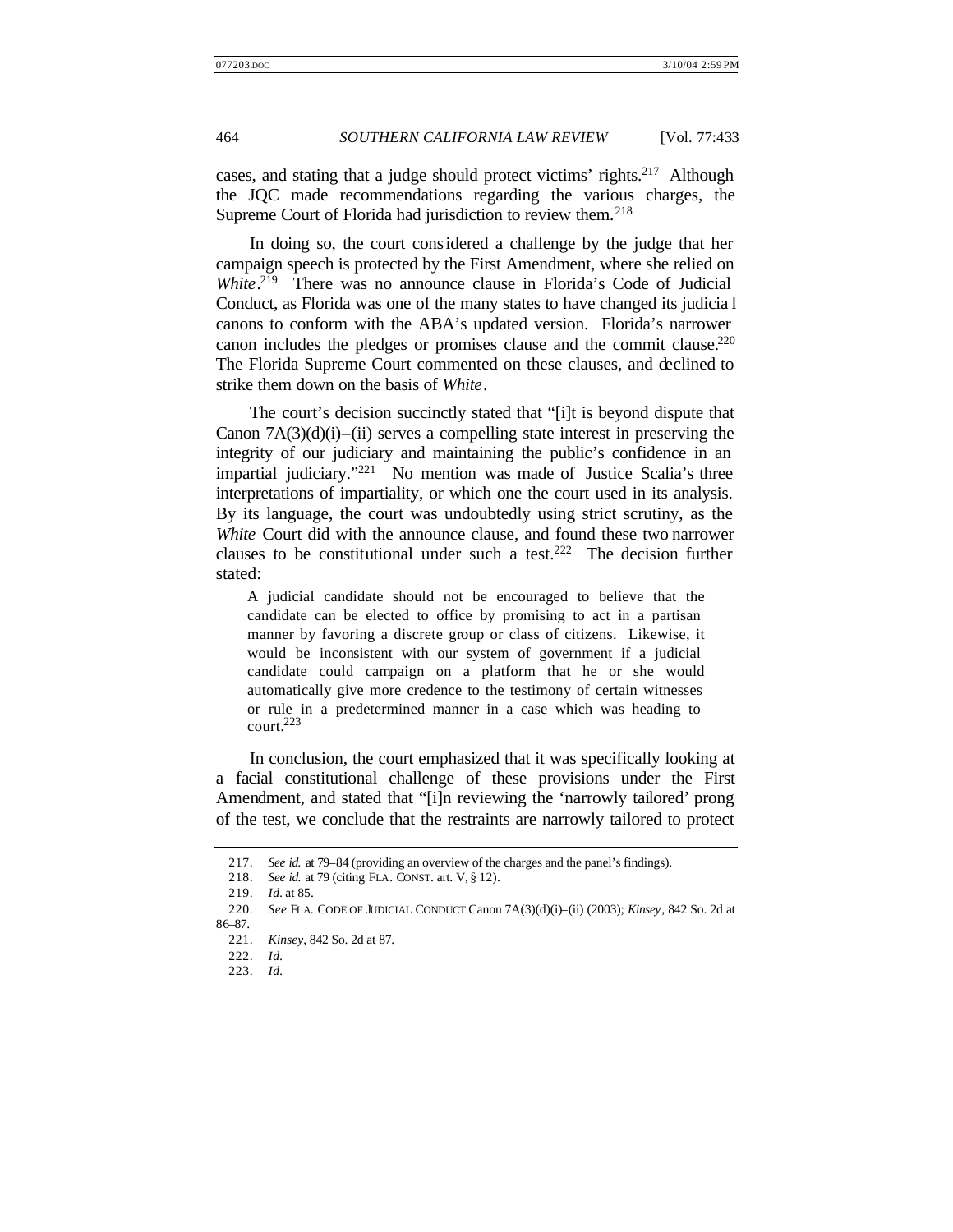the state's compelling interests without unnecessarily prohibiting protected speech."224

The concurring opinion by Justice Barbara Pariente confused the issues and noted:

In Florida, the Code of Judicial Conduct attempts to strike a balance between the need to inform the electorate about the qualifications of judicial candidates and the need for judges to maintain the appearance of impartiality. Indeed, since our Code was amended in 1994 to remove the "pledge and promise" clause—the very clause found to be unconstitutional in *Republican Party of Minnesota v. White*—hundreds of candidates campaigning for judgeships have successfully balanced the competing interests inherent in judicial elections.<sup>225</sup>

This statement is incorrect because the *White* decision did not invalidate the pledges or promises clause; rather, it found the announce clause to be unconstitutional, which was removed from the Florida Code. The pledges or promises provision of the Florida Code is still in effect.<sup>226</sup>

The sole justice on the Florida Supreme Court that did not agree with the majority holding was dissenter Justice Charles Wells, who noted:

[T]he JQC's findings of guilt in respect to those charges are in direct conflict with the decision of the United States Supreme Court in *Republican Party of Minnesota v. White*. While I agree with this Court's majority that the Court in *White* did not declare our Code's "pledge or promise" clause unconstitutional, I cannot read the charges for which the JQC found Judge Kinsey guilty . . . as being other than charges based upon Judge Kinsey announcing her position on these matters. The guilty findings run directly contrary to the United States Supreme Court decision by which we are bound.<sup>227</sup>

Justice Wells's dissent raises an interesting point in that perhaps any pledge or promise could be considered an announcement, and therefore, the pledge or promises clause should consequently be declared unconstitutional. Such an interpretation of the pledges or promises clause by the Supreme Court is unlikely, however, as Justice Scalia distinguished between the two clauses and asserted that the announce clause is much broader than the pledges or promises clause.<sup>228</sup>

<sup>224.</sup> *Id.*

<sup>225.</sup> *Id.* at 94 (Pariente, J., concurring) (internal citations omitted).

<sup>226.</sup> *See* FLA. CODE OF JUDICIAL CONDUCT Canon 7A(3)(d)(i) (2003).

<sup>227.</sup> *Kinsey*, 842 So. 2d at 100 (Wells, J., dissenting) (internal citations omitted).

<sup>228.</sup> *See* Republican Party of Minn. v. White, 536 U.S. 765, 770 (2002).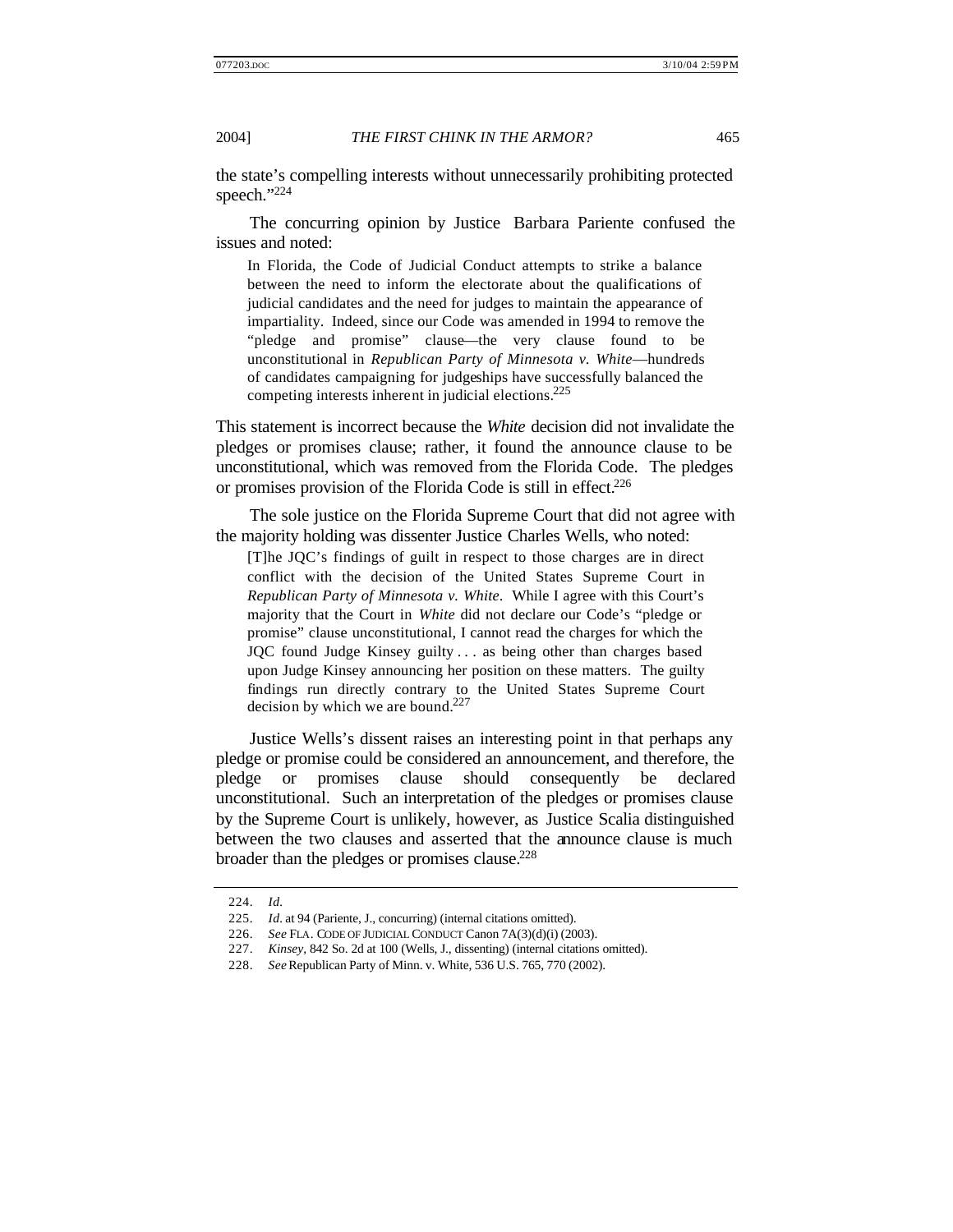This recent Florida case corroborates the conclusion of many courts that both the pledges or promises clause and the commit clause are constitutional. Further, this case was decided after the *White* decision, which is an important addendum to this debate. Balancing judiciary propriety and established First Amendment rights will continue to be difficult. In the case of these two provisions, however, it appears that the state interest is so compelling as to warrant an abridgement of the constitutional guarantees for judicial candidates, tipping the scales away from the First Amendment. Yet only further litigation and a grant of certiorari will settle the dispute.

#### VI. POLITICAL PARTY AFFILIATION AND ACTIVITY

Twenty states with an elected judiciary have chosen to hold nonpartisan elections for at least some of their judges.<sup>229</sup> As a result, these states limit political affiliation and activity of judicial candidates. As these laws vary among states, it is worth examining the Model Code for the sake of simplicity. Canon 5 of the Model Code generally prohibits a judicial candidate from acting as a leader or holding an office in a political organization, making speeches on behalf of a political organization, attending political gatherings, soliciting funds for or making a contribution to a political organization or candidate, or purchasing tickets for political party dinners or other functions.<sup>230</sup> The commentary to this section of the Model Code states only that "[a] judge or candidate for judicial office retains the right to participate in the political process as a voter.<sup>"231</sup> To clarify, it is worth mentioning that this part discusses the limitations of political activity only for judicial candidates. A distinction exists between restrictions promulgated by states on the speech of political parties and their members, and laws limiting the speech of candidates for judicial office. The Supreme Court and lower courts have handed down decisions that give direction as to the former,  $232$  but there is little guidance to be found on the latter issue—the issue to be explored here.

<sup>229.</sup> *See* AM. JUDICATURE SOC'Y, *supra* note 1. These states include Arizona, Arkansas, California, Florida, Georgia, Idaho, Indiana, Kentucky, Michigan, Minnesota, Mississippi, Montana, Nevada, North Carolina, North Dakota, Oklahoma, Oregon, South Dakota, Washin gton, and Wisconsin. *See id.* This part analyzes restrictions on political activity and party affiliation for judicial candidates in nonpartisan states.

<sup>230.</sup> *See* MODEL CODE OF JUDICIAL CONDUCT Canon 5(A)(1)(a), (c)–(e) (2000).

<sup>231.</sup> *Id.* Canon 5(A)(1) cmt.

<sup>232.</sup> *See* Eu v. S.F. County Democratic Cent. Comm., 489 U.S. 214, 229 (1989) (holding that a ban on political parties' endorsing candidates in primaries burdened their free speech and free association rights, as no compelling interest was shown); Cal. Democratic Party v. Lungren, 919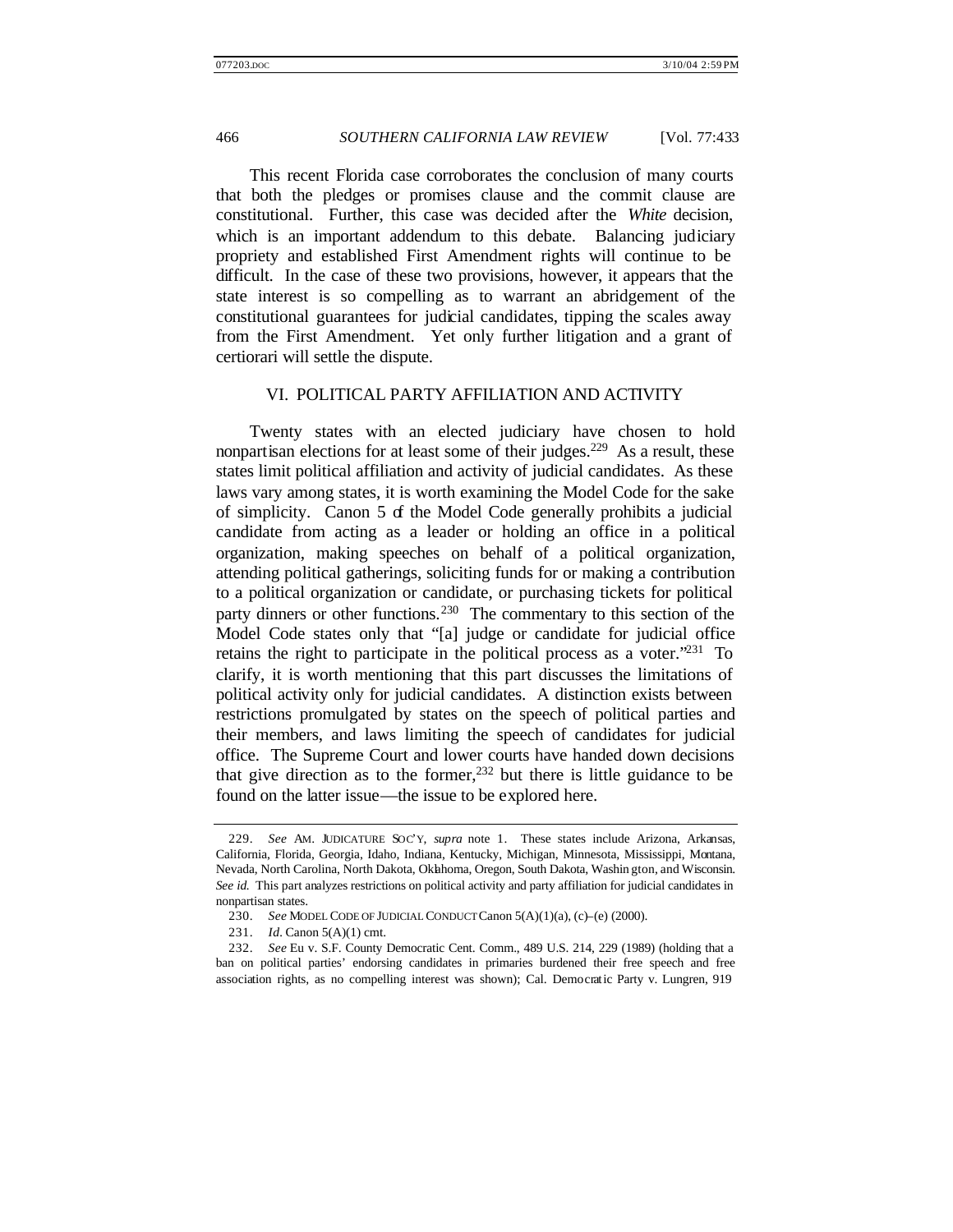Important justifications exist for this separation of judicial candidates from partisan politics. This separation "helps to prevent bias or the appearance of bias in favor of members of the judge's political party, or against members of rival parties."<sup>233</sup> This separation also "helps to prevent bias or the appearance of bias in the judge's decision of particular cases that involve party positions."<sup>234</sup> Finally, it "helps to promote judicial independence by helping to ensure that the judges owe their jobs to no one but the general electorate."<sup>235</sup> Under strict scrutiny, however, the state interest must be compelling, not just persuasive.

#### A. ANALYZING POLITICAL PARTY AFFILIATION CLAUSES BEFORE *WHITE*

The Supreme Court of Washington briefly considered the matter of political party affiliation in the case *In re Kaiser*. <sup>236</sup> A candidate had sent out a letter that did not directly state that he was a Democrat, but instead stated that his family had been lifelong Democrats and that the candidate himself had gone door to door for Democrats in the past.<sup>237</sup> Although much of the opinion dealt with the "as applied" propriety of the provision banning a candidate from identifying membership in a political party, the court did make a determination regarding the clause's facial constitutionality. <sup>238</sup> The court held that statements of party affiliation do not refer to the qualifications of the candidate, and therefore, are not protected by the First Amendment.<sup>239</sup> Such statements "fall[] squarely within a prohibition of the Canons and [have] a directly detrimental effect on the compelling state interest of preserving the integrity of the judiciary."<sup>240</sup> Accordingly, the provisions banning party affiliation are considered constitutional in Washington State.<sup>241</sup>

#### B. POLITICAL PARTY AFFILIATION CLAUSES AND THE *WHITE* DECISION

In the suit that led to *Republican Party of Minnesota v. White* , plaintiff Gregory Wersal challenged three provisions regarding political party

F. Supp. 1397, 1398–99 (N.D. Cal. 1996) (holding unconstitutional a state prohibition of party endorsements of candidates for nonpartisan office).

<sup>233.</sup> MCFADDEN, *supra* note 11, at 99.

<sup>234.</sup> *Id.*

<sup>235.</sup> *Id.*

<sup>236.</sup> *In re* Kaiser, 759 P.2d 392 (Wash. 1988).

<sup>237.</sup> *See id.* at 394.

<sup>238.</sup> *See id.* at 396–400.

<sup>239.</sup> *See id.* at 400.

<sup>240.</sup> *Id.*

<sup>241.</sup> *See id.*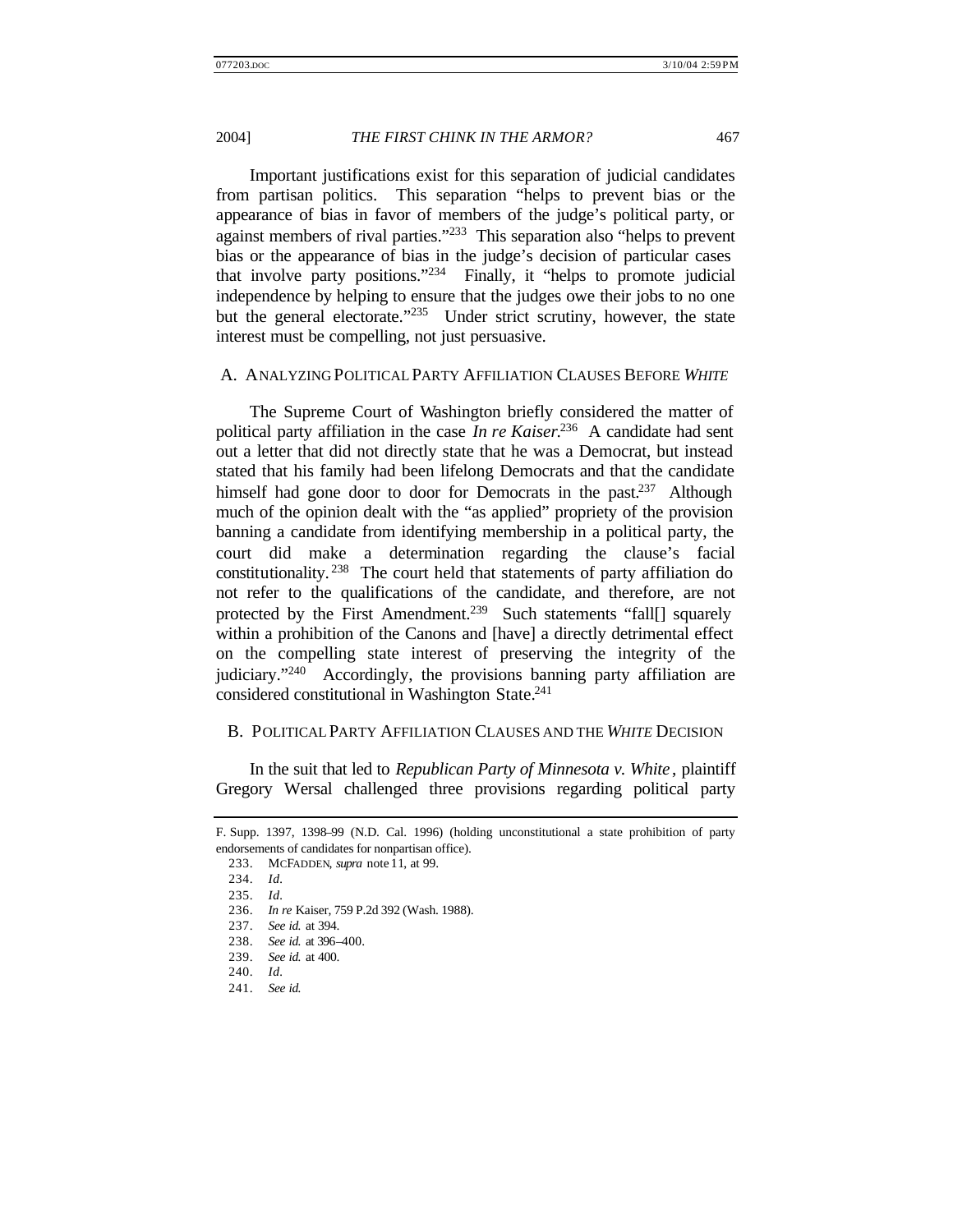affiliation*.* <sup>242</sup> In addition to the announce clause, Wersal challenged a prohibition against judicial candidates identifying their political party; a clause that banned seeking, accepting, or using political party endorsements; and a passage forbidding the candidate, the candidate's family, and others acting on the candidate's behalf from attending or speaking at political gatherings.  $243$ 

Although the Supreme Court refused to grant certiorari on this issue, or any other issue besides that of the announce clause,  $244$  the district court responded to these claims by the plaintiff at length. The opinion first discussed the position of the defendant Judicial Board, which is important to note in light of Justice Scalia's later narrowing of the interests of the state. The Board set forth three interests it deemed compelling, and believed the clause was narrowly tailored to serve

preventing bias or [an] appearance of bias in favor of the judge's political party or against members of a rival party; preventing bias or the appearance of bias in [a] judge's decisions of particular cases that involve party positions; [and] promoting judicial independence by helping to ensure judges owe their jobs to no one but the general electorate.<sup>245</sup>

The first interest noted is within Justice Scalia's most favored interpretation of "impartiality," as set forth in *White*, and would thus be deemed compelling by the Supreme Court. The second interest was not discussed or implied in *White*. As for the third interest, Wersal argued that because Minnesota chose to elect its judges, it did not have an independent judiciary. In response, the court noted that this was an argument that was emphatically struck down by the Third Circuit in *Stretton*. 246

The district court then wrote that Minnesota precedent has held that the public's confidence in the integrity of its judges and acceptance of judicial decisions is central to the legal system. $247$  The court further stated

<sup>242.</sup> Republican Party of Minn. v. Kelly, 63 F. Supp. 2d 967, 974 (D. Minn. 1999). The named petitioner is the Republican Party of Minnesota because of this provision. The arguments by the third parties that the provisions are unconstit utional as unduly burdening their First Amendment rights are not at issue in this Note, as mentioned above.

<sup>243.</sup> *See id.*

<sup>244.</sup> *See* Republican Party of Minn. v. Kelly, 534 U.S. 1054, 1054 (2001).

<sup>245.</sup> *Kelly*, 63 F. Supp. 2d at 975.

<sup>246.</sup> *See id.* (quoting Stretton v. Disciplinary Bd. of the Supreme Court, 944 F.2d 137, 142 (3d Cir. 1991)). In addition, the Eighth Circuit and Justice Ginsburg later disagreed with this argument. *See* Republican Party of Minn. v. White, 536 U.S. 765, 805–06 (2002) (Ginsburg, J., dissenting); Republican Party of Minn. v. Kelly , 247 F.3d 854, 865–67 (8th Cir. 2001).

<sup>247.</sup> *Kelly*, 63 F. Supp. 2d at 980 (quoting Complaint Concerning Winton, 350 N.W.2d 337, 340 (Minn. 1984)).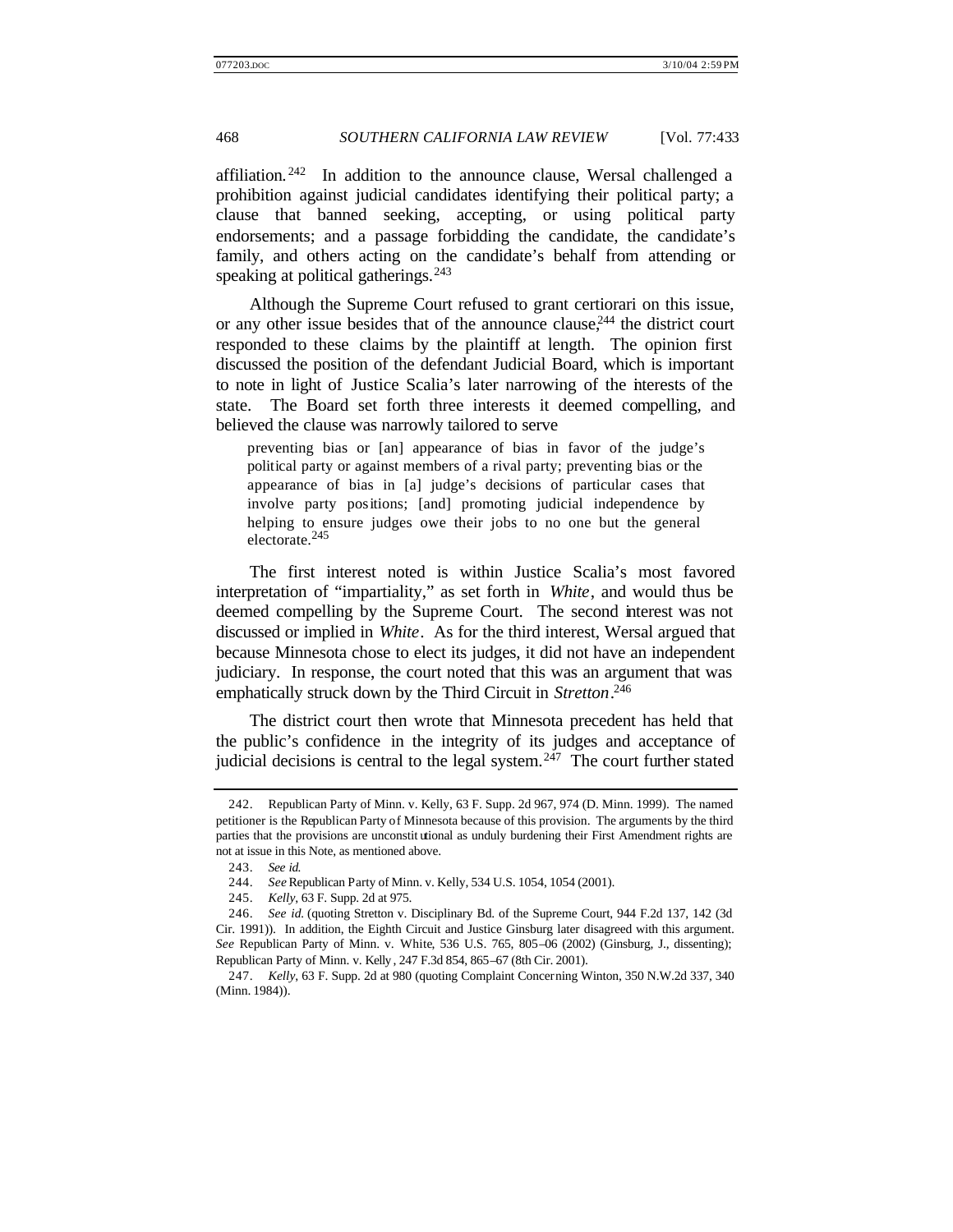that when a judge or judicial candidate participates in political activity, it creates a potential for conflicts of interest. $248$  In conclusion, the court ruled that the State of Minnesota did indeed have a compelling interest in maintaining the actual and apparent impartiality and independence of the judiciary. Without much analysis, the court then held the provisions to be narrowly tailored to serve that interest.<sup>249</sup> Having applied the strict scrutiny test, the district court found the Minnesota law to be constitutional. <sup>250</sup>

The Court of Appeals for the Eighth Circuit also addressed this particular issue. As with the other clauses, the court found there to be a compelling state interest of independence and impartiality of the judiciary. The court's analysis focused on whether these restraints protect that interest.<sup>251</sup> The opinion noted that the Supreme Court held in a slightly different context that "partisanship of governmental officials created a risk of corruption that justified the restraint of those officials' partisan activities."<sup>252</sup> The court distinguished between different types of campaigns and found that, although partisanship is central to executive and legislative campaigns, a state may prohibit partisanship in judicial campaigns because of the nature of the judicial function. <sup>253</sup> Minnesota's laws affecting political party affiliation by judicial candidates were found to be narrowly tailored and constitutional under the strict scrutiny test.<sup>254</sup>

The state interest served by bans on party affiliation is the interest reflected in Justice Scalia's favored interpretation of impartiality, a "lack of bias for or against either party to the proceeding." $25\overline{5}$  Another possible interest is the independence of the state judiciary; however, Justice Scalia does not mention this interest in *White*, and, as a result, it is assumed here that impartiality should be used. Again, Justice Scalia's words preclude finding this clause narrowly tailored. The party affiliation clauses do not "restrict speech for or against particular parties, but rather speech for or against particular issues."<sup>256</sup> This means that *any* litigant subscribing to a position contrary to the judge's, and his or her political party in this context, would be just as likely to lose. According to Justice Scalia, a

<sup>248.</sup> *Id.*

<sup>249.</sup> *Id.*

<sup>250.</sup> *Id.*

<sup>251.</sup> *See Kelly*, 247 F.3d at 864, 868–72.

<sup>252.</sup> *Id.* at 868 (citing with approval United States Civil Serv. Comm'n v. Nat'l Ass'n of Letter Carriers, 413 U.S. 548, 563–64 (1973)).

<sup>253.</sup> *Id.* at 862.

<sup>254.</sup> *See id.* at 872–75.

<sup>255.</sup> Republican Party of Minn. v. White, 536 U.S. 765, 775 (2002) (emphasis omitted).

<sup>256.</sup> *Id.* at 776.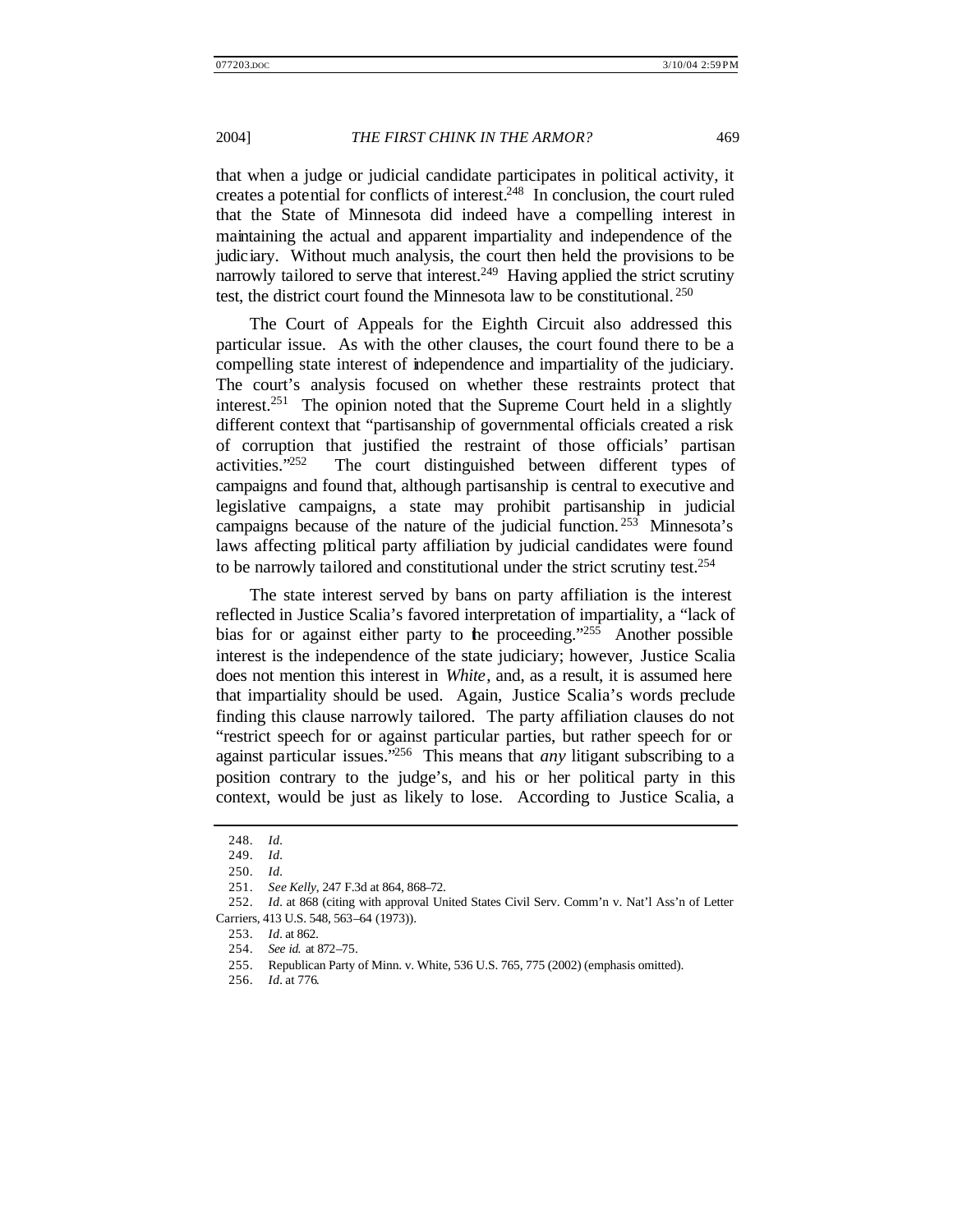judge who had previously announced his or her view on an issue will be biased against *any* party asserting the opposite position. <sup>257</sup> As for the question of whether the State has an interest in an independent judiciary, and whether that interest is compelling and whether the provisions serving that interest are narrowly tailored, an examination must be made of a recent case in New York.<sup>258</sup>

#### C. POLITICAL PARTY AFFILIATION CLAUSES AFTER *WHITE*

A federal district court decided a case post-*White* in regard to the constitutionality of New York's rules disallowing political activity.<sup>259</sup> In *Spargo v. N.Y. State Commission on Judicial Conduct*, the defendants asserted an *independent* judiciary as a compelling state interest and distinguished this interest from an impartial judiciary, as was asserted in White.<sup>260</sup> The plaintiff conceded that it was a compelling state interest, and the court determined the meaning of "independence" in this context.<sup>261</sup> The court first turned to *Black's Law Dictionary* and found the word to have three meanings, including "[n]ot subject to control or influence of another," "[n]ot associated with another (often larger) entity," and "[n]ot dependent or contingent on something else."<sup>262</sup> The court also looked to the Preamble to the New York Judicial Rules, which commands that "the Rules 'be construed so as not to impinge on the essential independence of judges in making judicial decisions.'"<sup>263</sup> The court found this language to indicate the first meaning set out by *Black's Law Dictionary* above and rejected the argument that the other two meanings were applicable here.<sup>264</sup> The court concluded that there is indeed a compelling state interest in the maintenance of an independent judiciary, "that is, the ability of judges to make their decisions free of the control or influence of other persons or entities."265

The court then turned to whether the New York provisions concerning political activity were narrowly tailored to serve that end. The plaintiff challenged many provisions covering a variety of political activity. The district court summarized these rules as essentially "prohibit[ing] judges

<sup>257.</sup> *Id.* at 776–77.

<sup>258.</sup> Spargo v. N.Y. State Comm'n on Judicial Conduct, 244 F. Supp. 2d 72, 87 (N.D.N.Y. 2003).

<sup>259.</sup> *See id.*

<sup>260.</sup> *Id.*

<sup>261.</sup> *See id.* at 87–88.

<sup>262.</sup> *Id.* at 87 (quoting BLACK 'S LAW DICTIONARY 774 (7th ed. 1999) (alteration in original)).

<sup>263.</sup> *Id.* (quoting N.Y. JUD. LAW, CODE OF JUDICIAL CONDUCT Preamble (McKinney 2003)).

<sup>264.</sup> *See id.* at 87–88.

<sup>265.</sup> *Id.* at 88.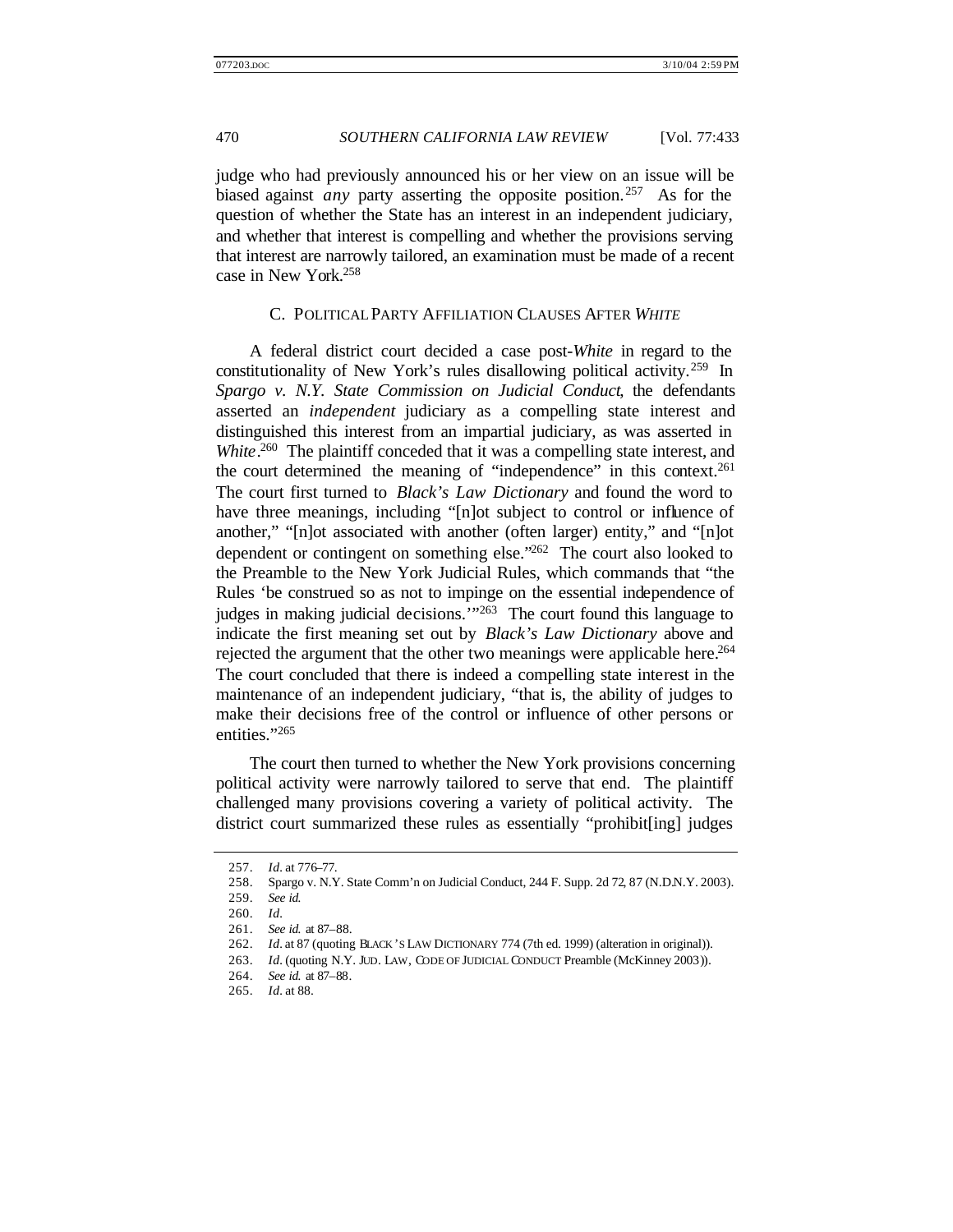and judicial candidates from [engaging in] any political activity except their own judicial campaign."<sup>266</sup> The court found that these provisions were not narrowly tailored<sup>267</sup> and that the "only conceivable connection [to the state interest] would be that engaging in political activity . . . would influence a judge's decision toward or against the view espoused, whether it be on an issue of law or as to a party to a proceeding."<sup>268</sup> The prevention of bias through this means did not save the various rules and had only an "attenuated connection" to the compelling state interest.<sup>269</sup>

The court went on to state that the prohibitions embodied in these clauses were even broader than the announce clause's prohibition of views on legal or political issues at issue in *White*. <sup>270</sup> Furthermore, the court held, even if a judge is biased for or against a party, the correct remedy is recusal, not a preemptive ban on all political activity outside of the candidate's own campaign.<sup>271</sup> The court did not accept an argument that a long-established tradition existed of prohibiting this kind of activity for judges and judicial candidates, and it rejected the plaintiff's contention that New York was an exception to the Supreme Court's conclusion in *White*, that codes of judicial conduct did not develop until the second half of the twentieth century.<sup>272</sup> The court reminded the plaintiff that the Model Code was promulgated by the ABA in 1972, hardly establishing a long and heralded tradition that should be followed.<sup>273</sup> Consequently, the provisions banning political activity by judicial candidates were found to be unconstitutional by the district court in New York.<sup>274</sup>

The Supreme Court of Maine came to the opposite conclusion in a case decided after *White*. In the case *In re Dunleavy*, a judge solicited 150 five-dollar contributions for his campaign for the state senate, which were gathered to qualify for certain public funding under Maine law.<sup>275</sup> The sitting judge argued that because this money did not go to any specific candidate or party, and instead was collected for the Maine Clean Elections Fund, he did not violate the provision.  $276$  The judge also contested the

<sup>266.</sup> *Id.*

<sup>267.</sup> *See id.* at 89.

<sup>268.</sup> *Id.* at 88.

<sup>269.</sup> *See id.*

<sup>270.</sup> *Id.*

<sup>271.</sup> *Id.*

<sup>272.</sup> *Id.* at 89.

<sup>273.</sup> *See id.* at 89–90.

<sup>274.</sup> *Id.* at 92.

<sup>275.</sup> *In re* Dunleavy, 2003 Me. LEXIS 138, \*2 (Me. 2003).

<sup>276.</sup> *Id.* at \*22–23. Canon  $5(A)(1)(e)$  states that "a judge shall not 'solicit funds for, pay an assessment to, or make a contribution to a political organization or candidate, or purchase tickets for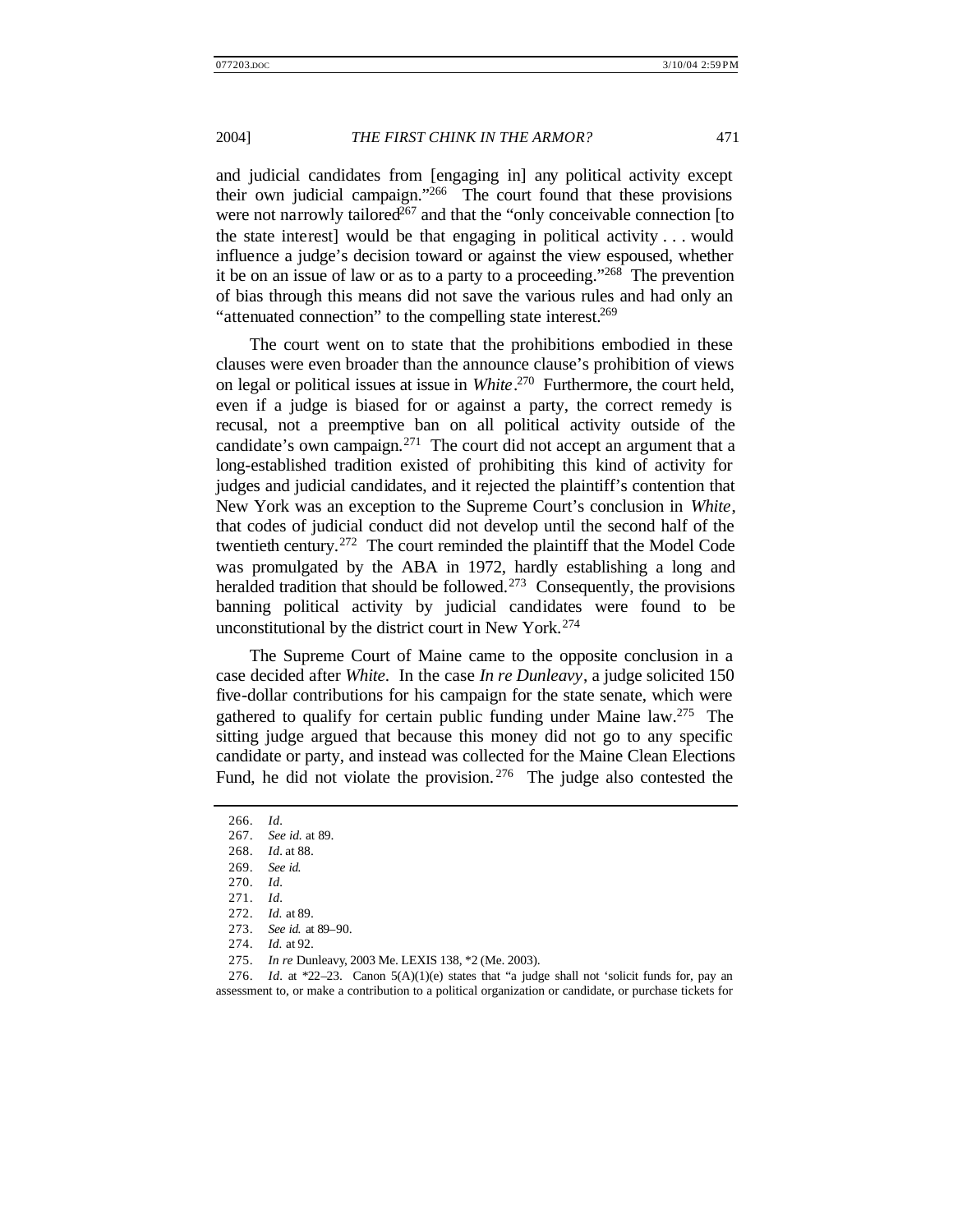law's constitutionality, relying on *White*, *Weaver v. Bonner*, <sup>277</sup> and *Spargo*. <sup>278</sup> The court's decision began by noting that both *White* and *Weaver* concerned restrictions on judicial candidates in states that elect their judges, whereas Maine does not do so. $279$  Specifically noting Justice Scalia's favored meaning of impartiality, the court found a compelling state interest and held that the provision was narrowly tailored to meet that interest, especially because the provision in Maine restricts only sitting judges, not judicial candidates, from soliciting money. <sup>280</sup> The decision also distinguished *Spargo*, as the provision in that case was a broad restriction on all political activity for sitting judges, as well as judicial candidates, unlike the narrowly tailored law at issue here.<sup>281</sup>

This leaves the debate with no ready solution. On the one hand, it would seem that the preservation of the impartiality of the judiciary as a general matter is strictly served by commonly used provisions, at least according to the Supreme Court of Washington and the Court of Appeals for the Eighth Circuit. Yet Justice Scalia's narrow interpretation of this compelling interest puts such analysis and conclusion in doubt. The interpretation of impartiality that he confirmed as compelling indicates that the laws are not narrowly drawn to preserve it, thus implying their unconstitutionality. In addition, the New York district court utilized an innovative interest of an "independent judiciary" to find such a law unconstitutional. In regard to these provisions, the balancing act seems to weigh in favor of the First Amendment. One thing is certain: The asserted state interest will impact the outcome of any constitutional challenge when a determination is made as to how tightly drawn the means are to the end.

#### VII. PERSONAL SOLICITATION OF CAMPAIGN FUNDS

Most states that have an elected judiciary prohibit a judicial candidate from soliciting campaign funds personally, and instead allow candidates to solicit campaign funds only through a campaign committee.<sup>282</sup> As the reporter to the Model Code wrote, "The problem of funding a campaign for

political party dinners or other functions. "" *Id.* at \*1 n.2 (quoting ME. CODE OF JUD. CONDUCT Canon  $5(A)(1)(e)$  (2000)).

<sup>277.</sup> Weaver v. Bonner, 309 F.3d 1312 (11th Cir. 2002).

<sup>278.</sup> *In re* Dunleavy, 2003 Me. LEXIS 138, at \*27–31.

<sup>279.</sup> *Id.* at \*28. Maine only elects its probate judges, of which the candidate in *Dunleavy* was not one. *Id.* at \*27 n.20.

<sup>280.</sup> *Id.* at \*31.

<sup>281.</sup> *Id.* at \*31 n.24.

<sup>282.</sup> *See* MODEL CODE OF JUDICIAL CONDUCT Canon 5C(2) (2000); MCFADDEN, *supra* note 11, at 31.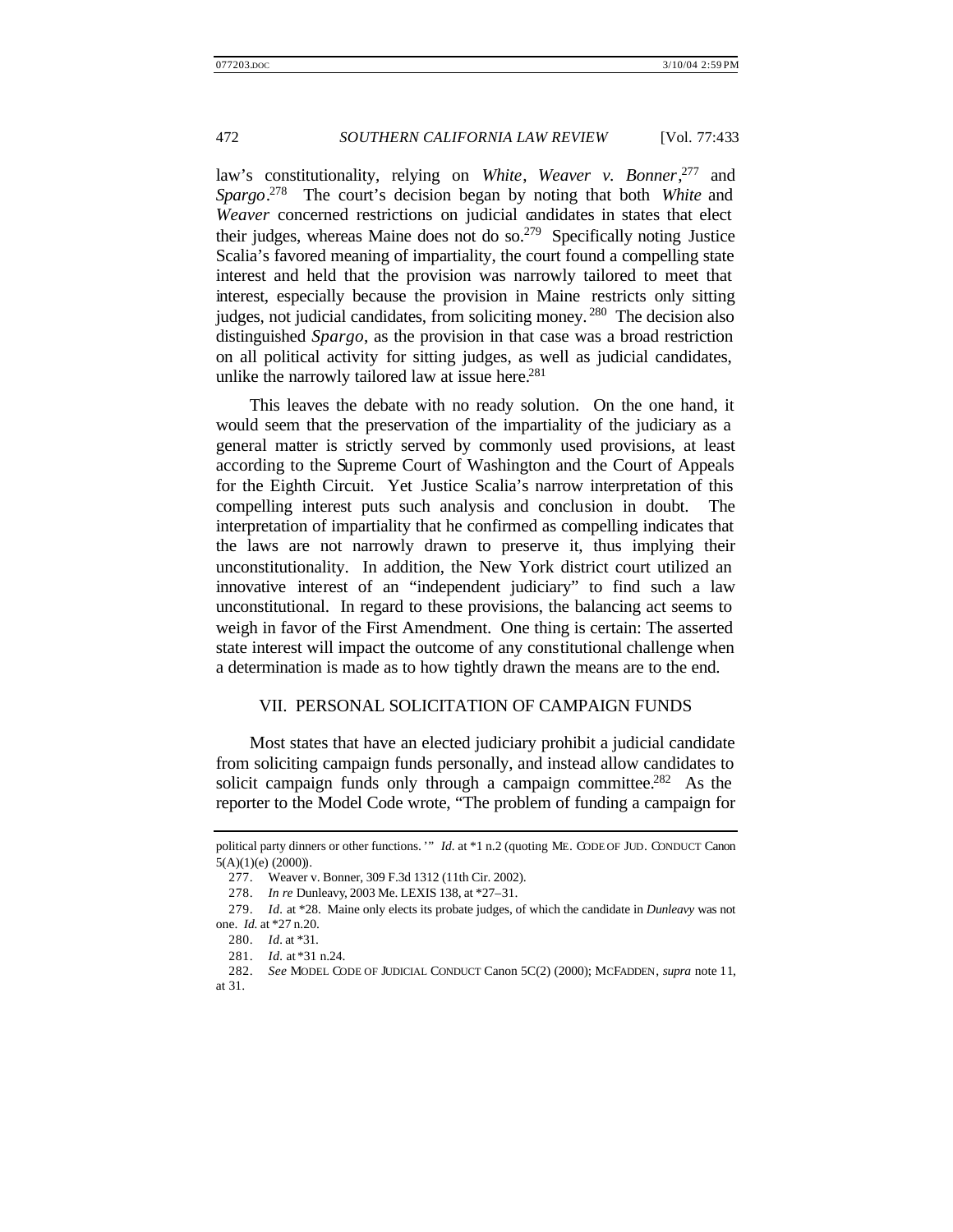judicial office probably presents the greatest of all conflicts between political necessity and judicial impartiality."<sup>283</sup> Yet judicial campaigns are increasingly spending more money, and the increase in spending requires increased solicitation of funds.<sup>284</sup> This leads to legitimate concerns about the impartiality of judicial candidates, and explains why, at least in part, the ABA supports the merit selection of judges.<sup>285</sup> Initially, it must be noted that the Supreme Court has previously declared that campaign financing comes within the scope of the First Amendment, and seeking donations for a campaign is considered to be speech and political expression under that Amendment.<sup>286</sup> Courts have analyzed the conflict over whether judicial impartiality or protected speech should prevail in judges' personal campaign solicitations.

#### A. THE PERSONAL SOLICIATION BAN PRIOR TO *WHITE*

The Supreme Court of Oregon examined this issue in 1990. In the case *In re Fadeley*<sup>287</sup>, the petitioner admitted that he had personally solicited funds, but argued that the canon at issue interfered with his protected political speech under the U.S. Constitution.<sup>288</sup> After noting that the state does have an interest in maintaining the integrity of the judiciary and the appearance of it, the court discussed whether the provision was narrowly tailored to that end.<sup>289</sup> The court wrote that contributions from lawyers to judicial candidates are too important to be forbidden outright, but "the spectacle of lawyers or potential litigants directly handing over money to judicial candidates should be avoided if the public is to have faith in the impartiality of its judiciary."<sup>290</sup> Thus, a less obtrusive means of collecting money was necessary, and the provision allowing for a committee to do so fulfilled that purpose.<sup>291</sup> The court also reminded the petitioner that the provision forbade only personal solicitation, and that he

<sup>283.</sup> E. WAYNE THODE, REPORTER'S NOTES TO CODE OF JUDICIAL CONDUCT 98 (1973).

<sup>284.</sup> *See* MCFADDEN, *supra* note 11, at 25–26.

<sup>285.</sup> *See* MODEL CODE OF JUDICIAL CONDUCT Canon 5C(2) cmt.; STANDING COMM. ON JUDICIAL INDEPENDENCE, *supra* note 33, at 1.

<sup>286.</sup> *See* FEC v. Nat'l Conservative Political Action Comm., 470 U.S. 480, 493 (1985) ("There can be no doubt that the [campaign] expenditures at issue in this case produce speech at the core of the First Amendment."); Buckley v. Valeo, 424 U.S. 1, 25 (1976) (holding that limits or ceilings on individual campaign expenditures unconstitutionally burden First Amendment rights).

<sup>287.</sup> *In re* Fadeley, 802 P.2d 31 (Or. 1990).

<sup>288.</sup> *See id.* at 33–34, 41.

<sup>289.</sup> *See id.* at 41.

<sup>290.</sup> *Id.*

<sup>291.</sup> *Id.*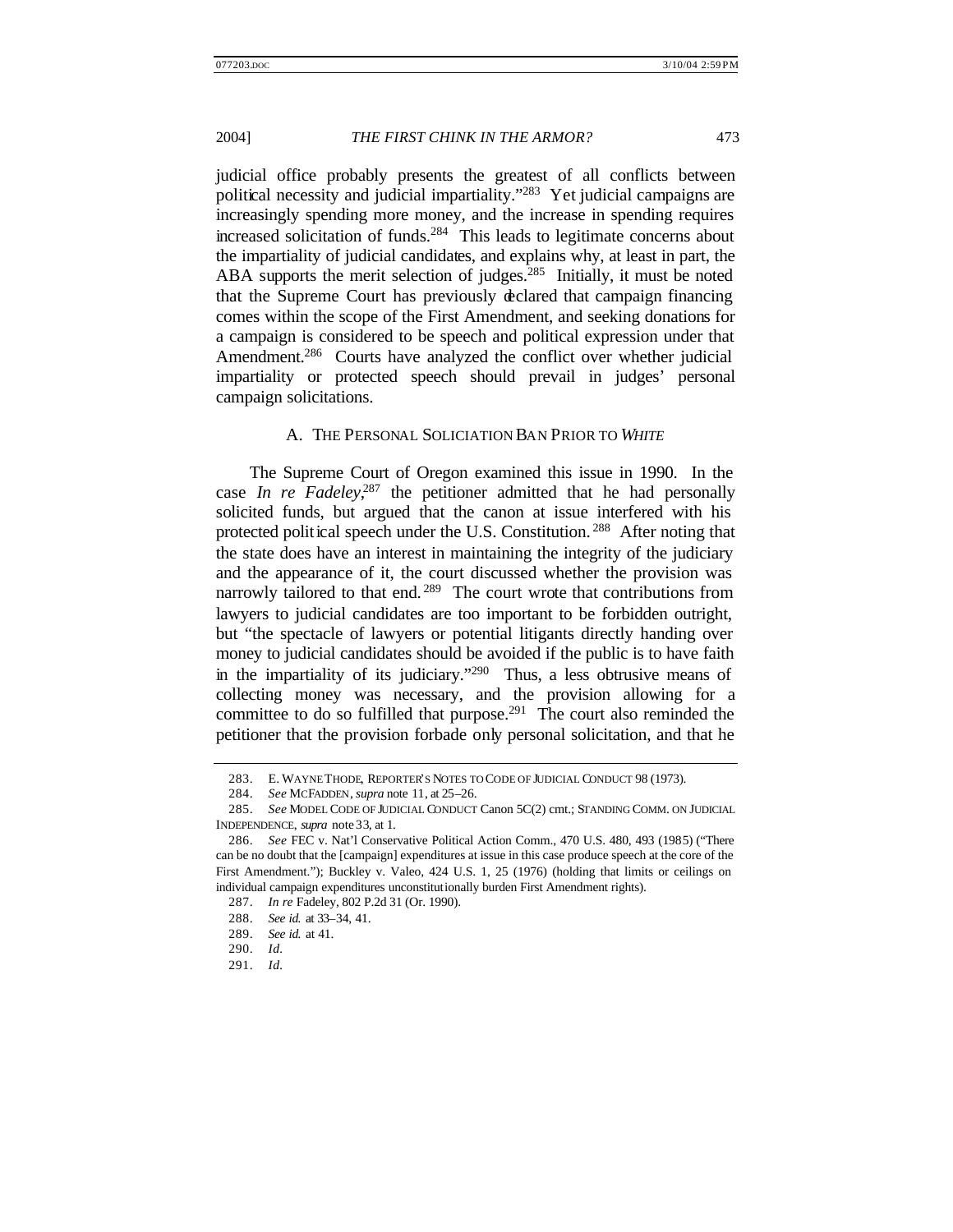was "free to urge his candidacy on anyone in any other way."<sup>292</sup> Consequently, the court concluded that the provision was constitutional, and stated:

The degree of interference with the First Amendment rights of the judicial candidate is minimal, the state's interest in protecting the integrity of its judiciary is profound, and the means chosen to carry out the state's purpose are the least intrusive possible if there is to be any chance to achieve the desired aim. <sup>293</sup>

The personal solicitation ban was also addressed by the Court of Appeals for the Third Circuit in 1991 in *Stretton v. Disciplinary Board of the Supreme Court*. 294 Initially, the court noted that "as a practical matter, so long as a state chooses to select its judges by popular election, it must condone to some extent the collection and expenditure of money for campaigns. Unquestionably, that practice invites abuses that are inconsistent with the ideals of an impartial and incorruptible judiciary."<sup>295</sup> The candidate argued that because he can indirectly participate in soliciting campaign funds, can learn the names of those who have contributed, can learn the amount contributed by each person, and can let them know the donation is appreciated under the Pennsylvania law, there seemed to be very little served by not personally allowing a candidate to solicit funds.<sup>296</sup> Although the court thought this argument was reasonable, it further stated, "Nevertheless, we cannot say that the state may not draw a line at the point where the coercive effect, or its appearance, is at its most intense—personal solicitation by the candidate."<sup>297</sup> As such, the court found that, although permissive, the Pennsylvania provision was narrowly tailored to serve a compelling state interest, and thus, was constitutional.<sup>298</sup>

#### B. THE PERSONAL SOLICITATION BAN AND THE *WHITE* DECISION

In *White*, the plaintiff Wersal also asserted in the district court that Canon 5(B)(2), which banned judicial candidates from personally soliciting campaign contributions, violated his right to freedom of speech.<sup>299</sup> Again, although not taken up on a writ of certiorari, the lower courts analyzed this challenge in detail. The proffered state interests asserted by the defendants

<sup>292.</sup> *Id.* at 44.

<sup>293.</sup> *Id.*

<sup>294.</sup> Stretton v. Disciplinary Bd. of the Supreme Court, 944 F.2d 137, 144–46 (3d Cir. 1991).

<sup>295.</sup> *Id.* at 144 (citing THODE, *supra* 283, at 98).

<sup>296.</sup> *See id.* at 145.

<sup>297.</sup> *Id.* at 146.

<sup>298.</sup> *Id.*

<sup>299.</sup> Republican Party of Minn. v. Kelly, 63 F. Supp. 2d 967, 974 (D. Minn. 1999).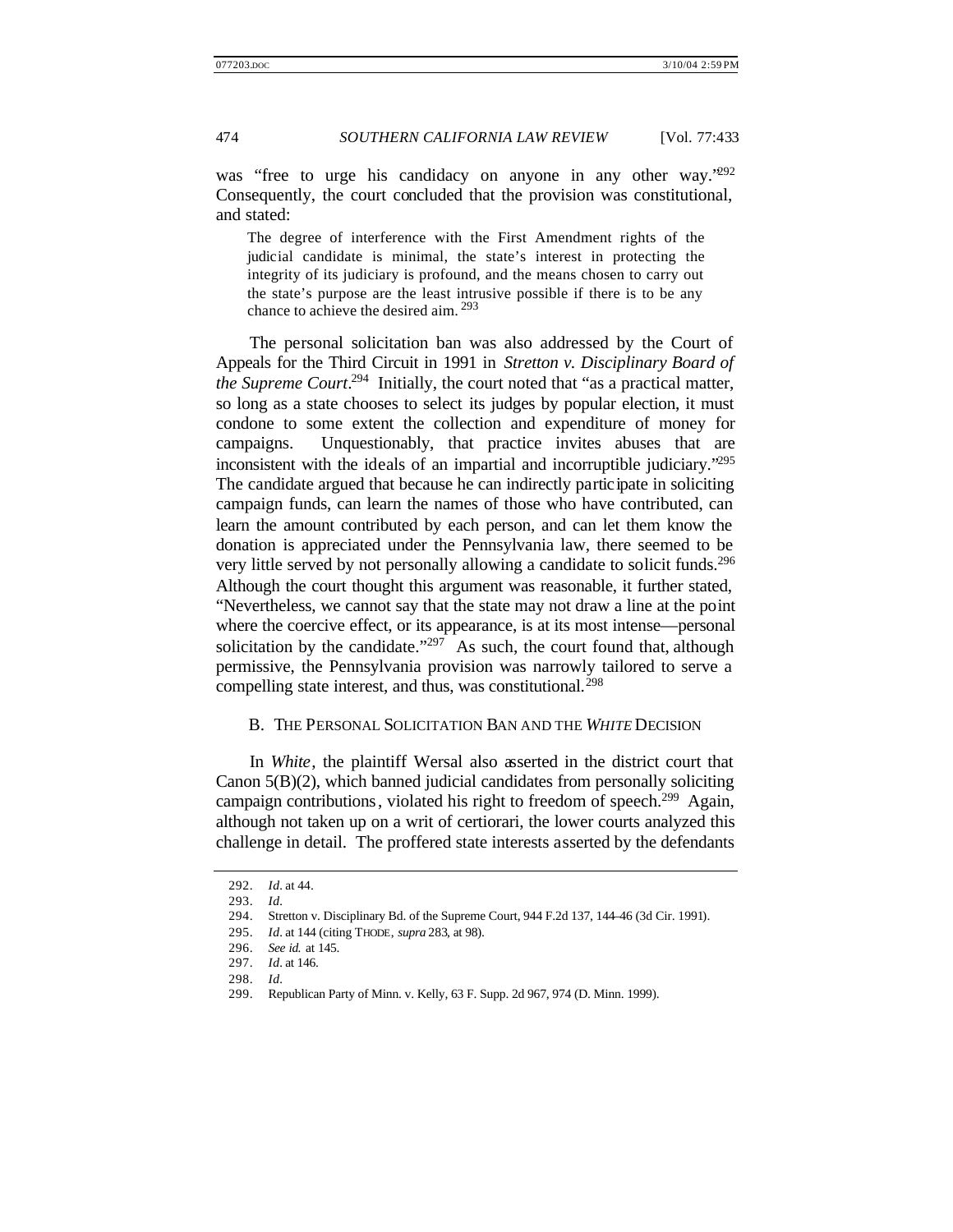included "avoiding 'unfair pressure on the solicited, potential pressures on the judge to show favoritism, and the appearance of corruption.<sup>11300</sup> Wersal did not contest that these were compelling interests; instead, he argued that the law was not narrowly tailored to those interests, as other provisions in the Code adequately prevented the undue influence of money on candidates.<sup>301</sup> The court ruled that there was indeed a compelling state interest in preventing undue influence and the appearance of it, and that the law was narrowly tailored to this interest.<sup>302</sup>

The Court of Appeals for the Eighth Circuit agreed. The court held that this provision was necessary, as judges, in particular, risk the appearance that campaign contributors can impermissibly influence the  $decisionmaking process.<sup>303</sup>$  The provision prevented this appearance of impropriety.  $304$  The law struck a balance between the necessity of raising funds during campaigns and the appearance of impropriety by insulating judicial candidates from the direct receipt of funds.<sup>305</sup> The court consequently held this provision to be narrowly tailored to serve a compelling state interest, and, as such, constitutional. <sup>306</sup>

Justice O'Connor did not determine the constitutionality of this provision, yet expressed concern in her concurring opinion in the *White* decision about the propriety of judicial elections as a general matter.<sup>307</sup> Her concurrence asserted that "contested elections generally entail campaigning," 308 and stated:

Unless the pool of judicial candidates is limited to those wealthy enough to independently fund their campaigns, a limitation unrelated to judicial skill, the cost of campaigning requires judicial candidates to engage in fundraising. Yet relying on campaign donations may leave judges feeling indebted to certain parties or interest groups. Even if judges were able to refrain from favoring donors, the mere possibility that judges' decisions may be motivated by the desire to repay campaign contributors is likely to undermine the public's confidence in the judiciary.  $309$ 

<sup>300.</sup> *Id.* at 982.

<sup>301.</sup> *Id.* at 982–83.

<sup>302.</sup> *Id.* at 983.

<sup>303.</sup> Republican Party of Minn.v. Kelly, 247 F.3d 854, 883 (8th Cir. 2001).

<sup>304.</sup> *See id.* at 883–84

<sup>305.</sup> *See id.* at 884.

<sup>306.</sup> *Id.* at 885.

<sup>307.</sup> Republican Party of Minn. v. White, 536 U.S. 765, 788 (2002) (O'Connor, J., concurring).

<sup>308.</sup> *Id.* at 789 (O'Connor, J., concurring).

<sup>309.</sup> *Id.* at 789–90 (O'Connor, J., concurring) (internal citations omitted).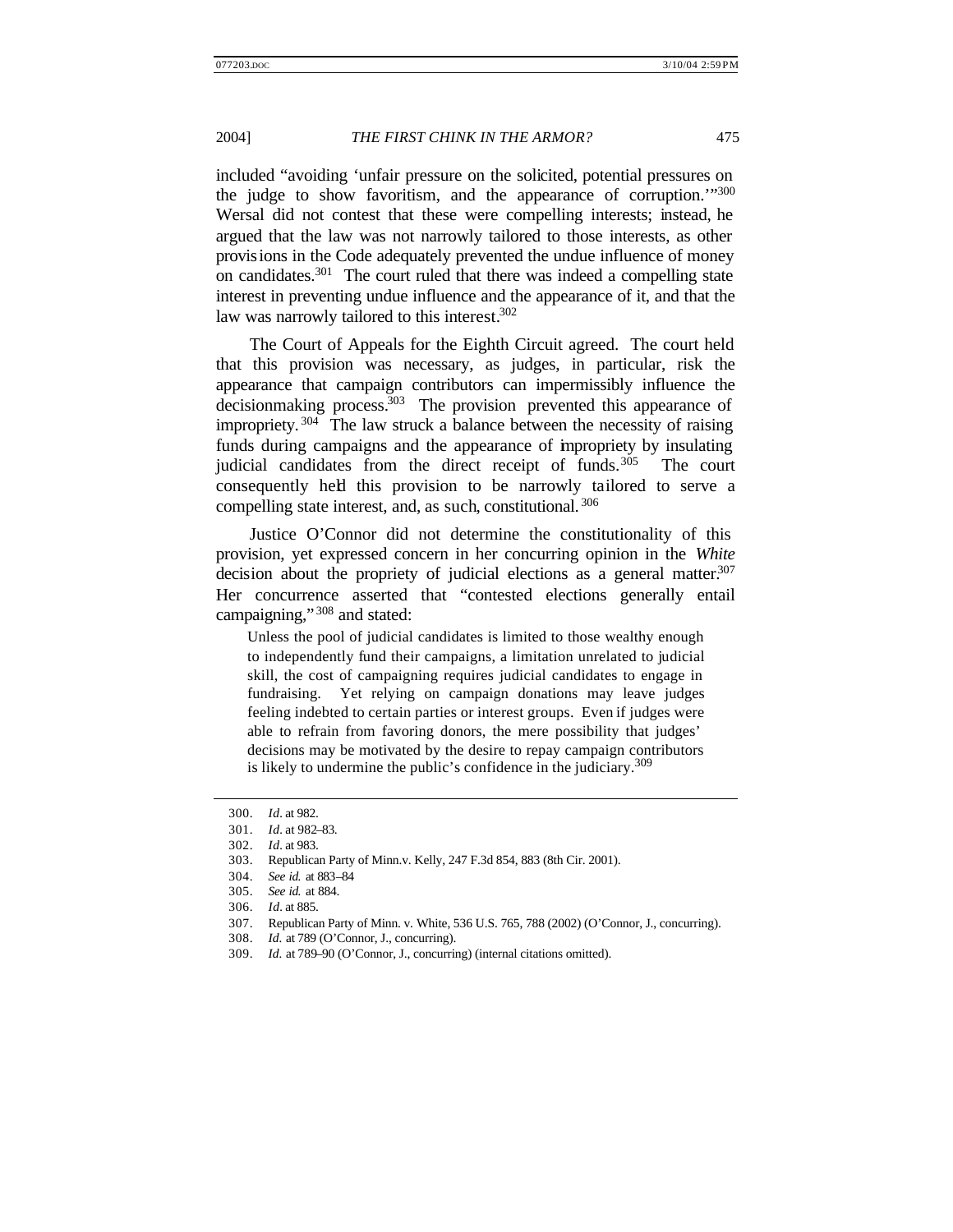#### C. THE IMPLICATIONS OF THE *WHITE* DECISION ON THE PERSONAL SOLICITATION BAN

With direction from lower courts and the associated thoughts of Justice O'Connor, this section will analyze the constitutionality of the personal solicitation ban in light of *White*. The analysis of the personal solicitation ban begins with the identification of the compelling state interest from *White*: "the lack of bias for or against either party to the proceeding."<sup>310</sup> The personal solicitation ban serves this interest. The provision is directly concerned with bias regarding parties who have contributed to a judge's campaign and appear before that judge. The interest of preserving the independence of the judiciary is also a legitimate incentive behind such a clause, even though the *White* decision did not specifically examine such an interest. With these two interests in mind, one of which is decidedly compelling and the other that prospectively appears to be, the analysis turns to the fit between the means and the end.

The personal solicitation prohibition is narrowly tailored to both state interests. The ban bars judges from personally handling funds that are donated by lawyers in the community.<sup>311</sup> The general perception of judges would not allow for such a transaction, from a lawyer's hand to a judge's pocket, to take place. As the Eighth Circuit asserted in *Republican Party of Minnesota v. Kelly*, this restriction is narrowly tailored in that instead of disallowing candidates to accept contributions entirely, the law insulates the candidate from direct receipt of such monies.<sup>312</sup> It therefore strikes a balance between the realities of campaigns and the appearance of propriety on the bench. The same argument is true if the interest is preserving the independence of the judiciary. For lawyers to hand judges a check most certainly puts the independence of the judiciary in doubt, both in the eyes of the public and in reality. A committee as the middleperson is a moderate and reasonable resolution.

At least one court has disagreed with this reasoning and determination. The Court of Appeals for the Eleventh Circuit took up a case post-*White* dealing with this issue in particular, if in an unorthodox way. In *Weaver v. Bonner*, <sup>313</sup> the petitioner was a candidate for election to the Georgia

<sup>310.</sup> *Id.* at 775 (emphasis omitted).

<sup>311.</sup> MODEL CODE OF JUDICIAL CONDUCT Canon 5(A)(1)(e) (2000) (stating that a judge or judicial candidate shall not "solicit funds for, pay an assessment to or make a contribution to a political organization or candidate, or purchase tickets for political party dinners or other functions").

<sup>312.</sup> *See* Republican Party of Minn. v. Kelly, 247 F.3d 854, 884 (8th Cir. 2001).

<sup>313.</sup> Weaver v. Bonner, 309 F.3d 1312 (11th Cir. 2002).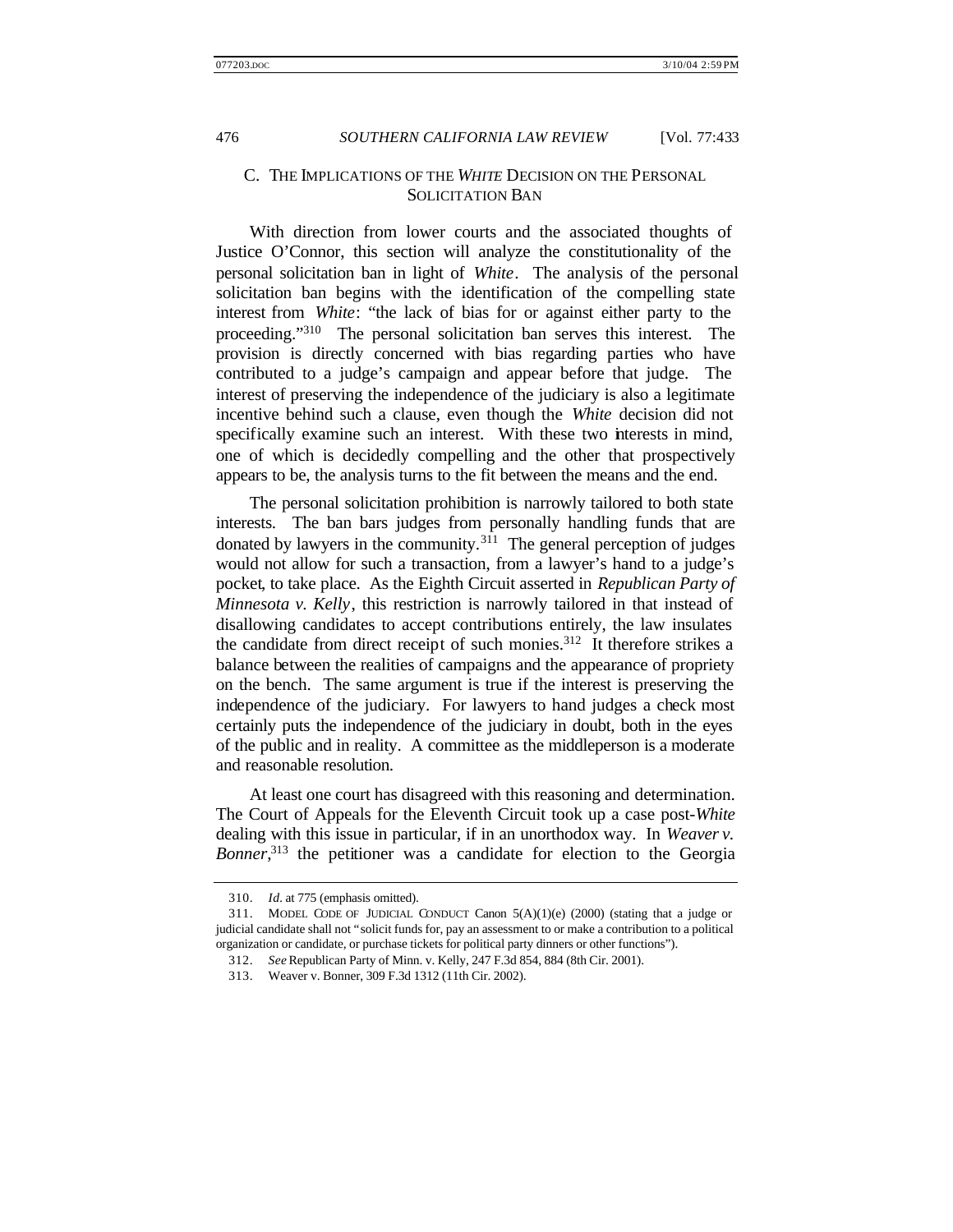Supreme Court. He distributed literature that characterized the incumbent opponent's positions on same-sex marriage, traditional moral standards, and the electric chair.<sup>314</sup> The JQC found him in violation of a provision of the Georgia Code of Judicial Conduct that prohibited him from making negligent false statements and misleading or deceptive true statements.<sup>315</sup> The Georgia Code contained another provision, Canon 7(B)(2), which prohibited the personal solicitation of campaign funds but allowed for the establishment of an election committee to do the solicitations.<sup>316</sup> Although Weaver was not found in violation of this clause, he challenged the constitutionality of it in his suit, along with the provision that he did violate.<sup>317</sup>

The appellate court agreed to hear the case and addressed the personal solicitation clause at length. The court first noted that the personal solicitation provision "completely chilled [a candidate] from speaking to potential contributors and endorsers about their potential contributions and endorsements."<sup>318</sup> The court found that Canon 7(B)(2) failed the strict scrutiny test because it was not narrowly ta ilored to serve Georgia's compelling state interest of judicial impartiality.<sup>319</sup> The court subscribed to an argument, which has been criticized by other courts, that those impartiality concerns, if there are any, come about because of Georgia's decision to elect judges. The electoral process necessarily entails candidates raising campaign funds.<sup>320</sup> Yet that does not inherently mean that those candidates will be biased if elected. Even if that were so, Canon  $7(B)(2)$  does not protect the state judiciary from this potential threat.<sup>321</sup> Furthermore, "[s]uccessful candidates will feel beholden to the people who

<sup>314.</sup> *Id.* at 1316.

<sup>315.</sup> *See id.* at 1316–17. Canon 7(B)(1)(d) in the Georgia Code of Judicial Conduct prohibits candidates from making false, fraudulent, or misleading representations. *Id.* It must be noted that this provision and its parallels in other state codes are not taken up in this Note. It is of interest, however, that the Court of Appeals for the Eleventh Circuit in this case held the Georgia provision to be unconstitutional as written. *See Weaver*, 309 F.3d at 1316–17. *See also* Butler v. Ala. Judicial Inquiry Comm'n, 802 So. 2d 207, 215 (Ala. 2001) (holding a similar statute in Alabama to be unconstit utional); *In re* Chmura, 608 N.W.2d 31, 43 (Mich. 2000) (holding a similar statute in Michigan to be unconstitutional). For some background reading, see generally Adam R. Long, Note, *Keeping Mud Off the Bench: The First Amendment and Regulation of Candidates' False or Misleading Statements in Judicial Elections*, 51 DUKE L.J. 787, 807–16 (2001).

<sup>316.</sup> *See* GA. CODE OF JUDICIAL CONDUCT Canon 7(B)(2) (2000).

<sup>317.</sup> *See Weaver*, 309 F.3d at 1317.

<sup>318.</sup> *Id.* at 1322.

<sup>319.</sup> *Id.* at 1322–23.

<sup>320.</sup> *See id.* at 1322.

<sup>321.</sup> *See id.* at 1322–23.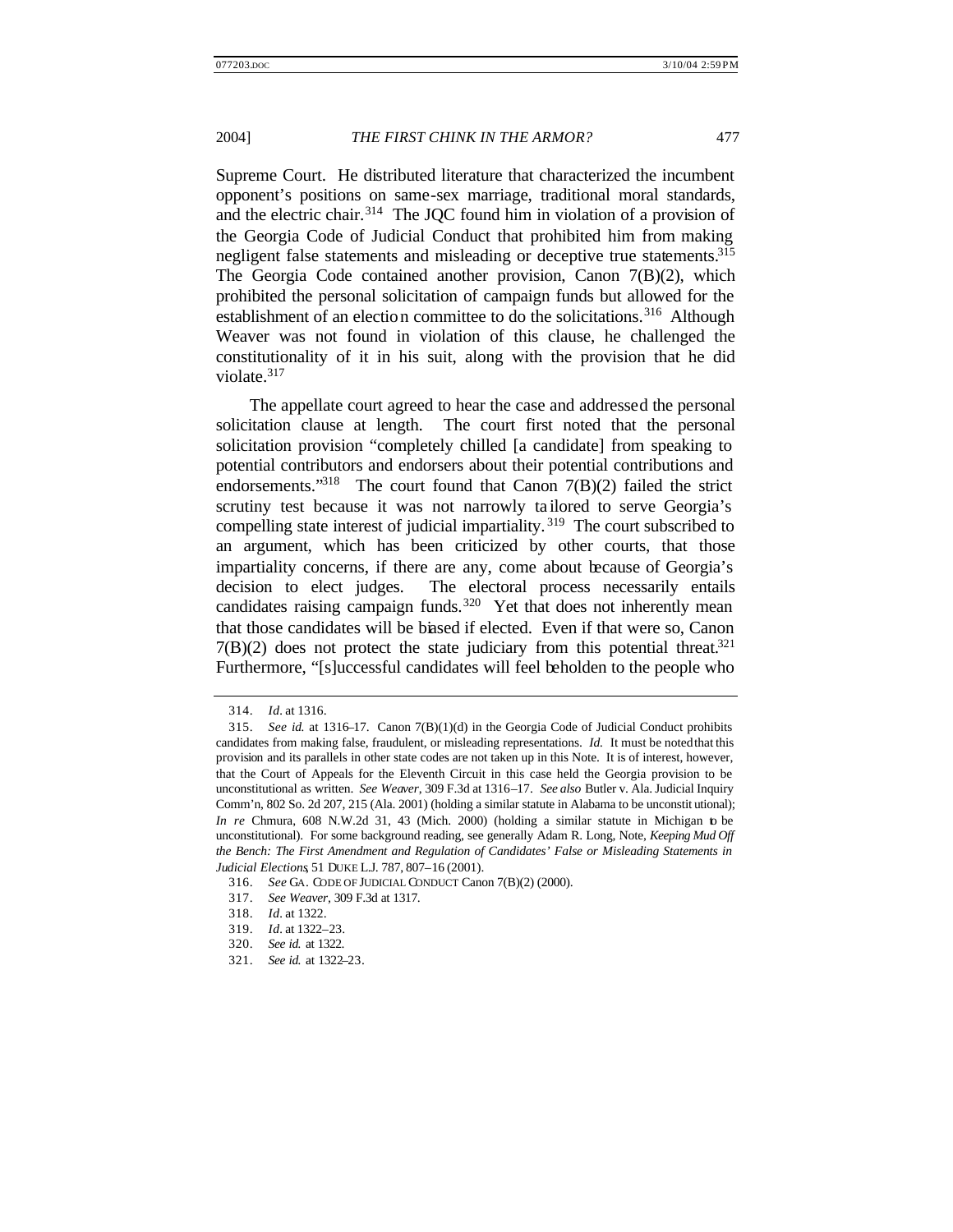helped them get elected regardless of who did the soliciting of support."<sup>322</sup> The decision of the court was that there is a compelling reason, yet the provision does not advance it at all and so impermissibly burdens political speech.<sup>323</sup>

Although it would seem that the *White* decision would lead to the conclusion that the personal solicitation ban is constitutional, the Eleventh Circuit found otherwise. The Eleventh Circuit opinion, however, utilized a much-criticized argument to achieve that end and relied very little on the precedent of *White*. A closer reading of *White* seems to lead to the opposite determination, yet only a future decision by the Supreme Court will resolve the discrepancy.

#### VIII. CONCLUSION

It has been suggested that the Supreme Court took the *White* case because judicial elections are becoming more like other elections, and "the bench is increasingly viewed as a political partic ipant."<sup>324</sup> Whatever the Court's reasons for accepting this case, its decision will most certainly generate more challenges to the various laws burdening judicial candidates. The *White* decision found the announce clause to be impermissibly broad and restrictive of the free speech rights of candidates. Yet the Court did not deny that the state has a compelling interest in the impartiality of the judiciary, merely that such an interest is more limited than had been previously thought.

With that newly constricted state interest in mind, other state provisions that limit the speech of candidates during judicial elections must be analyzed. In light of precedent and the reasoning employed in *White*, it is likely that most of these laws will survive strict scrutiny analysis, and judicial candidates will remain, for the most part, encased in the protective armor of the judicial codes. The pledges or promises clause, the commit clause, and the ban on personal solicitation of money by the candidates were enacted to serve a compelling state interest. Furthermore, the provisions are narrowly drawn to maintain such an interest. The *White*  decision will likely have a greater impact on the narrower announce clauses and the restrictions on the political party affiliations of candidates. These provisions unduly burden the free speech rights of candidates without being sufficiently tailored to the interest of the state.

<sup>322.</sup> *Id.* at 1323.

<sup>323.</sup> *See id.* at 1322–23.

<sup>324.</sup> Baran, *supra* note 120, at 13.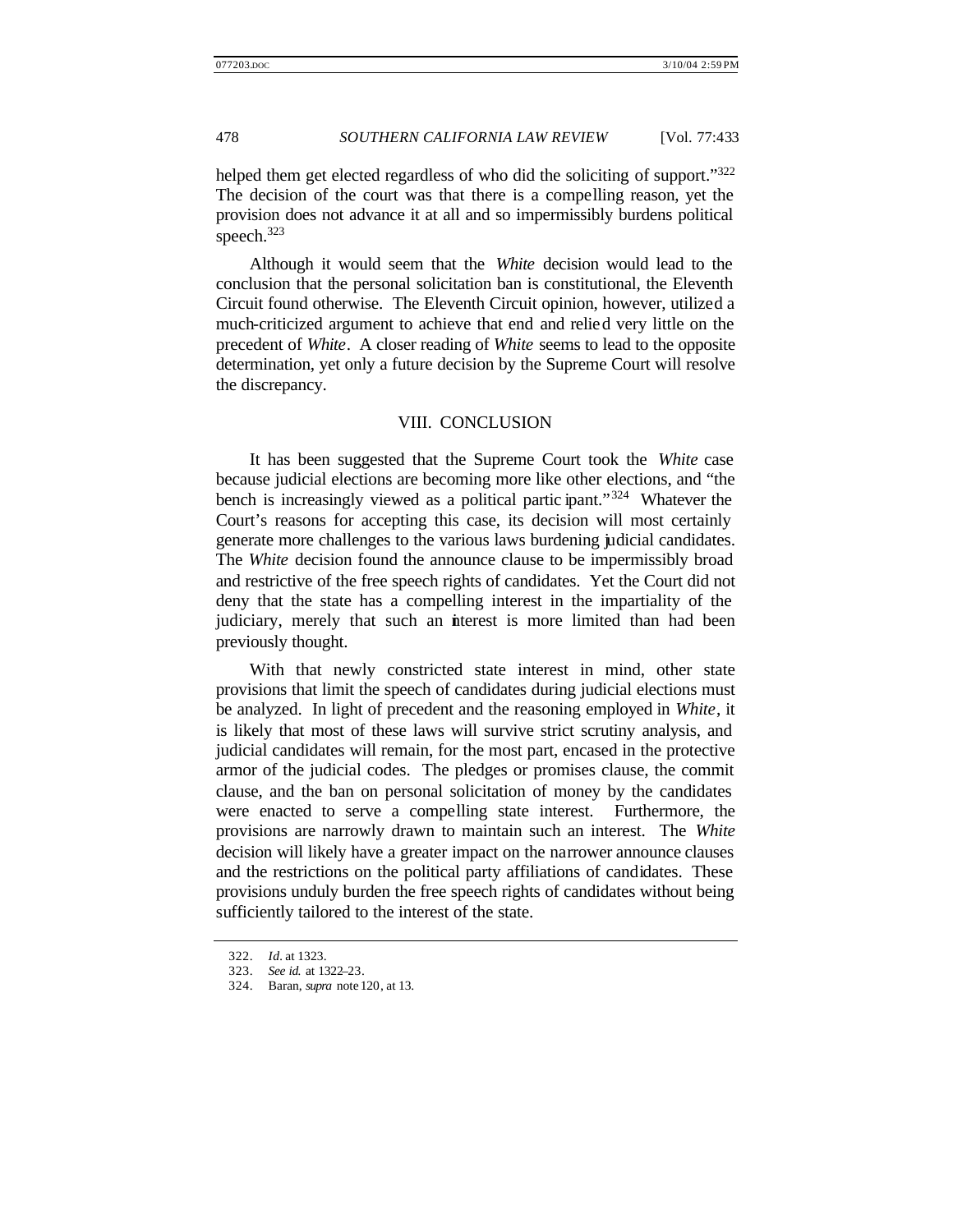The future of these laws is anything but certain. The decision in *White* has resolved some questions while creating entirely new ones. With almost four-fifths of states electing their judges in some capacity and the laws restricting judicial speech being as varied as the number of states, future litigation is unavoidable. Such litigation will ideally lead to a clear determination about the extent to which constitutional freedoms should be suspended for those who decide to run for judicial office.